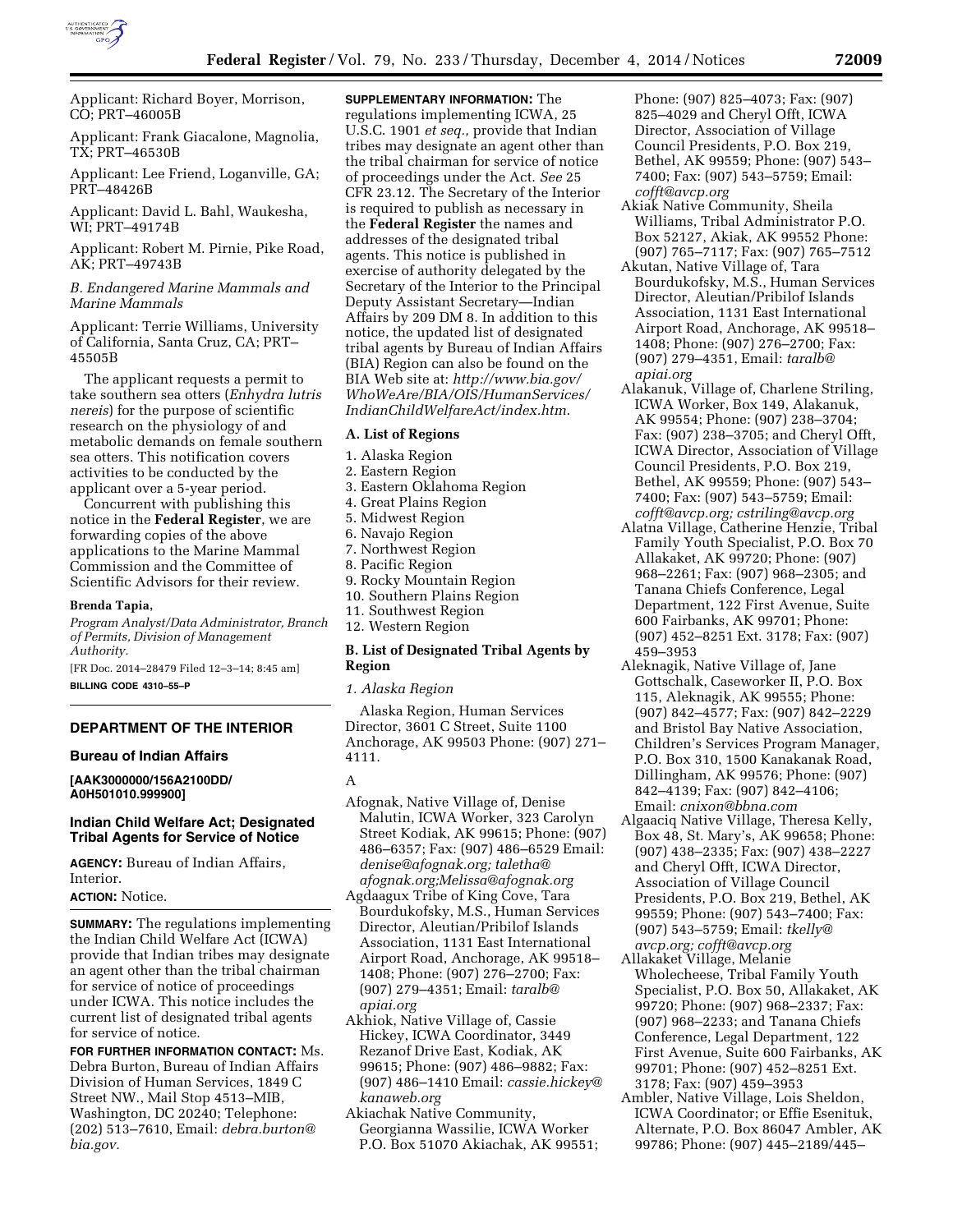2196/444–3852; Fax: (907) 445–2257; Email: *[icwa@ivisaappaat.org](mailto:icwa@ivisaappaat.org)* 

Anaktuvuk, Village of, Social Services Director, Inupiat Community of the Arctic Slope, P.O. Box 934, Barrow, AK 99723, Phone: (907) 852–5923; Fax: (907) 852–5924; Email: *[social@](mailto:social@inupiatgov.com) [inupiatgov.com](mailto:social@inupiatgov.com)* 

Andreafski (see Yupiit of Andreafski)

- Angoon Community Association, Marcie Kookesh, ICWA Worker, P.O. Box 328, Angoon, AK, 99820 Phone: (907) 788–3411; Fax: (907) 788–3412
- Aniak, Village of, Muriel Morgan, ICWA Worker, P.O. Box 349, Aniak, AK 99557; Phone: (907) 675–4349; Fax: (907) 675–4513
- Anvik Village, Tami Jerue, Tribal Family Youth Specialist, P.O. Box 22 Anvik, AK 99558; Phone: (907) 663– 6378; Fax: (907) 663–6357; and Tanana Chiefs Conference, Legal Department, 122 First Avenue, Suite 600 Fairbanks, AK 99701; Phone: (907) 452–8251 Ext. 3178; Fax: (907) 459–3953
- Arctic Village, Lisa Frank, Tribal Family Youth Specialist, P.O. Box 22069, Arctic Village, AK 99722; Phone: (907) 587–5523; Fax: (907) 587–5128; and Tanana Chiefs Conference, Legal Department, 122 First Avenue, Suite 600 Fairbanks, AK 99701; Phone: (907) 452–8251 Ext. 3178; Fax: (907) 459–3953
- Asa'carsarmiut Tribe (formerly Native Village of Mountain Village), Darlene Peterson, Director of Social Services, and Daphne Joe, Social Services, P.O. Box 32107; Mountain Village, AK 99632; Phone: (907) 591–2428; Fax: (907) 591–2934; Email: *[atcicwa@](mailto:atcicwa@gci.net) [gci.net](mailto:atcicwa@gci.net)*
- Atka, Native Village of, Tara Bourdukofsky, M.S., Human Services Director, Aleutian/Pribilof Islands Association, 1131 East International Airport Road, Anchorage, AK 99518– 1408; Phone: (907) 276–2700; Fax: (907) 279–4351, Email: *[taralb@](mailto:taralb@apiai.org) [apiai.org](mailto:taralb@apiai.org)*
- Atmautluak, Village of, Alexie Earl Brown, ICWA Worker & Daniel Waska, Tribal Administrator, P.O. Box 6568, Atmautluak, AK 99559 Phone: (907) 553–5610; Fax: (907) 553–5612
- Atqasuk Village, Maude Hopson, ICWA Coordinator, Social Services Department, Arctic Slope Native Association, Ltd., P.O. Box 1232, Barrow, AK 99723; Phone: (907) 852– 9374; Fax: (907) 852–9152 Email: *[maude.hopson@arcticslope.org](mailto:maude.hopson@arcticslope.org)*

# B

Barrow, Native Village of, Marjorie Solomon, Social Services Director, P.O. Box 1130 Barrow, AK 99723; Phone: (907) 852–4411 Fax: (907)

852–4413 Email: *[marjorie.solomon@](mailto:marjorie.solomon@nvbarrow.net) [nvbarrow.net](mailto:marjorie.solomon@nvbarrow.net)* 

- Beaver Village, Arlene Pitka, Tribal Family Youth Specialist, P.O. Box 24029, Beaver, AK 99724; Phone: (907) 628–6126; Fax: (907) 628–6185; and Tanana Chiefs Conference, Legal Department, 122 First Avenue, Suite 600, Fairbanks, AK 99701; Phone: (907) 452–8251 Ext. 3178; Fax: (907) 459–3953
- Belkofski, Native Village of, Tara Bourdukofsky, M.S., Human Services Director, Aleutian/Pribilof Islands Association, 1131 East International Airport Road, Anchorage, AK 99518– 1408; Phone: (907) 276–2700 Fax: (907) 279–4351, Email: *[taralb@](mailto:taralb@apiai.org) [apiai.org](mailto:taralb@apiai.org)*
- Bettles Field (see Evansville Village) Bill Moore's Slough Village, Nancy C. Andrews, ICWA Worker & Rose Cheemuk, Tribal Administrator, P.O. Box 20288, Kotlik, AK 99620; Main Office Phone: (907) 899–4232; Main Office Fax: (907) 899–4461; ICWA Office Phone: (907) 899–4236; ICWA Office Fax: (907) 899–4002
- Birch Creek Tribe, Jackie Balaam, Tribal Family Youth Specialist, P.O. Box KBC Fairbanks, AK 99707; Phone: (907) 378–1573; Fax (907) 452–5063; and Tanana Chiefs Conference, Legal Department, 122 First Avenue, Suite 600 Fairbanks, AK 99701; Phone: (907) 452–8251 Ext. 3178; Fax: (907) 459–3953
- Brevig Mission, Native Village of, Linda M. Divers, Tribal Family Coordinator, P.O. Box 85039, Brevig Mission, AK 99785; Phone: (907) 642–3012; Fax: (907) 642–3042 Email: *[linda@](mailto:linda@kawerak.org) [kawerak.org](mailto:linda@kawerak.org)* and Ms. Traci McGarry, Program Director, Kawerak, Inc. Children & Family Services, P.O. Box 948 Nome, AK 99762 Phone: (907) 443–4376/4261 Fax: (907) 443–4464/ 4457; Email: *[cfsdir@kawerak.org](mailto:cfsdir@kawerak.org)*
- Buckland, Native Village of, Tracey Hadley, ICWA Coordinator, P.O. Box 67 Buckland, AK 99727; Phone: (907) 494–2169; Fax: (907) 494–2168 Email: *[icwa@nunachiak.org](mailto:icwa@nunachiak.org)*
- $\cap$
- Cantwell, Native Village of, Dorothy Slater, ICWA Program, Copper Center Native Association, P.O. Box 206, Copper Center, AK 99573; Phone: (907) 822–5241; Fax: (907) 822–8800 Email: *[djslater@crnative.org](mailto:djslater@crnative.org)*
- Central Council of the Tlingit and Haida Indian Tribes of Alaska, Amalia Monreal, ICWA Coordinator; 320 W. Willoughby Ave., Suite 300, Juneau, AK 99801; Phone: (907) 463–7169; Fax: (907) 463–7343; Email:*[amonreal@ccthita.org](mailto:amonreal@ccthita.org)*  or*[icwamail@ccthita.org](mailto:oricwamail@ccthita.org)*
- Chalkyitsik Village, Amanda Wright, Tribal Administrator, P.O. Box 57, Chalkyitsik, AK 99788; Phone: (907) 848–8117; Fax: (907) 848–8986; and Tanana Chiefs Conference, Legal Department, 122 First Avenue, Suite 600 Fairbanks, AK 99701; Phone: (907) 452–8251 Ext. 3178; Fax: (907) 459–3953
- Chanega (aka Chenega), Native Village of, Norma J. Selanoff, ICWA Representative, P.O. Box 8079, Chenega Bay, AK 99574–8079; Phone: (907) 573–5386; Fax: (907) 573–5387
- Cheesh-Na- Tribe, Ms. Cecil Sanford, Social Services Coordinator, P.O. Box 241 Gakona, AK 99586; Phone: (907) 822–3503; Fax: (907) 822–5179; Email: *[csanford@cheeshna.com](mailto:csanford@cheeshna.com)*
- Chefornak, Native Village of, Edward Kelly, Community Family Services Specialist, P.O. Box 110 Chefornak, AK. 99651; Phone: (907) 867–8808; Fax: (907) 867–8711 and Cheryl Offt, ICWA Director, Association of Village Council Presidents, P.O. Box 219, Bethel, AK 99559; Phone: (907) 543– 7400; Fax: (907) 543–5759; Email: *[cofft@avcp.org;](mailto:cofft@avcp.org) [sjenkins@avcp.org](mailto:sjenkins@avcp.org)* or *[mfredricks@avcp.org](mailto:mfredricks@avcp.org)*
- Chevak, Native Village of, Esther Friday, ICWA Worker, Box 140, Chevak, AK 99563; Phone: (907) 858–7918; Fax: (907) 858–7919 and Cheryl Offt, ICWA Director, Association of Village Council Presidents, P.O. Box 219, Bethel, AK 99559; Phone: (907) 543– 7400; Fax: (907) 543–5759; Email: *[cofft@avcp.org;](mailto:cofft@avcp.org) [sjenkins@avcp.org;](mailto:sjenkins@avcp.org)  [mfredricks@avcp.org](mailto:mfredricks@avcp.org)*
- Chickaloon Native Village, Penny Westing, ICWA Case Manager, P.O. Box 1105, Chickaloon, AK 99674; Phone: (907) 745–0794; Fax: (907) 745–0709; Email: *[penny@](mailto:penny@chickaloon.org) [chickaloon.org](mailto:penny@chickaloon.org)*
- Chignik Bay Tribal Council, Debbie Carlson, Administrator, Box 50, Chignik, AK 99564; Phone: (907) 749– 2445; Fax: (907) 749–2423; Email: *[cbaytc@gci.com;](mailto:cbaytc@gci.com)* and Bristol Bay Native Association, Children's Services Program Manager, P.O. Box 310, 1500 Kanakanak Road, Dillingham, AK 99576; Phone: (907) 842–4139; Fax: (907) 842–4106; Email: *[cnixon@bbna.com](mailto:cnixon@bbna.com)*
- Native Village of Chignik Lagoon, Nancy Anderson, ICWA, P.O. Box 09, Chignik Lagoon, AK 99565; Phone: (907) 840–2281; Fax: (907) 840–2217; Email: *[clagoon@gci.net](mailto:clagoon@gci.net)* and Bristol Bay Native Association, Children's Services Program Manager, P.O. Box 310, 1500 Kanakanak Road, Dillingham, AK 99576; Phone: (907) 842–4139; Fax: (907) 842–4106; Email: *[cnixon@bbna.com](mailto:cnixon@bbna.com)*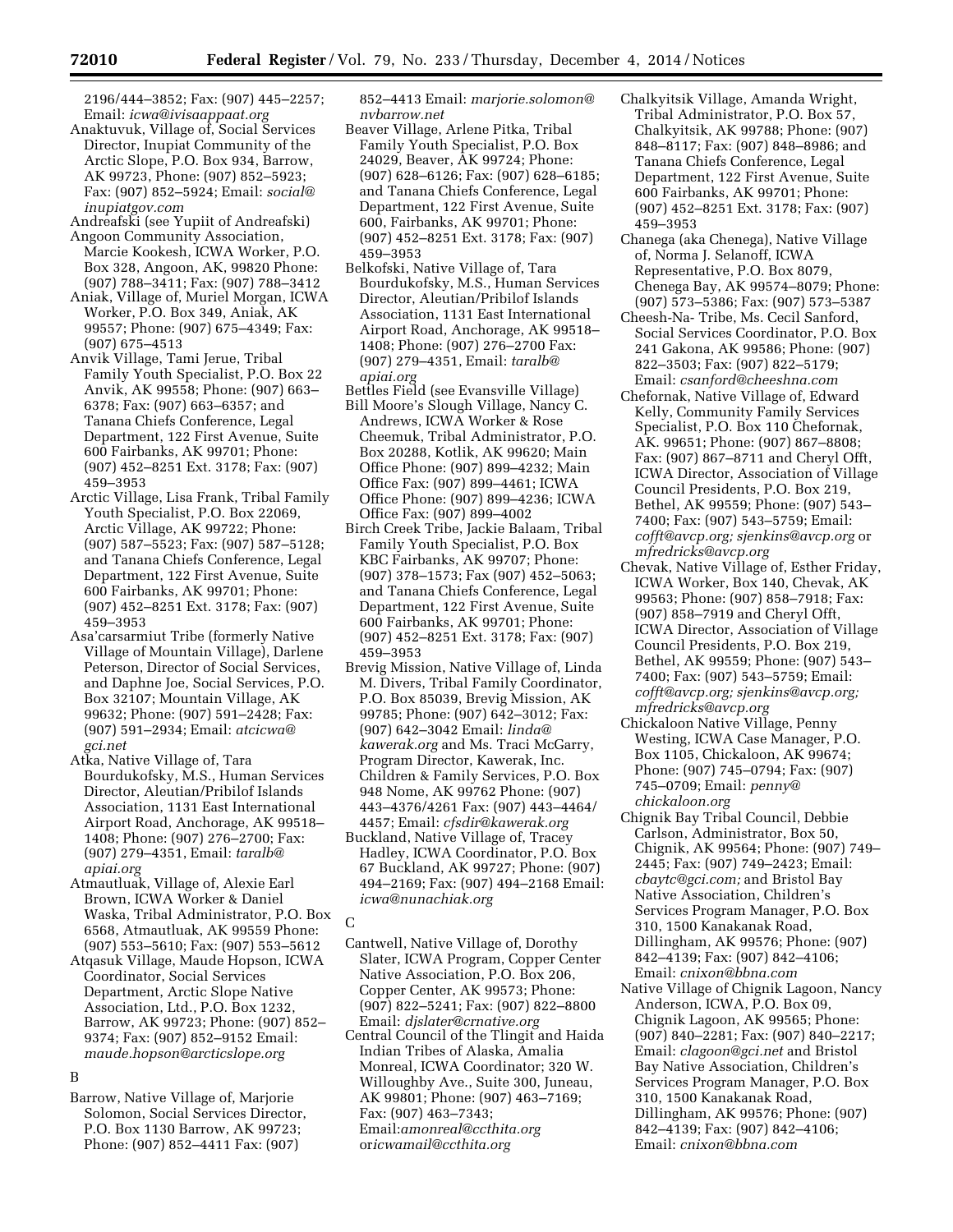- Chignik Lake Village, ICWA Worker, P.O. Box 33, Chignik Lake, AK 99548; Phone (907) 845–2358; Fax: (907) 845–2246 and Bristol Bay Native Association, Children's Services Program Manager, P.O. Box 310, 1500 Kanakanak Road, Dillingham, AK 99576; Phone: (907) 842–4139; Fax: (907) 842–4106; Email: *[cnixon@](mailto:cnixon@bbna.com) [bbna.com](mailto:cnixon@bbna.com)*
- Chilkat Indian Village, Carrie Durr, ICWA Caseworker, HC 60 Box 2207 Haines, AK 99827; Phone: (907) 767– 5505; Fax: (907) 767–5408; Email: *[cdurr@chilkat-nsn.gov](mailto:cdurr@chilkat-nsn.gov)*
- Chilkoot Indian Association, Stella Howard, Family Caseworker/CCTH Field Supervisor, P.O. Box 624, Haines, AK 99827; Phone: (907) 766– 2810; Fax: (907) 766–2845; Email: *[showard@ccthita.org](mailto:showard@ccthita.org)*
- Chinik Eskimo Community (aka Golovin), Kirstie Ione,Tribal Family Coordinator, P.O. Box 62020, Golovin, AK 99762;Phone: (907) 779–3489; Fax: (907) 779–2000; Email: *[tfc.glv@](mailto:tfc.glv@kawerak.org) [kawerak.org](mailto:tfc.glv@kawerak.org)* and Ms. Traci McGarry, Program Director, Kawerak, Inc. Children & Family Services, P.O. Box 948 Nome, AK 99762 Phone: (907) 443–4376/4261; Fax: (907) 443–4464/ 4457; Email: *[cfsdir@kawerak.org](mailto:cfsdir@kawerak.org)*
- Chistochina (see Cheesh-na Tribe) Chitina, Native Village of, Tribal
- President and Tribal Administrator, P.O. Box 31, Chitina, AK. 99566; Phone: (907) 823–2215; FAX: (907) 823–2233.
- Chuathbaluk, Native Village of, Tracy Simeon, ICWA Worker, Box CHU, Chuathbaluk, AK 99557 Phone: (907) 467–4313; Fax: (907) 467–4113; and Cheryl Offt, ICWA Director, Association of Village Council Presidents, P.O. Box 219, Bethel, AK 99559; Phone: (907) 543–7400; Fax: (907) 543–5759; Email: *[cofft@](mailto:cofft@avcp.org) [avcp.org;](mailto:cofft@avcp.org) [sjenkins@avcp.org;](mailto:sjenkins@avcp.org) [mfredricks@avcp.org](mailto:mfredricks@avcp.org)*
- Chuloonawick, Native Village of, Bambi Akers, Tribal Administrator, P.O. Box 245, Emmonak, AK 99581; Phone: (907) 949–1345; Fax: (907) 949–1346; Email: *[coffice@starband.net](mailto:coffice@starband.net)*
- Circle Native Community, Jessica Boyle, Tribal Family Youth Specialist, P.O. Box 89, Circle, AK 99733; Phone: (907) 773–2822; Fax: (907) 773–2823; Email: *[Jessica.boyle@](mailto:Jessica.boyle@tananachiefs.org) [tananachiefs.org;](mailto:Jessica.boyle@tananachiefs.org)* and Tanana Chiefs Conference, Legal Department, 122 First Avenue, Suite 600 Fairbanks, AK 99701; Phone: (907) 452–8251 Ext. 3178; Fax: (907) 459–3953
- Clarks Point, Village of, Harry Wassily Sr., President, P.O. 9, Clarks Point, AK 99569 Phone: (907) 236–1427; Fax: (907) 236–1428 and Bristol Bay Native Association, Children's

Services Program Manager, P.O. Box 310, 1500 Kanakanak Road, Dillingham, AK 99576; Phone: (907) 842–4139; Fax: (907) 842–4106; Email: *[cnixon@bbna.com](mailto:cnixon@bbna.com)* 

- Copper Center (see Native Village of Kluti-Kaah)
- Cordova (see Eyak)
- Council, Native Village of, Rhonda Hanebuth, ICWA Coordinator, P.O. Box 986, Nome, AK 99762; Phone: (907) 443–7649; Fax: (907) 443–5965.
- Craig Community Association, Roberta Patten, Family Casework I, P.O. Box 746 Craig, AK 99921 Phone: 907 826– 3948 Fax: (907) 826–5526 and Central Council Tlingit and Haida Tribes of Alaska; Email: *[rpatten@ccthita.org](mailto:rpatten@ccthita.org)*
- Crooked Creek, Village of, Helen Macar, ICWA Worker & Evelyn Thomas, President, P.O. Box 69, Crooked Creek, AK 99575; Phone: (907) 432– 2200 Fax: (907) 432–2201 Email: *[bbcc@starband.net](mailto:bbcc@starband.net)*
- Curyung Tribal Council (formerly the Native Village of Dillingham), ICWA Case Worker II, P.O. Box 216, Dillingham, AK 99576; Phone: (907) 842–4508; Fax: (907) 842–4508; and Bristol Bay Native Association, Children's Services Program Manager, P.O. Box 310, 1500 Kanakanak Road, Dillingham, AK 99576; Phone: (907) 842–4139; Fax: (907) 842–4106; Email: *[cnixon@bbna.com](mailto:cnixon@bbna.com)*

#### $\overline{D}$

- Deering, Native Village of, ICWA Coordinator and Tribal Administrator, P.O. Box 360, Deering, AK 99736; Phone: (907) 363–2229; Fax: (907) 363–2195 and Maniilaq Association, Family Services, P.O. Box 256, Kotzebue, AK 99752; Phone: (907) 442–7870
- Dillingham (see Curyung Tribal Council)
- Diomede (aka Inalik) Native Village of, Etta Ahkinga, Tribal Family Coordinator, P.O. Box 948 Nome, AK 99762; Phone: (907) 443–4261; Fax: (907) 443–4464; Email: *[tfc.dio@](mailto:tfc.dio@kawerak.org) [kawerak.org](mailto:tfc.dio@kawerak.org)*
- Dot Lake, Village of, Clara Perdue, ICWA Worker, P.O. Box 2279 Dot Lake, AK 99737; Phone: (907) 882– 2695; Fax: (907) 882–5558; and Tanana Chiefs Conference, Legal Department, 122 First Avenue, Suite 600 Fairbanks, AK 99701; Phone: (907) 452–8251 Ext. 3178; Fax: (907) 459–3953
- Douglas Indian Association, Loretta Marvin, ICWA Worker, 811 West 12th Street, Suite 200, Juneau, AK 99801; Phone: (907) 364–2983; Fax: (907) 364–2917; Email: *[bmarvin-dia@gci.net](mailto:bmarvin-dia@gci.net)*

# E

- Eagle, Native Village, Claire Ashley, Tribal Family Youth Specialist, P.O. Box 19, Eagle, AK 99738; Phone: (907) 547–2271; Fax: (907) 547–2318; Email: *[Claire.ashley@](mailto:Claire.ashley@tananachiefs.org) [tananachiefs.org;](mailto:Claire.ashley@tananachiefs.org)* and Tanana Chiefs Conference, Legal Department, 122 First Avenue, Suite 600 Fairbanks, AK 99701; Phone: (907) 452–8251 Ext. 3178; Fax: (907) 459–3953
- Edzeno (see Nikolai Native Council) Eek, Native Village, Lillian Cleveland, ICWA Worker, Box 89, Eek, AK 99578; Phone: (907) 536–5572; Fax: (907) 536–5582; and Cheryl Offt, ICWA Director, Association of Village Council Presidents, P.O. Box 219, Bethel, AK 99559; Phone: (907) 543–
- 7400; Fax: (907) 543–5759; Email: *[cofft@avcp.org;](mailto:cofft@avcp.org) [lcleveland@avcp.org](mailto:lcleveland@avcp.org)*  Egegik Village, Marcia Abalama, Case
- Worker III–ICWA Team Leader, P.O. Box 154, Egegik, AK 99579; Phone: (907) 233–2207; Fax: (907) 233–2212; and Bristol Bay Native Association, Children's Services Program Manager, P.O. Box 310, 1500 Kanakanak Road, Dillingham, AK 99576; Phone: (907) 842–4139; Fax: (907) 842–4106; Email: *[cnixon@bbna.com](mailto:cnixon@bbna.com)*
- Eklutna, Native Village of, Ms. Jamison M. Cole, LCSW, ICWA Worker, Social Services Director, P.O. Box 670666 Chugiak, AK 99567; Phone: (907) 688–1808 Office (907) 242–6980 cell; Fax: (907) 688–6032; Email: *[nve.icwa@eklutna-nsn.gov;](mailto:nve.icwa@eklutna-nsn.gov)  [nve.socialservice@eklutna-nsn.gov](mailto:nve.socialservice@eklutna-nsn.gov)*
- Ekuk, Native Village of, Helen Foster, Tribal Administrator and Maria Binkowski, Receptionist/File Clerk, 300 Main St., P.O. Box 530 Dillingham, AK 99576; Phone: (907) 842–4139; Fax: (907) 842–3843 and Bristol Bay Native Association, Children's Services Program Manager, P.O. Box 310, 1500 Kanakanak Road, Dillingham, AK 99576; Phone: (907) 842–4139; Fax: (907) 842–4106; Email: *[cnixon@bbna.com](mailto:cnixon@bbna.com)*
- Ekwok Village, Sandra Stermer, ICWA Case Worker II, P.O. Box 70, Ekwok, AK 99580; Phone: (907) 464–3349; Fax: (907) 464–3350; Email: *[sstermer@starband.net](mailto:sstermer@starband.net)* and Bristol Bay Native Association, Children's Services Program Manager, P.O. Box 310, 1500 Kanakanak Road, Dillingham, AK 99576; Phone: (907) 842–4139; Fax: (907) 842–4106; Email: *[cnixon@bbna.com](mailto:cnixon@bbna.com)*
- Elim, Native Village of, Joseph H. Murray, Tribal Family Coordinator, P.O. Box 70, Elim, AK 99739 Phone: (907) 890–2457; Fax: (907) 890–2458 Email: *[jmurrayjr@kawerak.org](mailto:jmurrayjr@kawerak.org)* and
- Ms. Traci McGarry, Program Director, Kawerak, Inc. Children & Family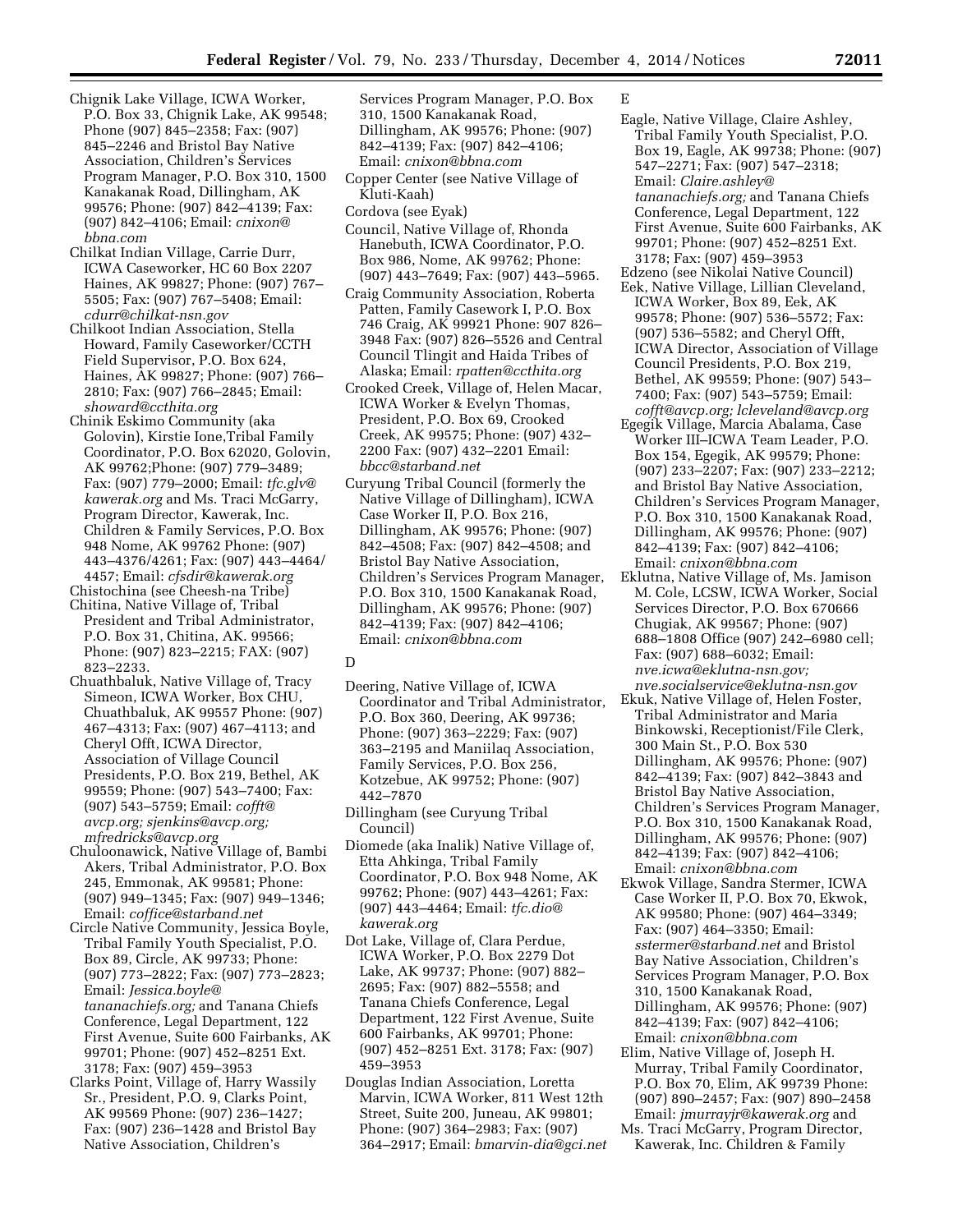Services, P.O. Box 948 Nome, AK 99762 Phone: (907) 443–4376/4261; Fax: (907) 443–4464/4457; Email: *[cfsdir@kawerak.org](mailto:cfsdir@kawerak.org)* 

- Emmonak, Native Village, Priscilla S. Kameroff, ICWA Coordinator and Tribal Administrator, P.O. Box 126, Emmonak, AK 99581; Phone: (907) 949–1720/1820; Fax: (907) 949–1384; Email: *[icwa@hughes.net](mailto:icwa@hughes.net)*
- English Bay (see Native Village of Nanwalek)
- Evansville Village (aka Bettles Field), Naomi Costello, Tribal Family Youth Specialist, P.O. Box 26087, Evansville, AK 99726; Phone: (907) 692–5005; Fax: (907) 692–5006; and Tanana Chiefs Conference, Legal Department, 122 First Avenue, Suite 600 Fairbanks, AK 99701; Phone: (907) 452–8251 Ext. 3178; Fax: (907) 459–3953
- Eyak, Native Village, Erin Kurz, Tribal Family Services Coordinator, P.O. Box 1388, Cordova, AK 99574; Phone: (907) 424–7738; Fax: (907)424–7809; Email: *[erin@eyak-nsn.gov](mailto:erin@eyak-nsn.gov)*

#### F

- False Pass, Native Village, Tara Bourdukofsky, M.S., Human Services Director, Aleutian/Pribilof Islands Association, 1131 East International Airport Road, Anchorage, AK 99518– 1408; Phone: (907) 276–2700; Fax: (907) 279–4351; Email: *[taralb@](mailto:taralb@apiai.org) [apiai.org](mailto:taralb@apiai.org)*
- Fort Yukon, Native Village (see Gwichyaa Zhee Gwich'in Tribal Government), Kimberly Ansaknok, Tribal Family Youth Specialist, P.O. Box 10 Fort Yukon, AK 99740; Phone: (907) 662–3625; Fax: (907) 662–3118; and Tanana Chiefs Conference, Legal Department, 122 First Avenue, Suite 600 Fairbanks, AK 99701; Phone: (907) 452–8251 Ext. 3178; Fax: (907) 459–3953
- Fortuna Ledge (see Native Village of Marshall)

## G

- Gakona, Native Village of, Charlene Nollner, Tribal Administrator, P.O. Box 102, Gakona, AK 99586; Phone: (907) 822–5997; Fax: (907) 822–5997; Email: *[gakonaadmin@cvinternet.net](mailto:gakonaadmin@cvinternet.net)*
- Galena Village (aka Louden Village), March Runner, Tribal Administrator/ Tribal Family Youth Specialist P.O. Box 244 Galena, AK 99741; Phone: (907) 656–1711; Fax: (907) 656–2491; Email: *[marchrunner@aol.com](mailto:marchrunner@aol.com)*
- Gambell, Native Village of, Tyler Campbell, Sr., ICWA, P.O. Box 90, Gambell, AK 99742; Phone: (907) 985–5346 Ext. 4; Fax: (907) 985–5014
- Georgetown, Native Village of, Will Hartman, Tribal Administrator, 5313

Arctic Blvd., Suite 104, Anchorage, AK 99518; Phone: (907) 274–2195; Fax: (907) 274–2196; Email: *[gtc@](mailto:gtc@gci.net) [gci.net](mailto:gtc@gci.net)* 

- Golovin (see Chinik Eskimo Community)
- Goodnews Bay, Native Village, Pauline Echuk, ICWA Worker, Box 48, Goodnews Bay, AK 99589 Phone: (907) 967–8929; Fax: (907) 967–8330 and Cheryl Offt, ICWA Director, Association of Village Council Presidents, P.O. Box 219, Bethel, AK 99559; Phone: (907) 543–7400; Fax: (907) 543–5759; Email: *[cofft@](mailto:cofft@avcp.org) [avcp.org;](mailto:cofft@avcp.org) [sjenkins@avcp.org;](mailto:sjenkins@avcp.org) [mfredricks@avcp.org](mailto:mfredricks@avcp.org)*
- Organized Village of Grayling, Johanna Hamilton, Tribal Family Youth Specialist, P. O. Box 49, Grayling, AK 99590; Phone: (907) 453–5142; Fax: (907) 453–5146; and Tanana Chiefs Conference, Legal Department, 122 First Avenue, Suite 600 Fairbanks, AK 99701; Phone: (907) 452–8251 Ext. 3178; Fax: (907) 459–3953
- Gulkana Village Council, Jan Miller, Family Services Specialist, P.O. Box 254 Gakona, AK 99586 Phone: (907) 822–5363; Fax: (907) 822–3976 Email: *[icwa@gulkanacouncil.org](mailto:icwa@gulkanacouncil.org)*

Gwichyaa Zhee Gwich'in Tribal Government (aka Fort Yukon)

# H

- Haines (see Chilkoot Indian Association)
- Hamilton, Native Village of, Tribal Administrator, P.O. Box 20248 Hamilton, AK 99620; Phone: (907) 899–4252; Fax: (907) 899–4202; and Cheryl Offt, ICWA Director, Association of Village Council Presidents, P.O. Box 219, Bethel, AK 99559; Phone: (907) 543–7400; Fax: (907) 543–5759; Email: *[cofft@](mailto:cofft@avcp.org) [avcp.org;](mailto:cofft@avcp.org) [sjenkins@avcp.org;](mailto:sjenkins@avcp.org) [mfredricks@avcp.org](mailto:mfredricks@avcp.org)*
- Healy Lake Village, (No tribal contact information at this time. Contact the BIA Human Services, Alaska Region)
- Holikachuk (see Grayling)
- Holy Cross Village, Rebecca Demientieff, Tribal Family Youth Specialist, P.O. Box 191, Holy Cross, AK 99602; Phone: (907) 476–7249; Fax: (907) 476–7132; Email: *[rebecca.](mailto:rebecca.demientieff@tananachiefs.org) [demientieff@tananachiefs.org](mailto:rebecca.demientieff@tananachiefs.org)* and Tanana Chiefs Conference, Legal Department, 122 First Avenue, Suite 600 Fairbanks, AK 99701; Phone: (907) 452–8251 Ext. 3178; Fax: (907) 459–3953
- Hoonah Indian Association, Candy Keown, Human Services Director, P.O. Box 602 Hoonah, AK 99829 Phone: (907) 945–3545; Fax: (907) 945–3530; Email: *[ckeown@](mailto:ckeown@hiatribe.org) [hiatribe.org](mailto:ckeown@hiatribe.org)*
- Hooper Bay, Native Village, Pearl Semaken, ICWA Program, Box 62, Hooper Bay, AK 99604; Phone: (907) 758–4006; Fax: 758–4606 and Cheryl Offt, ICWA Director, Association of Village Council Presidents, P.O. Box 219, Bethel, AK 99559; Phone: (907) 543–7400; Fax: (907) 543–5759; Email: *[cofft@avcp.org;](mailto:cofft@avcp.org) [psemaken@](mailto:psemaken@avcp.org) [avcp.org](mailto:psemaken@avcp.org)*
- Hughes Village, Janet Bifelt, Tribal Administrator or Tribal Family Youth Specialist, P.O. Box 45029 Hughes, AK 99745; Phone: (907) 889–2249; Fax: (907) 889–2252
- Huslia Village, Cesa Sam, Tribal Family Youth Specialist, P.O. Box 70, Huslia, AK 99746; Phone: (907) 829–2202; Fax: (907) 829–2214; and Tanana Chiefs Conference, Legal Department, 122 First Avenue, Suite 600 Fairbanks, AK 99701; Phone: (907) 452–8251 Ext. 3178; Fax: (907) 459– 3953
- Hydaburg Cooperative Association, Colleen Kashevarof, Human Services Director, P.O. Box 349, Hydaburg, AK 99922; Phone: (907) 285–3662; Fax: (907) 285–3541
- I
	- Igiugig Village, Tanya Salmon, ICWA Worker, P.O. Box 4008, Igiugig, AK 99613; Phone: (907) 533–3211; Fax: (907) 533–3217
	- Iliamna Village Council, Thomas Hedlund, Tribal President, P.O. Box 286 Iliamna, AK 99606; Phone: (907) 571–1246; Fax: 571–3539; Email: *[ivc@](mailto:ivc@iliamnavc.org) [iliamnavc.org](mailto:ivc@iliamnavc.org)*
	- Inupiat Community of the Arctic Slope, Dora Neakok, Social Services Director P.O. Box 934, Barrow, AK 99723; Phone: (907) 852–4227, ext. 234; Fax: (907) 852–4246; Email: *[social@](mailto:social@inupiatgov.com) [inupiatgov.com](mailto:social@inupiatgov.com)*
	- Iqurmuit Traditional Council (aka Russian Mission), Katie Nick, Community Family Services Specialist, P.O. Box 38 Russian Mission, AK 99657; Phone: (907) 584– 5594; Fax: (907) 584–5596; and Cheryl Offt, ICWA Director, Association of Village Council Presidents, P.O. Box 219, Bethel, AK 99559; Phone: (907) 543–7400; Fax: (907) 543–5759; Email: *[cofft@avcp.org;](mailto:cofft@avcp.org) [knick@](mailto:knick@avcp.org) [avcp.org](mailto:knick@avcp.org)*
	- Ivanoff Bay Village, Edgar Shangin, Tribal President, 7926 Old Seward Hwy, Suite B–5, Anchorage, AK 99518; Phone (907) 522–2263; Fax: (907) 522–2363; Email: *[nicole@](mailto:nicole@ivanofbaytribe.org) [ivanofbaytribe.org;](mailto:nicole@ivanofbaytribe.org)* and Bristol Bay Native Association, Children's Services Program Manager, P.O. Box 310, 1500 Kanakanak Road, Dillingham, AK 99576; Phone: (907)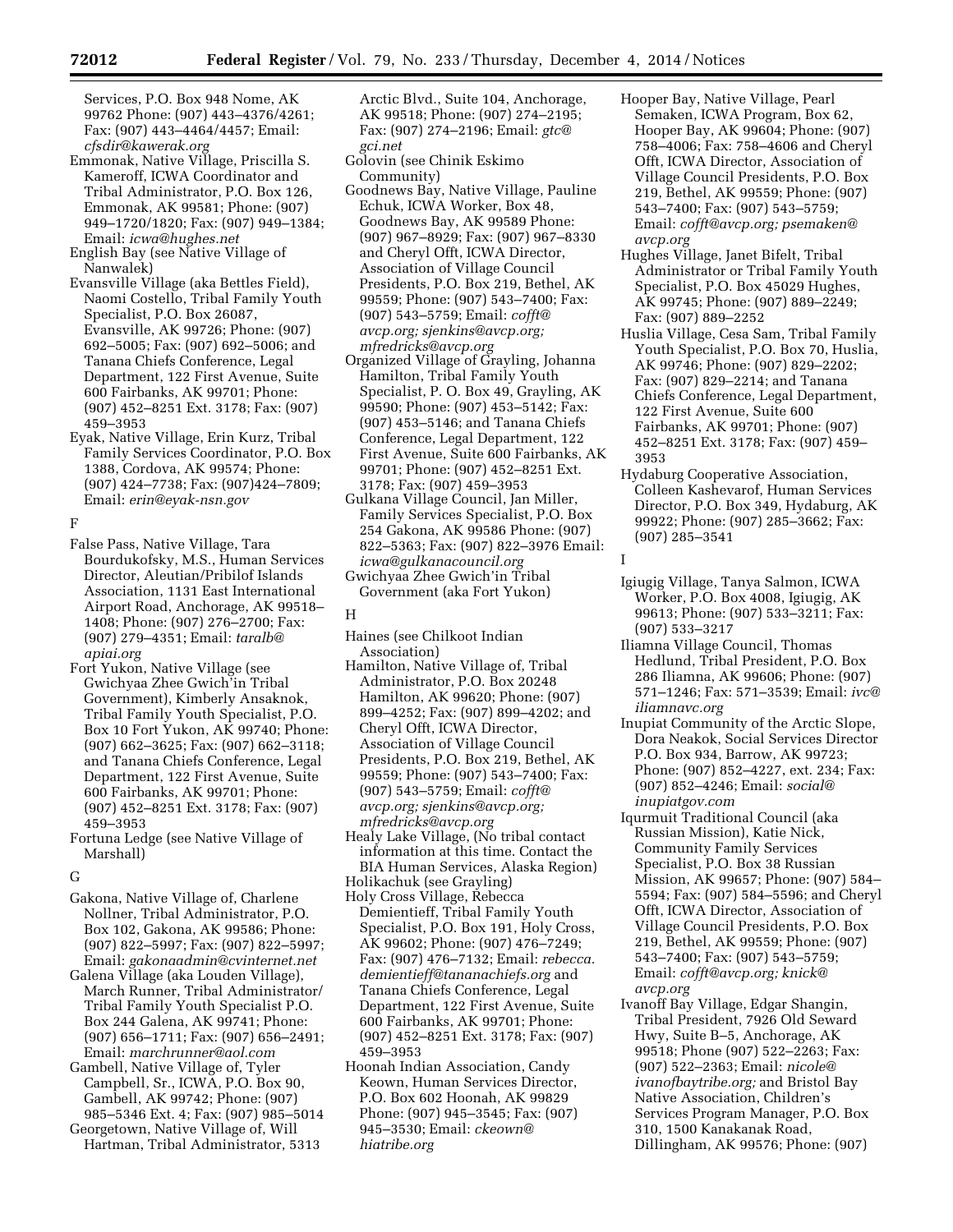842–4139; Fax: (907) 842–4106; Email: *[cnixon@bbna.com](mailto:cnixon@bbna.com)* 

#### K

- Kaguyak Village, Phyllis Amodo, Tribal President, P.O. Box 5078, Akhiok, AK 99615; Phone: (907) 836–2231; Fax: (907) 836–2345
- Organized Village of Kake, Ann Jackson, Social Services Director, P. O. Box 316, Kake, AK 99830; Phone: (907) 785–6471; Fax: (907)785–4902
- Kaktovik Village (aka Barter Island), Maude Hopson, ICWA Coordinator, Social Services Department, Arctic Slope Native Association, Ltd., P.O. Box 1232, Barrow, AK 99723; Phone: (907) 852–9374; Fax: (907) 852–9152; Email: *[maude.hopson@arcticslope.org](mailto:maude.hopson@arcticslope.org)*
- Kalskag, Village of, (aka Upper Kalskag) Bonnie Persson, Tribal Administrator, P.O. Box 50 Kalskag, AK 99607; Phone: (907) 471–2296; Fax: (907) 471–2399; and Cheryl Offt, ICWA Director, Association of Village Council Presidents, P.O. Box 219, Bethel, AK 99559; Phone: (907) 543– 7400; Fax: (907) 543–5759; Email: *[cofft@avcp.org;](mailto:cofft@avcp.org) [sjenkins@avcp.org;](mailto:sjenkins@avcp.org)  [mfredricks@avcp.org](mailto:mfredricks@avcp.org)*

Lower Kalskag (See Lower Kalskag)

- Kaltag, Village of, Donna Esmailka, Tribal Administrator, P.O. Box 129 Kaltag, AK 99748 Phone: (907) 534– 2243; Fax: (907) 534–2264; and Tanana Chiefs Conference, Legal Department, 122 First Avenue, Suite 600 Fairbanks, AK 99701; Phone: (907) 452–8251 Ext. 3178; Fax: (907) 459–3953
- Kanatak, Native Tribe of, Shawn Shanigan, Tribal Administrator, P.O. Box 876822 Wasilla, AK 99687; Phone: (907) 357–5991; Fax: (907) 357–5992 and Bristol Bay Native Association, Children's Services Program Manager, P.O. Box 310, 1500 Kanakanak Road, Dillingham, AK 99576; Phone: (907) 842–4139; Fax: (907) 842–4106; Email: *[cnixon@](mailto:cnixon@bbna.com) [bbna.com](mailto:cnixon@bbna.com)*
- Karluk, Native Village of, Kristeen Reft, ICWA Worker, P.O. Box 22, Karluk, AK 99608 Phone: (907) 241–2218; Fax: (907) 241–2208; Email: *[karlukiracouncil@aol.com](mailto:karlukiracouncil@aol.com)*
- Organized Village of Kasaan, Paula Peterson, Tribal Administrator, P.O. Box 26–KXA, Ketchikan, AK 99950; Phone: (907) 542–2230; Fax: (907)542–3006; Email: *[paula@](mailto:paula@kasaan.org) [kasaan.org](mailto:paula@kasaan.org)*
- Kashnumiut Tribe (see Chevak)
- Kasigluk Traditional Council, Lucy Kassel, Tribal President, Lena Keene, ICWA Worker, P.O. Box 19, Kasigluk, AK 99609 Phone: (907) 477–6405/ 6418; Fax: (907) 477–6416
- Kenaitze Indian Tribe, Donna Huntington or Kalyn Simpson, Family Case Managers, P.O. Box 988, Kenai, AK 99611; Phone: (907) 335–7243 or (907) 335–7217; Fax: (907) 335–7236; Email: *[dhuntington@kenaitze.org](mailto:dhuntington@kenaitze.org) [ksimpson@kenaitze.org](mailto:ksimpson@kenaitze.org)*
- Ketchikan Indian Community, Pauline Sena-Edenshaw, ICWA Specialist, 2960 Tongass Ave., Ketchikan, AK 99901 Phone: (907) 228–9404; Fax: 800–865–6310 Email: *[psedenshaw@](mailto:psedenshaw@kictribe.org) [kictribe.org](mailto:psedenshaw@kictribe.org)*
- Kiana, Native Village, Naomi Chappel, ICWA Coordinator, P.O. Box 69 Kiana, AK 99749 Phone: (907) 475– 2226; Fax: (907) 475–2266; Email: *[icwa@katyaaq.org](mailto:icwa@katyaaq.org)*
- King Cove (see Agdaagux)
- King Island Native Community, Benjamin Payenna, Tribal Family Coordinator, P.O. Box 682 Nome, AK 99762; Phone: (907) 443–2209; Fax: (907) 443–8049; Email: *[tfc.ki@](mailto:tfc.ki@kawerak.org) [kawerak.org](mailto:tfc.ki@kawerak.org)* and Ms. Traci McGarry, Program Director, Kawerak, Inc. Children & Family Services, P.O. Box 948, Nome, AK 99762 Phone: (907) 443–4376/4261; Fax: (907) 443–4464/ 4457; Email: *[cfsdir@kawerak.org](mailto:cfsdir@kawerak.org)*
- King Salmon Tribe, Ralph Angasan, Jr., Tribal Administrator and Joni O'Domin, Tribal Enrollment Manager, P.O. Box 68 King Salmon, AK 99613 Phone: (907) 246–3553 (907) 246– 3447; Fax: (907) 246–3449; Email: *[kingsalmon@kstribe.com](mailto:kingsalmon@kstribe.com) j[oni@](mailto:joni@kstribe.com) [kstribe.com](mailto:joni@kstribe.com)*
- Kipnuk, Native Village of Helen Paul, Community Family Services Specialist, P.O. Box 57, Kipnuk, AK 99614; Phone: (907) 896–5430; Fax: (907) 896–5704; and Cheryl Offt, ICWA Director, Association of Village Council Presidents, P.O. Box 219, Bethel, AK 99559; Phone: (907) 543– 7400; Fax: (907) 543–5759; Email: *[cofft@avcp.org;](mailto:cofft@avcp.org) [hpaul@avcp.org](mailto:hpaul@avcp.org)*
- Kivalina, Native Village of, Stanley Hawley, Tribal Administrator, P.O. Box 50051, Kivalina, AK 99750; Phone: (907) 645–2201; Fax: (907) 645–2193; Email: *[tribeadmin@](mailto:tribeadmin@kivaliniq.org) [kivaliniq.org](mailto:tribeadmin@kivaliniq.org)* and Maniilaq Association, Family Services, P.O. Box 256, Kotzebue, AK 99752; Phone: (907) 442–7870
- Klawock Cooperative Association, Family Caseworker, P.O. Box 173, Klawock, AK 99925; Phone: (907) 755–2325; Fax: (907) 755–2647
- Klukwan (see Chilkat Indian Village) Kluti- Kaah, Native Village of, Dorothy
- Slater, Copper Center Native Association, P.O. Box 206, Copper Center, AK 99573 Phone: (907) 822– 5241; Fax: (907) 822–8800; Email: *[djslater@crnative.org](mailto:djslater@crnative.org)*
- Knik Tribe, Geraldine Nicoli, ICWA Worker, P.O. Box 871565, Wasilla, AK 99687; Phone: (907) 373–7938; Fax: (907) 373–2153; Email: *[gnicoli@](mailto:gnicoli@kniktribe.org) [kniktribe.org](mailto:gnicoli@kniktribe.org)*
- Kobuk, Native Village of, Tribal Administrator, P.O. Box 51039, Kobuk, AK 99751; Phone: (907) 948– 2007; Fax: (907) 948–2123
- Kodiak Tribal Council (see Sun'aq)
- Kokhanok Village, Mary Andrew, Caseworker II, P.O. Box 1007 Kokhanok, AK 99606; Phone: (907) 282–2224; Fax: (907) 282–2221 and Bristol Bay Native Association, Children's Services Program Manager, P.O. Box 310, 1500 Kanakanak Road, Dillingham, AK 99576; Phone: (907) 842–4139; Fax: (907) 842–4106; Email: *[cnixon@bbna.com](mailto:cnixon@bbna.com)*
- Koliganek Village (see New Kolignanek) Kongiganak, Native Village of, Janet Otto, Community Family Services Specialist, P.O. Box 5092, Kongiganak, AK 99545; Phone: (907) 557–5311; Fax: (907) 557–5348; and Cheryl Offt, ICWA Director, Association of Village Council Presidents, P.O. Box 219, Bethel, AK 99559; Phone: (907) 543–7400; Fax: (907) 543–5759; Email: *[cofft@](mailto:cofft@avcp.org) [avcp.org;](mailto:cofft@avcp.org) j*\_*[otto@avcp.org](mailto:j_otto@avcp.org)*
- Kotlik, Native Village of, Ursula Akaran, Community Family ServicesWorker, P.O. Box 20210, Kotlik, AK 99620 Phone: (907) 899–4459 Fax: (907) 899–4202 and Cheryl Offt, ICWA Director, Association of Village Council Presidents, P.O. Box 219, Bethel, AK 99559; Phone: (907) 543– 7400; Fax: (907) 543–5759; Email: *[cofft@avcp.org;](mailto:cofft@avcp.org) [sjenkin@avcp.org;](mailto:sjenkin@avcp.org)  [mfredricks@avcp.org](mailto:mfredricks@avcp.org)*
- Kotzebue, Native Village of, Clarissa Ballot, Tribal Family Resource Director, P.O. Box 296, Kotzebue, AK 99752; Phone: (907) 442–3467 Ext. 205; Fax: (907) 442–2162; Email: *[clarissa.ballot@qira.org](mailto:clarissa.ballot@qira.org)*
- Koyuk, Native Village of, Leo M. Charles Sr. Supervisor, P.O. Box 53030, Koyuk, AK 99753; Phone: (907)963– 2215; Fax: (907)963–2300; Email: *[lcharles@kawerak.org](mailto:lcharles@kawerak.org)* and Ms. Traci McGarry, Program Director, Kawerak, Inc. Children & Family Services, P.O. Box 948 Nome, AK 99762 Phone: (907) 443–4376/4261; Fax: (907) 443– 4464/4457; Email: *[cfsdir@kawerak.org](mailto:cfsdir@kawerak.org)*
- Koyukuk, Native Village of, Sharon Pilot, Tribal Family Youth Specialist, P.O. Box 109, Koyukuk, AK 99754; Phone: (907) 927–2208; Fax: (907) 927–2220; Email: *[sharon.pilot@](mailto:sharon.pilot@tananachiefs.org) [tananachiefs.org;](mailto:sharon.pilot@tananachiefs.org)* and Tanana Chiefs Conference, Legal Department, 122 First Avenue, Suite 600 Fairbanks, AK 99701; Phone: (907) 452–8251 Ext. 3178; Fax: (907) 459–3953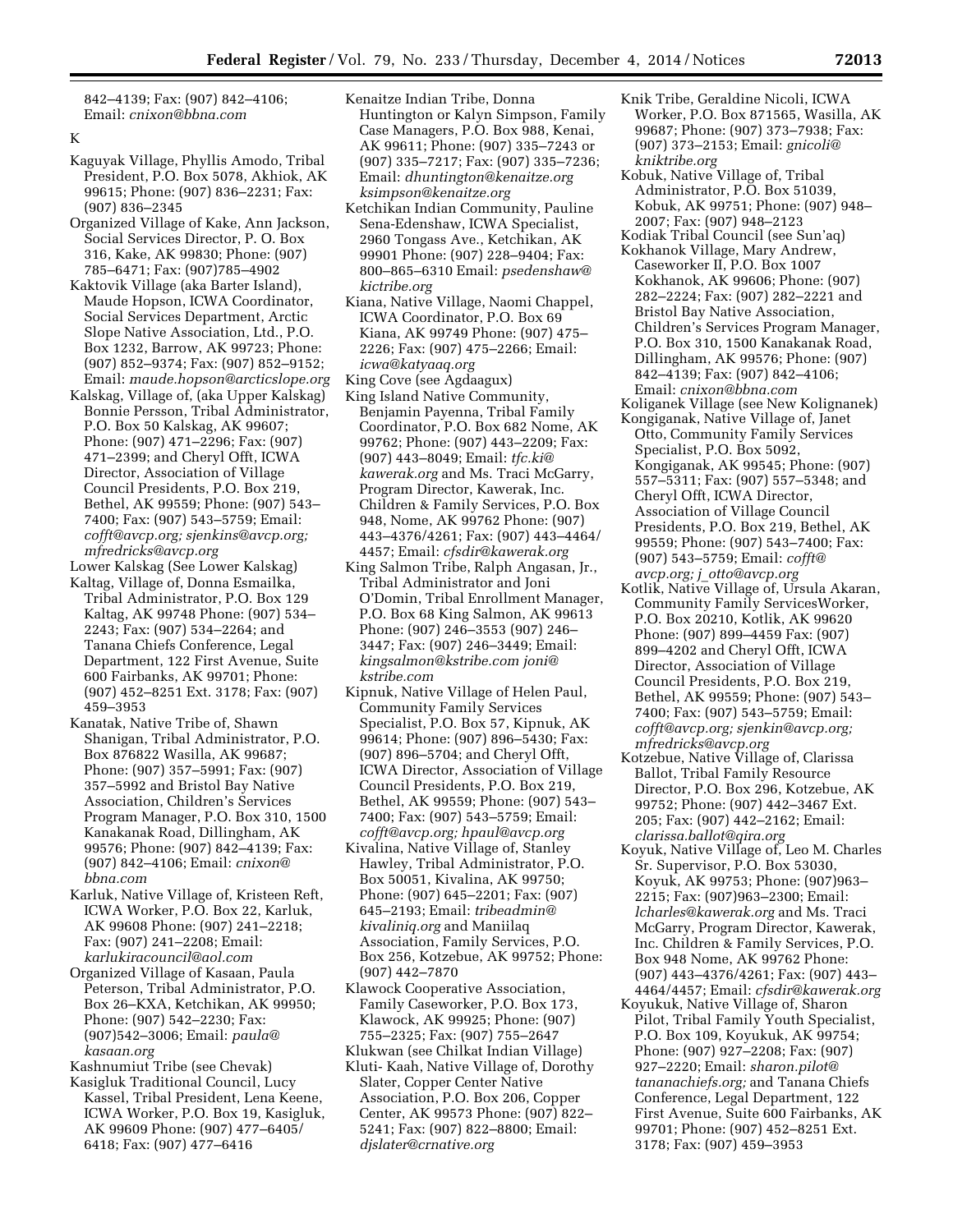Kwethluk (see Organized Village of Kwethluk)

Kwigillingok, Native Village of, Andrew Beaver, Tribal Administrator, P.O. Box 90, Kwigillingok, AK 99622; Phone: 588–8117; Fax: (907) 588– 8429

Kwinhagak (aka Quinhagak), Native Village of, Grace Friendly, ICWA, P.O. Box 149, Quinhagak, AK 99655; Phone: (907) 556–8165; Fax (907) 556–8340

L

Larsen Bay, Native Village of, Cassie Hickey, ICWA Coordinator, Kodiak Area Native Association, 3449 Rezanof Drive East Kodiak, AK 99615 Phone: (907) 486–9882; Fax: (907) 486–1410; Email: *[cassie.hickey@](mailto:cassie.hickey@kanaweb.org) [kanaweb.org](mailto:cassie.hickey@kanaweb.org)* 

Lesnoi Village (aka Woody Island), Robert Stauffer, 194 Alimaq Dr., Kodiak, AK 99615 Phone: (907) 486– 9806.

Levelock Village, Ida Apokedak, President, Box 70, Levelock, AK 99625; Phone: (907) 287–3030; Fax: (907) 287–3032; Email: *[levelock@](mailto:levelock@gci.net) [gci.net;](mailto:levelock@gci.net)* and Bristol Bay Native Association, Children's Services Program Manager, P.O. Box 310, 1500 Kanakanak Road, Dillingham, AK 99576; Phone: (907) 842–4139; Fax: (907) 842–4106; Email: *[cnixon@](mailto:cnixon@bbna.com) [bbna.com](mailto:cnixon@bbna.com)* 

Lime Village Traditional Council, Jennifer John, Tribal President, P.O. Box LVD- Lime Village VIA McGrath, AK 99627; Phone: (907) 526-5236; Fax: (907) 526–5235

Louden (see Galena)

Lower Kalskag, Village of, Nastasia Evan, ICWA Worker, P.O. Box 27 Lower Kalskag, AK 99626 Phone: (907) 471–2412 Fax: (907) 471–2378 and Cheryl Offt, ICWA Director, Association of Village Council Presidents, P.O. Box 219, Bethel, AK 99559; Phone: (907) 543–7400; Fax: (907) 543–5759; Email: *[cofft@](mailto:cofft@avcp.org) [avcp.org;](mailto:cofft@avcp.org) [sjenkins@avcp.org;](mailto:sjenkins@avcp.org) [mfredricks@avcp.org;](mailto:mfredricks@avcp.org) [nevan@avcp.org](mailto:nevan@avcp.org)* 

#### M

- Manley Hot Springs Village, Elizabeth Woods, Tribal Family Youth Specialist, P.O. Box 105 Manley Hot Springs, AK 99756; Phone: (907) 672– 3177; Fax: (907) 672–3200; and Tanana Chiefs Conference, Legal Department, 122 First Avenue, Suite 600 Fairbanks, AK 99701; Phone: (907) 452–8251 Ext. 3178; Fax: (907) 459–3953
- Manokotak Village, Diana Gamechuk, Caseworker I, P.O. Box 169, Manokotak, AK 99628; Phone: (907) 289–2074; Fax: (907) 289–1235 and

Bristol Bay Native Association, Children's Services Program Manager, P.O. Box 310, 1500 Kanakanak Road, Dillingham, AK 99576; Phone: (907) 842–4139; Fax: (907) 842–4106; Email: *[cnixon@bbna.com](mailto:cnixon@bbna.com)* 

- Marshall, Native Village of, ICWA Worker and Tribal Administrator, P.O. Box 110 Marshall, AK 99585; Phone: (907) 679–6302; Fax: (907) 676–6187 2227 and Cheryl Offt, ICWA Director, Association of Village Council Presidents, P.O. Box 219, Bethel, AK 99559; Phone: (907) 543– 7400; Fax: (907) 543–5759; Email: *[cofft@avcp.org](mailto:cofft@avcp.org)*
- Mary's Igloo, Native Village of, Dolly Kugzruk, Tribal Family Coordinator; P.O. Box 546, Teller, AK 99778; Phone: (907) 642–2185; Fax: (907) 642–2189; Email: *[dkugzruk@](mailto:dkugzruk@kawerak.org) [kawerak.org;](mailto:dkugzruk@kawerak.org)* and Ms. Traci McGarry, Program Director, Kawerak, Inc. Children & Family Services, P.O. Box 948 Nome, AK 99762 Phone: (907) 443–4376; Fax: (907) 443–4464; Email: *[cfsdir@kawerak.org](mailto:cfsdir@kawerak.org)*
- McGrath Native Village, Helen Vanderpool, Tribal Family Youth Specialist, P.O. Box 134 McGrath, AK 99672; Phone: (907) 524–3023; Fax: (907) 524–3899; Email: *[helenvhf@](mailto:helenvhf@mcgrath.net) [mcgrath.net;](mailto:helenvhf@mcgrath.net)* and Tanana Chiefs Conference, Legal Department, 122 First Avenue, Suite 600 Fairbanks, AK 99701; Phone: (907) 452–8251 Ext. 3178; Fax: (907) 459–3953
- Mekoryuk, Native Village of, Melanie Shavings, ICWA Coordinator & Jobe Weston, Executive Director, P.O. Box 66 Mekoryuk, AK 99630; Main Phone: (907) 827–8828; ICWA Dept. Phone: (907) 827–8827; Fax: (907) 827–8133; Email: *[nvmicwa@gci.net](mailto:nvmicwa@gci.net)*
- Mentasta Traditional Council, Andrea David, ICWA Worker, P.O. Box 6019, Mentasta, AK 99780; Phone: (907) 291–2319; Fax: (907) 291–2305
- Metlakatla Indian Community, Craig White, Social Services Director, P.O. Box 8, Metlakatla, AK 99926; Phone: (907) 886–6914/6916; Fax: (907) 886– 6913; Email: *[cwhite@metlakatla.com](mailto:cwhite@metlakatla.com)*
- Minto, Native Village of, Lou Ann Williams, Tribal Family Youth Specialist, P.O. Box 26087 Minto, AK 99758; Phone: (907) 798–7007; Fax: (907) 798–7008; Email: *[lou.williams@](mailto:lou.williams@tananachiefs.org) [tananachiefs.org;](mailto:lou.williams@tananachiefs.org)* and Tanana Chiefs Conference, Legal Department, 122 First Avenue, Suite 600 Fairbanks, AK 99701; Phone: (907) 452–8251 Ext. 3178; Fax: (907) 459–3953

Mountain Village (see Asa'carsarmiut)

Naknek Native Village, Donna Mae Williams, ICWA Worker & Tribal Administrator, P.O. Box 210, Naknek, AK 99633; Phone: (907) 246–4210; Fax: (907) 246–3563; Email: *[naknek.icwa@aol.com](mailto:naknek.icwa@aol.com)* 

- Nanwalek, Native Village of, Alma Moonin, ICWA Advocate, P.O. Box 8028, Nanwalek, AK 99603; Phone: (907) 281–2307; Fax: (907)281–2252.
- Napaimute, Native Village of, Sarah Jenkins, and Cheryl Offt, ICWA Director, Association of Village Council Presidents, P.O. Box 219, Bethel, AK 99559; Phone: (907) 543– 7400; Fax: (907) 543–5759; Email: *[sjenkins@avcp.org;](mailto:sjenkins@avcp.org) [mfredricks@](mailto:mfredricks@avcp.org) [avcp.org;](mailto:mfredricks@avcp.org) [cofft@avcp.org](mailto:cofft@avcp.org)*
- Napakiak, Native Village of, Julia Andrew, Tribal Administrator, P. O. Box 34114 Napakiak, AK 99634; Phone: (907) 589–2815; Fax: (907) 589–2814; Email: *[choward@avcp.org](mailto:choward@avcp.org)*  and Cheryl Offt, ICWA Director, Association of Village Council Presidents, P.O. Box 219, Bethel, AK 99559; Phone: (907) 543–7400; Fax: (907) 543–5759; Email: *[cofft@avcp.org](mailto:cofft@avcp.org)*
- Napaskiak, Native Village of, Elizabeth Steven, ICWA Worker, P.O. Box 6009 Napaskiak, AK 99559; Phone: (907) 737–7364; Fax: (907) 737–7039 Email: *[sjenkins@avcp.org;](mailto:sjenkins@avcp.org) [mfredricks@](mailto:mfredricks@avcp.org) [avcp.org](mailto:mfredricks@avcp.org)* and Cheryl Offt, ICWA Director, Association of Village Council Presidents, P.O. Box 219, Bethel, AK 99559; Phone: (907) 543– 7400; Fax: (907) 543–5759; Email: *[cofft@avcp.org](mailto:cofft@avcp.org)*
- Nelson Lagoon, Native Village of, Tara Bourdukofsky, M.S., Human Services Director, Aleutian/Pribilof Islands Association, 1131 East International Airport Road, Anchorage, AK 99518– 1408; Phone: (907) 276–2700 Fax: (907) 279–4351, Email: *[taralb@](mailto:taralb@apiai.org) [apiai.org](mailto:taralb@apiai.org)*
- Nenana Native Association, Jo Noble, Tribal Administrator, P.O. Box 369, Nenana, AK 99760; Phone: (907) 832– 5461; Fax: (907) 832–5447; and Tanana Chiefs Conference, Legal Department, 122 First Avenue, Suite 600 Fairbanks, AK 99701; Phone: (907) 452–8251 Ext. 3178; Fax: (907) 459–3953
- New Koliganek Village Council, Herman Nelson, President, P.O. Box 5057, Koliganek, AK 99576; Phone: (907) 596–3434; Fax: (907) 596–3462 and Bristol Bay Native Association, Children's Services Program Manager, P.O. Box 310, 1500 Kanakanak Road, Dillingham, AK 99576; Phone: (907) 842–4139; Fax: (907) 842–4106; Email: *[cnixon@bbna.com](mailto:cnixon@bbna.com)*
- New Stuyahok Village, Bristol Bay Native Association, Cynthia Nixon, Children's Services Program Manager, P.O. Box 310, 1500 Kanakanak Road, Dillingham, AK 99576; Phone:

N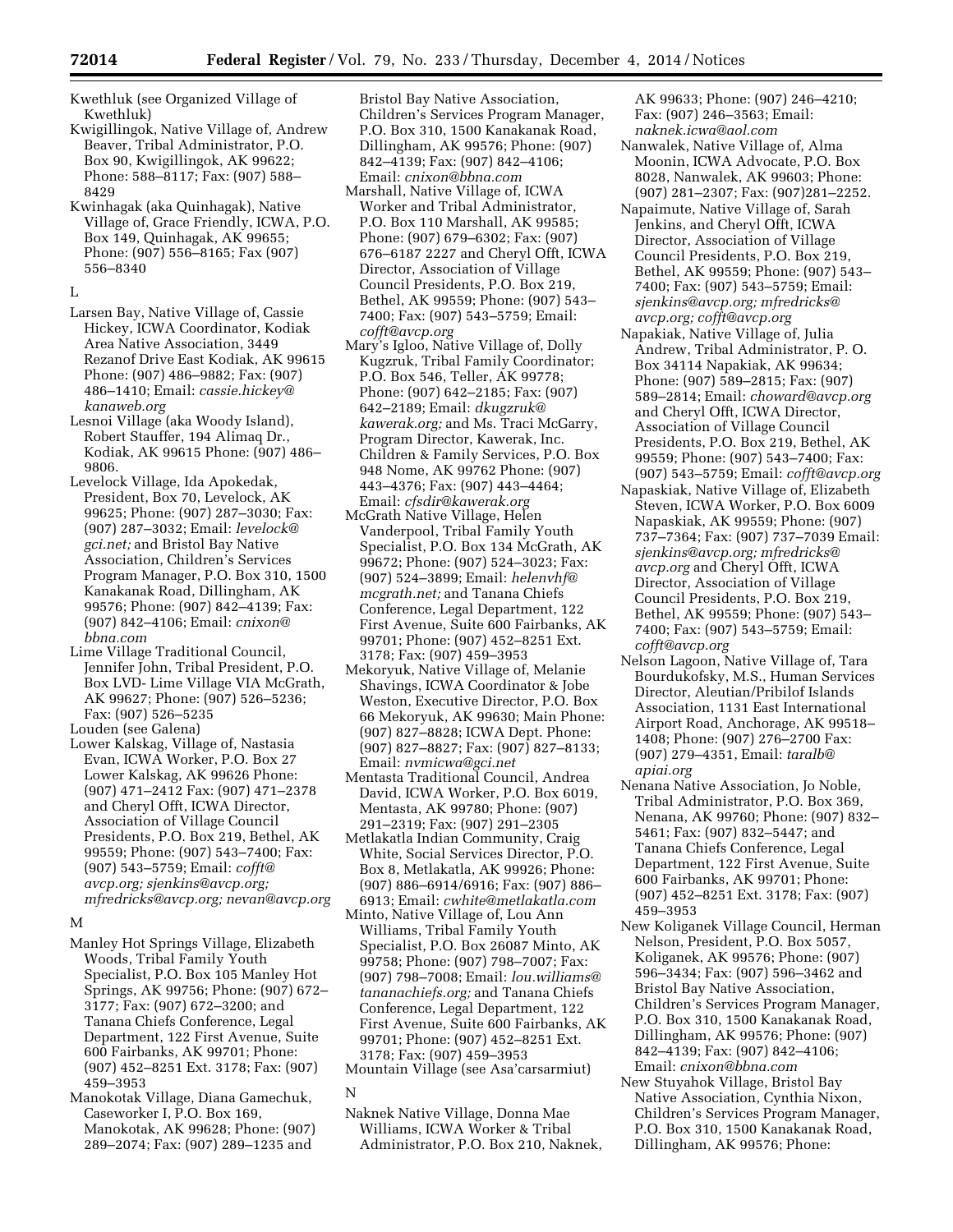(907)842–4139; Fax: (907)842–4106; Email: *[cnixon@bbna.com.](mailto:cnixon@bbna.com)* 

- Newhalen Village, Maxine Wassillie, ICWA Worker; P.O. Box 207, Newhalen, AK 99606; Phone: (907) 571–1410; Fax: (907) 571–1537.
- Newtok Village, Walter Kassaiuli, Vice-President, P.O. Box 5545 Newtok, AK 99559; Phone: (907) 237–2314; Fax: (907) 237–2428; Email: *[newtoktc@](mailto:newtoktc@gci.net) [gci.net.](mailto:newtoktc@gci.net)*
- Nightmute, Native Village of, Sarah Jenkins, and Cheryl Offt, ICWA Director, Association of Village Council Presidents, P.O. Box 219, Bethel, AK 99559; Phone: (907) 543– 7400; Fax: (907) 543–5759; Email: *[sjenkins@avcp.org;](mailto:sjenkins@avcp.org) [mfredricks@](mailto:mfredricks@avcp.org) [avcp.org;](mailto:mfredricks@avcp.org) [cofft@avcp.org](mailto:cofft@avcp.org)*
- Nikolai Village (Edzeno'), Balassa Alexie, Tribal Administrator, P.O. Box 9107 Nikolai, AK 99691; Phone: (907) 293–2210; Fax: (907) 293–2216; and Tanana Chiefs Conference, Legal Department, 122 First Avenue, Suite 600 Fairbanks, AK 99701; Phone: (907) 452–8251 Ext. 3178; Fax: (907) 459–3953
- Nikolski, Native Village, Tara Bourdukofsky, M.S., Human Services Director, Aleutian/Pribilof Islands Association, 1131 East International Airport Road, Anchorage, AK 99518– 1408; Phone: (907) 276–2700; Fax: (907) 279–4351, Email: *[taralb@](mailto:taralb@apiai.org) [apiai.org](mailto:taralb@apiai.org)*
- Ninilchik Village, Bettyann Steciw, ICWA Specialist, P.O. Box 39444, Ninilchik, AK 99639; Phone: (907) 567–3313; Fax: (907) 567–3354; Email: *[bettyann@ninilchiktribe](mailto:bettyann@ninilchiktribe-nsn.gov)[nsn.gov](mailto:bettyann@ninilchiktribe-nsn.gov)*
- Noatak, Native Village of, Audrey Arey, ICWA Coordinator, P.O. Box 89 Noatak, AK 99761; Phone: (907) 485– 2173; Fax: (907) 485–2137; Email: *[icwa@nautaaq.org](mailto:icwa@nautaaq.org)*
- Nome Eskimo Community, Lola Stepetin, Family Services Director, 3600 San Jeronimo, Suite 138, Anchorage, AK 99508; Phone: (907) 793–3145; Fax: (907) 793–3127; Email: *[lstepetin@gci.net](mailto:lstepetin@gci.net)*
- Nondalton Village, Susan Bobby, Social Service/ICWA Worker P.O. Box 49 Nondalton, AK 99640; Phone: (907) 294–2257; Fax: (907) 294–2271.
- Noorvik Native Community, ICWA Coordinator, P.O. Box 209 Noorvik, AK 99763 Phone: (907) 636–2144; Fax: (907) 636–2284; and Maniilaq Association, Family Services, P.O. Box 256, Kotzebue, AK 99752; Phone: (907) 442–7870
- Northway Village, Tasha Demit, ICWA Worker, P.O. Box 516, Northway, AK 99764; Phone: (907)778–2311; Fax: (907) 778–2220.
- Nuiqsut, Native Village of, Maude Hopson, ICWA Coordinator, Social Services Department, Arctic Slope Native Association, Ltd., P.O. Box 1232, Barrow, AK 99723; Phone: (907) 852–9374; Fax: (907) 852–9152; Email: *[maude.hopson@arcticslope.org](mailto:maude.hopson@arcticslope.org)*
- Nulato Village, Brittany Smith, Director of Human Services, P.O. Box 65049, Nulato, AK 99765 Phone: (907) 898– 2329; Fax: (907) 898–2296; Email: *[paul.mountain@tananachiefs.org](mailto:paul.mountain@tananachiefs.org)*
- Nunakauyarmiut Tribe (formerly Toksook Bay Native Village), Tribal Administrator and Marcella White, ICWA Worker, P.O. Box 37048, Toksook Bay, AK 99637; Phone: (907) 427–7114/7615; Fax: (907) 427–7714
- Nunam Iqua (formerly Sheldon's Point), Sarah Jenkins and Cheryl Offt, ICWA Director, Association of Village Council Presidents, P.O. Box 219, Bethel, AK 99559; Phone: (907) 543– 7400; Fax: (907) 543–5759; Email: *[sjenkins@avcp.org;](mailto:sjenkins@avcp.org) [mfredricks@](mailto:mfredricks@avcp.org) [avcp.org;](mailto:mfredricks@avcp.org) [cofft@avcp.org](mailto:cofft@avcp.org)*
- Nunapitchuk, Native Village of, Aldine Simon, Community Family Service Specialist, P.O. Box 104 Nunapitchuk, AK 99641; Phone: (907) 527–5731; Fax: (907) 527–5740; Email: *[icwa@](mailto:icwa@yupik.org) [yupik.org](mailto:icwa@yupik.org)*
- $\Omega$
- Ohagamiut, Village of, Gabriel Evan, Tribal Administration, P.O. Box 49, Marshall, AK 99585; Phone: (907) 679–6517/6598; Fax: (907) 679–6516; Email: *[gabe@ohogtc.org](mailto:gabe@ohogtc.org)*
- Old Harbor Tribal Council, Bobbi Anne Barnowsky, Tribal Administrator; Jim Cedeno, ICWA Worker, P.O. Box 62, Old Harbor, AK 99643 Phone: (907) 286–2215; Fax: (907) 286–2350; Email: *[jim.cedeno@ohtcmail.org](mailto:jim.cedeno@ohtcmail.org)*; *[bobbi.barnowsky@ohtcmail.org](mailto:bobbi.barnowsky@ohtcmail.org)*
- Organized Village of Kwethluk, Chariton Epchook, ICWA Coordinator, P.O. Box 130 Kwethluk, AK 99621– 0130; Phone: (907) 757–6714/6715; Fax: (907) 757–6328
- Organized Village of Saxman, Family Caseworker or Tribal Administrator, Route 2, Box 2, Ketchikan, AK 99901; Phone: (907) 247–2502; Fax: (907) 247–2504
- Orutsararmuit Native Village, Marilyn Johnston, ICWA Program, P.O. Box 971, Bethel, AK 99559 Phone: (907) 543–2608; Fax: (907) 543–2639; Email: *[mjohnston@nativecouncil.org](mailto:mjohnston@nativecouncil.org)*
- Oscarville Traditional Village, Andrew J. Larson Jr., Community Family Services Specialist, P.O. Box 6129, Oscarville, AK 99559; Phone: (907) 737–7100; Fax: (907) 737–7101; and Cheryl Offt, ICWA Director, Association of Village Council Presidents, P.O. Box 219, Bethel, AK

99559; Phone: (907) 543–7400; Fax: (907) 543–5759; Email: *[cofft@avcp.org](mailto:cofft@avcp.org)* 

Ouzinkie, Native Village of, Robert Katelnikoff, Tribal Administrator, P.O. Box 130, Ouzinkie, AK 99644; Phone (907) 680–2259; Fax: (907) 680–2359; and Cassie Hickey, ICWA Coordinator, Kodiak Area Native Association, 3449 Rezanof Drive East Kodiak, AK 99615 Phone: (907) 486– 9882; Fax: (907) 486–1410; Email: *[cassie.hickey@kanaweb.org](mailto:cassie.hickey@kanaweb.org)* 

P

- Paimiut, Native Village of, Tribal President or Tribal Administrator, P.O. Box 230, Hooper Bay, AK 99604; Phone: (907) 758–4002; Fax: (907) 758–4024
- Pauloff Harbor Village, Tara Bourdukofsky, M.S., Human Services Director, Aleutian/Pribilof Islands Association, 1131 East International Airport Road, Anchorage, AK 99518– 1408; Phone: (907) 276–2700; Fax: (907) 279–4351, Email: *[taralb@](mailto:taralb@apiai.org) [apiai.org](mailto:taralb@apiai.org)*
- Pedro Bay Village, Verna Kolyaha, Program Specialist, P.O. Box 47020, Pedro Bay, AK 99647 Phone: (907) 850–2341; Fax: (907) 850–2221
- Perryville, Native Village of, Bernice O'Domin, Case Manager II (ICWA), P.O. Box 97, Perryville, AK 99648; Phone: (907) 853–2242; Fax: (907) 853–2229; and Bristol Bay Native Association, Children's Services Program Manager, P.O. Box 310, 1500 Kanakanak Road, Dillingham, AK 99576; Phone: (907) 842–4139; Fax: (907) 842–4106; Email: *[cnixon@](mailto:cnixon@bbna.com) [bbna.com](mailto:cnixon@bbna.com)*
- Petersburg Indian Association, Jeanette Ness, Caseworker, P.O. Box 1410 Petersburg, AK 99833 Phone: (907) 772–3637; Fax: (907) 772–3686 Email: *[jeanetteness@piatribal.org](mailto:jeanetteness@piatribal.org)*
- Pilot Point, Native Village of, Suzanne Evanoff, Village Administrator, P.O. Box 449, Pilot Point, AK 99649; Phone: (907) 797–2208; Fax: (907) 797–2258 and Bristol Bay Native Association, Children's Services Program Manager, P.O. Box 310, 1500 Kanakanak Road, Dillingham, AK 99576; Phone: (907) 842–4139; Fax: (907) 842–4106; Email: *[cnixon@](mailto:cnixon@bbna.com) [bbna.com](mailto:cnixon@bbna.com)*
- Pilot Station Traditional Village, Olga Xavier, Community Family Services Specialist, P.O. Box 5119, Pilot Station, AK 99650; Phone: (907) 549– 3550; Fax: (907) 549–3551; and Cheryl Offt, ICWA Director, Association of Village Council Presidents, P.O. Box 219, Bethel, AK 99559; Phone: (907) 543–7400; Fax: (907) 543–5759; Email: *[cofft@avcp.org;](mailto:cofft@avcp.org) [oxavier@](mailto:oxavier@avcp.org) [avcp.org](mailto:oxavier@avcp.org)*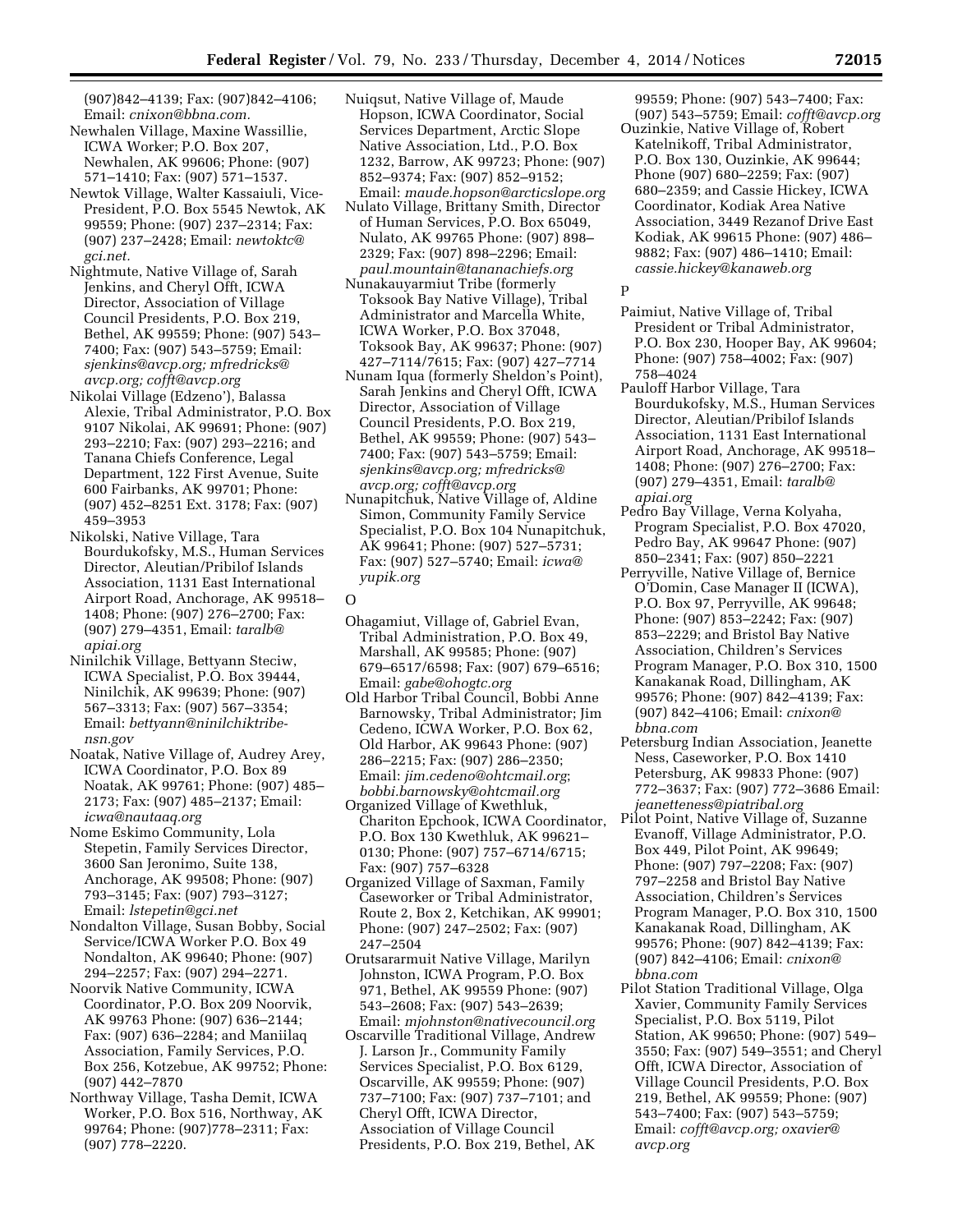- Pitka's Point, Native Village of, Tribal Administrator, P.O. Box 8 Platinum, AK 99651 and Cheryl Offt, ICWA Director, Association of Village Council Presidents, P.O. Box 219, Bethel, AK 99559; Phone: (907) 543– 7400; Fax: (907) 543–5759; Email: *[sjenkins@avcp.org](mailto:sjenkins@avcp.org)*; *[mfredricks@](mailto:mfredricks@avcp.org) [avcp.org;](mailto:mfredricks@avcp.org) [cofft@avcp.org](mailto:cofft@avcp.org)*
- Platinum Traditional Village, Tribal Administrator, P.O. Box 8 Platinum, AK 99651; Phone: (907) 979–8220; Fax: (907) 979–8178 and Cheryl Offt, ICWA Director, Association of Village Council Presidents, P.O. Box 219, Bethel, AK 99559; Phone: (907) 543– 7400; Fax: (907) 543–5759; Email: *[cofft@avcp.org;](mailto:cofft@avcp.org) [sjenkins@avcp.org;](mailto:sjenkins@avcp.org)  [mfredricks@avcp.org](mailto:mfredricks@avcp.org)*
- Point Hope, Native Village, Martha Douglas, Family Caseworker, P.O. Box 109 Point Hope, AK 99766; Phone: (907) 368–3122; Fax: (907) 368–2332; Email: *[martha.douglas@tikigaq.org](mailto:martha.douglas@tikigaq.org)*
- Point Lay, Native Village, Social Services Director, Inupiat Community of the Arctic Slope, P.O. Box 934, Barrow, AK 99723, Phone: (907) 852– 5923; Fax: (907) 852–5924; Email: *[social@inupiatgov.com](mailto:social@inupiatgov.com)*
- Port Graham, Native Village, Patrick Norman, Chief, and James Miller, ICWA Representative, P.O. Box 5510 Port Graham, AK 99603; Phone: (907) 284–2227; Fax: (907) 284–2222
- Port Heiden, Native Village, (Native Council of Port Heiden), Larissa Orloff, Tribal Children Service Worker, P.O. Box 49007, Port Heiden, AK 99549; Phone: (907) 837–2291/ 2296; Fax: (907) 837–2297; Email: *[gkosbruk@starband.net](mailto:gkosbruk@starband.net)*
- Port Lions, Native Village, Susan Boskofsky, Tribal Administrator and Yvonne Mullan, Tribal Services Coordinator, P.O. Box 69, Port Lions, AK 99550; Phone: (907) 454–2234; Fax: (907) 454–2434;
- Portage Creek Village (aka Ohgensakale), Eva Kapotak, Caseworker, 1327 E. 72nd Ave., Unit B, Anchorage, AK 99518; Phone: (907) 277–1105; Fax: (907) 277–1104 and Bristol Bay Native Association, Children's Services Program Manager, P.O. Box 310, 1500 Kanakanak Road, Dillingham, AK 99576; Phone: (907) 842–4139; Fax: (907) 842–4106; Email: *[cnixon@](mailto:cnixon@bbna.com) [bbna.com](mailto:cnixon@bbna.com)*

# Q

Qagan Tayaguyngin Tribe of Sand Point Village, Tara Bourdukofsky, M.S., Human Services Director, Aleutian/ Pribilof Islands Association, 1131 East International Airport Road, Anchorage, AK 99518–1408; Phone: (907) 276–2700; Toll-Free: 1–800–

478–2742; Fax: (907) 279–4351, Email: *[taralb@apiai.org](mailto:taralb@apiai.org)* 

Qawalangin Tribe of Unalaska, Tara Bourdukofsky, M.S., Human Services Director, Aleutian/Pribilof Islands Association, 1131 East International Airport Road, Anchorage, AK 99518– 1408; Phone: (907) 276–2700; Fax: (907) 279–4351, Email: *[taralb@](mailto:taralb@apiai.org) [apiai.org](mailto:taralb@apiai.org)* 

Quinhagak (see Kwinhagak) Qissunaimut Tribe (see Chevak)

## R

- Rampart Village, Tribal Administrator, P.O. Box 29 Rampart, AK 99767; Phone: (907) 358–3312; Fax: (907) 358–3115; and Tanana Chiefs Conference, Legal Department, 122 First Avenue, Suite 600 Fairbanks, AK 99701; Phone: (907) 452–8251 Ext. 3178; Fax: (907) 459–3953
- Red Devil Village, Tribal Administrator, P.O. Box 8 Platinum, AK 99651; and Cheryl Offt, ICWA Director, Association of Village Council Presidents, P.O. Box 219, Bethel, AK 99559; Phone: (907) 543–7400; Fax: (907) 543–5759; Email: *[sjenkins@](mailto:sjenkins@avcp.org) [avcp.org](mailto:sjenkins@avcp.org)*; *[mfredricks@avcp.org](mailto:mfredricks@avcp.org)*; *[cofft@](mailto:cofft@avcp.org) [avcp.org](mailto:cofft@avcp.org)*
- Ruby, Native Village of, Elaine Wright, Tribal Family Youth Specialist, P.O. Box 68117 Ruby, AK 99768; Phone: (907) 468–4400; Fax: (907) 468–4500; and Tanana Chiefs Conference, Legal Department, 122 First Avenue, Suite 600 Fairbanks, AK 99701; Phone: (907) 452–8251 Ext. 3178; Fax: (907) 459–3953
- Russian Mission (see Iqurmuit Traditional Council)
- S
- Saint George Island, Native Village of, Tara Bourdukofsky, M.S., Human Services Director, Aleutian/Pribilof Islands Association, 1131 East International Airport Road, Anchorage, AK 99518–1408; Phone: (907) 276–2700; Fax: (907) 279–4351, Email: *[taralb@apiai.org](mailto:taralb@apiai.org)*
- Saint Michael (see St. Michael)
- Salamatoff, Village of, Jeannine Vasillie or Donna Huntington, ICWA Workers, Kenaitze Indian Tribe, P.O. Box 988, Kenai, AK 99611; Phone: (907) 335– 7200; Fax: (907) 335–7236; Email: *[jvasillie@kenaitze.org](mailto:jvasillie@kenaitze.org)*; *[dhuntington@](mailto:dhuntington@kenaitze.org) [kenaitze.org](mailto:dhuntington@kenaitze.org)*
- Sand Point (see Qagan Tayaguyngin Tribe of Sand Point Village)
- Savoonga, Native Village of, Ruthie Okoomealingok, Tribal Family Coordinator, P.O. Box 34 Savoonga, AK 99769; Phone: (907) 984–6758; Fax: (907) 984–6759 and Ms. Traci McGarry, Program Director, Kawerak, Inc. Children & Family Services, P.O.

Box 948 Nome, AK 99762; Phone: (907) 443–4376/4261; Fax: (907) 443– 4464/4457; Email: *[cfsdir@](mailto:cfsdir@kawerak.org) [kawerak.org](mailto:cfsdir@kawerak.org)*; *[tfc.sva@kawerak.org](mailto:tfc.sva@kawerak.org)*  Saxman (see Organized Village of

- Saxman) Scammon Bay, Native Village of, Michelle Akerealrea, Community Family Services Specialist, P.O. Box 110, Scammon Bay, AK 99662; Phone: (907) 558–5078; Fax: (907) 558–5079; and Cheryl Offt, ICWA Director, Association of Village Council Presidents, P.O. Box 219, Bethel, AK 99559; Phone: (907) 543–7400; Fax: (907) 543–5759; Email: *[cofft@](mailto:cofft@avcp.org) [avcp.org](mailto:cofft@avcp.org)*; *[makerelrea@avcp.org](mailto:makerelrea@avcp.org)*
- Selawik, Native Village of, Jessie Hingsbergen, ICWA Coordinator, P.O. Box 59, Selawik, AK 99770; Phone: (907) 484–2165 Ext. 12; Fax: (907) 424–2001; Email: *[icwa@akuligaq.org](mailto:icwa@akuligaq.org)*  and Maniilaq Association, Family Services, P.O. Box 256, Kotzebue, AK 99752; Phone: (907) 442–7870
- Seldovia Village Tribe Laurel Hilts, ICWA Representative, P.O. Drawer L, Seldovia, AK 99663 Phone: (907) 234– 7898 or (907) 435–3252; Fax: (907) 234–7865; Email: *[svt@svt.org](mailto:svt@svt.org)* or *[lhilts@svt.org](mailto:lhilts@svt.org)*
- Shageluk Native Village, Sheila Workman, Tribal Family Youth Specialist, P.O. Box 69, Shageluk, AK 99665; Phone: (907) 473–8229; Fax: (907) 473–8275; and Tanana Chiefs Conference, Legal Department, 122 First Avenue, Suite 600 Fairbanks, AK 99701; Phone: (907) 452–8251 Ext. 3178; Fax: (907) 459–3953
- Shaktoolik, Native Village, Gail L. Evan, Tribal Family Coordinator, P.O. Box 100, Shaktoolik, AK 99771; Phone: (907) 955–2444; Fax: (907) 955–2443; and Ms. Traci McGarry, Program Director, Kawerak, Inc. Children & Family Services, P.O. Box 948 Nome, AK 99762; Phone: (907) 443–4376/ 4261; Fax: (907) 443–4464/4457; Email: *[cfsdir@kawerak.org](mailto:cfsdir@kawerak.org)*; *[tfc.skk@](mailto:tfc.skk@kawerak.org) [kawerak.org](mailto:tfc.skk@kawerak.org)*
- Sheldon's Point (see Nunam Iqua) Shishmaref, Native Village of, Karla Nayokpuk, Tribal Family Coordinator, P.O. Box 72110, Shishmaref, AK 99772; Phone: (907) 649–3078; Fax: (907) 649–2278; and Ms. Traci McGarry, Program Director, Kawerak, Inc. Children & Family Services, P.O. Box 948 Nome, AK 99762; Phone: (907) 443–4376/4261; Fax: (907) 443– 4464/4457; Email: *[cfsdir@](mailto:cfsdir@kawerak.org) [kawerak.org](mailto:cfsdir@kawerak.org)*; *[knayokpuk@kawerak.org](mailto:knayokpuk@kawerak.org)*
- Shungnak, Native Village of, Sally Custer, ICWA Worker, P.O. Box 64 Shungnak, AK 99773 Phone: (907) 432–2138; Fax: (907) 437–2183; Email: *[sally.custer@maniilaq.org](mailto:sally.custer@maniilaq.org)* and Maniilaq Association, Family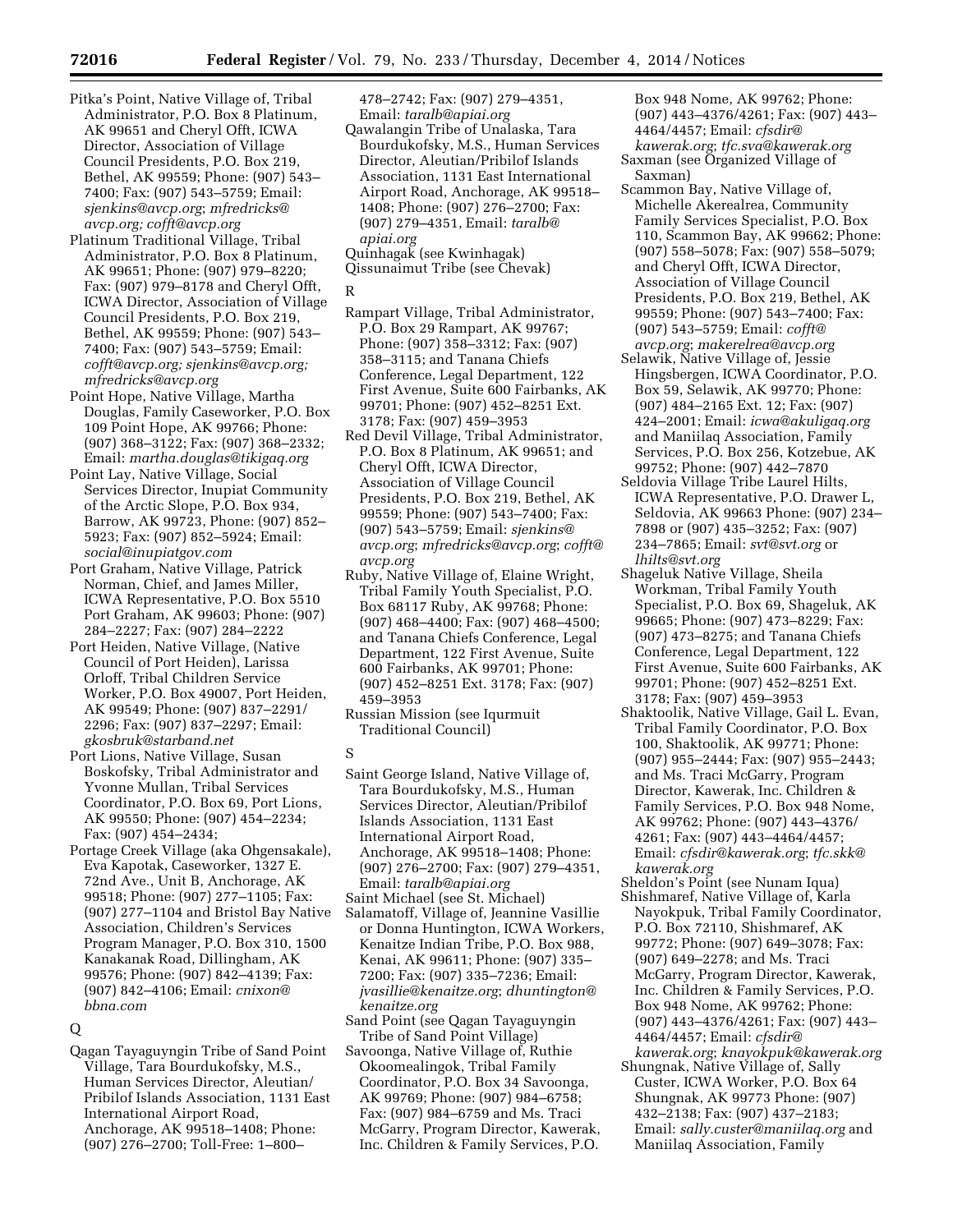Services, P.O. Box 256, Kotzebue, AK 99752; Phone: (907) 442–7870

- Sitka Tribe of Alaska, Glade Morales, Social Services Director Mindy Lowrance, ICWA Caseworker,, 456 Katlian Street, Sitka, AK 99835; Phone: (907) 747–7293 & (907) 747– 3207; Fax: (907) 747–7643; Email: *[mindy.lowrance@sitkatribe-nsn.gov](mailto:mindy.lowrance@sitkatribe-nsn.gov)*; *[glade.morales@sitkatribe-nsn.gov](mailto:glade.morales@sitkatribe-nsn.gov)*
- Skagway Village, Delia Commander, Tribal President/Administrator, P.O. Box 1157, Skagway, AK 99840–1157; Phone: (907) 983–4068; Fax: (907) 983–3068 Email: *[dcommander@](mailto:dcommander@skagwaytraditonal.org) [skagwaytraditonal.org](mailto:dcommander@skagwaytraditonal.org)*
- Sleetmute, Village of, Cheryl Mellick, ICWA Worker, P.O. Box 109, Sleetmute, AK 99668 Phone: (907) 449–4263; Fax: (907) 449–4265
- Solomon, Native Village of, Elizabeth Johnson, Tribal Coordinator, P.O. Box 2053, Nome, AK 99762; Phone: (907) 443–4985; Fax: (907) 443–5189; Email: *[tc.sol@kawerak.org](mailto:tc.sol@kawerak.org)*
- South Naknek Village, Lorianne Rawson, Tribal Administrator, 1830 E. Parks Highway, Ste. A113, PMB 388, Wasilla, AK 99654; Phone: (907) 631– 3648; Fax: (907) 631–0949 and Bristol Bay Native Association, Children's Services Program Manager, P.O. Box 310, 1500 Kanakanak Road, Dillingham, AK 99576; Phone: (907) 842–4139; Fax: (907) 842–4106; Email: *[cnixon@bbna.com](mailto:cnixon@bbna.com)*
- St. Mary's (see Algaaciq)
- St. Mary's Igloo (see Teller)
- St. George (see Saint George)
- St. Michael, Native Village of, Shirley Martin, Tribal Family Coordinator, P.O. Box 59050, St. Michael, AK 99659; Phone: (907) 923–2546; Fax: (907) 923–2474; and Ms. Traci McGarry, Program Director, Kawerak, Inc. Children & Family Services, P.O. Box 948 Nome, AK 99762 Phone: (907) 443–4376/4261; Fax: (907) 443– 4464/4457; Email: *[cfsdir@](mailto:cfsdir@kawerak.org) [kawerak.org](mailto:cfsdir@kawerak.org)*; *[tfc.smk@kawerak.org](mailto:tfc.smk@kawerak.org)*
- St. Paul, Charlene Naulty, MS, Department of Health and Human Services, 1500 W. 33rd Street, Suite 100 Anchorage, AK 99503; and P.O. Box 86 St. Paul Island, AK 99660; Phone: (907) 762–8426; Fax: (907) 770–0540 & (907) 546–3254; Email: *[cjnaluty@aleu.com](mailto:cjnaluty@aleu.com)*
- Stebbins Community Association, Anna Nashoanak, Tribal Family Coordinator, P.O. Box 71002, Stebbins, AK 99671, Phone: (907) 934–2334; Fax: (907) 934–2675; Email: *[a.nashoanak@kawerak.org;](mailto:a.nashoanak@kawerak.org)  [tfc.wbb@kawerak.org](mailto:tfc.wbb@kawerak.org)* and Ms. Traci McGarry, Program Director, Kawerak, Inc. Children & Family Services, P.O. Box 948, Nome, AK 99762; Phone:

(907) 443–4376/4261; Fax: (907) 443– 4464/4457; Email: *[cfsdir@kawerak.org](mailto:cfsdir@kawerak.org)* 

- Stevens, Native Village of, Harold Simon, 1st Chief, P.O. Box 74016, Stevens Village, AK 99774; Phone: (907) 478–7228; Fax: (907) 478–7229. Cheryl Mayo-Kriska, Indian Child Welfare Case Manager.
- Stony River, Village of, Tribal Administrator, P.O Box SRV, Stony River, AK 99557 and ICWA Director, Association of Village Council Presidents, P.O. Box 219, Bethel, AK 99559; Phone: (907) 543–7400; Fax: (907) 543–5759; Email: *[sjenkins@](mailto:sjenkins@avcp.org) [avcp.org;](mailto:sjenkins@avcp.org) [mfredricks@avcp.org](mailto:mfredricks@avcp.org)*
- Sun'aq Tribe of Kodiak, Linda Resoff, Social Services Director, 312 West Marine Way, Kodiak, AK 99615 Phone: (907) 486–4449; Fax: (907) 486–3361; Email: *[socialservices@](mailto:socialservices@sunaq.org) [sunaq.org](mailto:socialservices@sunaq.org)*
- T
- Takotna Village, Janice Newton, P.O. Box 7529, Takotna, AK 99675; Phone: (907) 298–2212; Fax: (907) 298–2314; and Tanana Chiefs Conference, Legal Department, 122 First Avenue, Suite 600, Fairbanks, AK 99701; Phone: (907) 452–8251 Ext. 3178; Fax: (907) 459–3953
- Tanacross, Native Village of, Colleen Denny, Tribal Family Youth Specialist, P.O. Box 76009, Tanacross, AK 99776; Phone: (907) 883–5024; Fax: (907) 883–4497; and Tanana Chiefs Conference, Legal Department, 122 First Avenue, Suite 600, Fairbanks, AK 99701; Phone: (907) 452–8251; Ext. 3178; Fax: (907) 459– 3953
- Tanana, Native Village of, Donna May Folger, ICWA Worker, Box 130, Tanana, AK 99777; Phone: (907) 366– 7170; Fax: (907) 366–7246; and Tanana Chiefs Conference, Legal Department, 122 First Avenue, Suite 600, Fairbanks, AK 99701; Phone: (907) 452–8251, Ext. 3178; Fax: (907) 459–3953
- Tatitlek, Native Village of, Victoria Vlasoff, Administrator, P.O. Box 171, Tatitlek, AK 99677; Phone: (907) 325– 2311; Fax: (907) 325–2298
- Tazlina, Native Village of, Marce Simeon, ICWA Coordinator, P.O. Box 87, Glennallen, AK 99588; Phone: (907) 822–4375; Fax: (907) 822–5865; Email: *[marce@cvinternet.net](mailto:marce@cvinternet.net)*
- Telida Village, Josephine Royal, Tribal Administrator/Tribal Family Youth Specialist, P.O. Box 84771, Fairbanks, AK 99708; Phone: (907) 864–0629; Fax: (907) 376–3540; and Tanana Chiefs Conference, Legal Department, 122 First Avenue, Suite 600, Fairbanks, AK 99701; Phone: (907)

452–8251 Ext. 3178; Fax: (907) 459– 3953

- Teller, Native Village of, Dolly Kugzruk, Tribal Family Coordinator; P.O. Box 546, Teller, AK 99778; Phone: (907) 642–2185; Fax: (907) 642–2189; and Ms. Traci McGarry, Program Director, Kawerak, Inc. Children & Family Services, P.O. Box 948, Nome, AK 99762 Phone: (907) 443–4376; Fax: (907) 443–4464; Email: *[cfsdir@](mailto:cfsdir@kawerak.org) [kawerak.org;](mailto:cfsdir@kawerak.org) [dkugzruk@kawerak.org](mailto:dkugzruk@kawerak.org)*
- Tetlin, Native Village of, Nettie Warbelow, Tribal Family Youth Specialist, 2763 Mack Blvd. Apt. 2, Fairbanks, AK 99709; Phone: (907) 378–3608; Fax: N/A; and Tanana Chiefs Conference, Legal Department, 122 First Avenue, Suite 600, Fairbanks, AK 99701; Phone: (907) 452–8251 Ext. 3178; Fax: (907) 459– 3953
- Tlingit & Haida Indian Tribes of Alaska (see Central Council Tlingit and Haida Tribes)
- Togiak, Traditional Council of, Tribal Administrator and Emma Wasillie, ICWA Worker, P.O. Box 310, Togiak, AK 99678; Phone: (907) 493–5003; Fax: (907) 493–5005; Email: *[tuyuryak@starband.net;](mailto:tuyuryak@starband.net)* and Bristol Bay Native Association, Children's Services Program Manager, P.O. Box 310, 1500 Kanakanak Road, Dillingham, AK 99576; Phone: (907) 842–4139; Fax: (907) 842–4106;
- Email: *[cnixon@bbna.com](mailto:cnixon@bbna.com)*  Toksook Bay (see Nunakauyarmiut Tribe)
- Tuluksak Native Community, Agatha Fly, Community Family Services Specialist, P.O. Box 93, Tuluksak, AK 99679; Phone: (907) 695–6902; Fax: (907) 695–6903; Email: *[sjenkins@](mailto:sjenkins@avcp.org) [avcp.org;](mailto:sjenkins@avcp.org) [mfredricks@avcp.org](mailto:mfredricks@avcp.org)* and Cheryl Offt, ICWA Director, Association of Village Council Presidents, P.O. Box 219, Bethel, AK 99559; Phone: (907) 543–7400; Fax: (907) 543–5759; Email: *[cofft@avcp.org](mailto:cofft@avcp.org)*
- Tuntutuliak, Native Village of, Samantha White, Community Family Services Specialist, P.O. Box 8086, Tuntutuliak, AK 99680; Phone: (907) 256–2311; Fax: (907) 256–2080; and Cheryl Offt, ICWA Director, Association of Village Council Presidents, P.O. Box 219, Bethel, AK 99559; Phone: (907) 543–7400; Fax: (907) 543–5759; Email: *[cofft@avcp.org](mailto:cofft@avcp.org)  [swhite1@avcp.org;](mailto:swhite1@avcp.org)*
- Tununak, Native Village of, Richard Lincoln III, Community Family Services Specialist, P.O. Box 77, Tununak, AK 99681; Phone: (907) 652–6220; Fax: (907) 652–6011; and Cheryl Offt, ICWA Director, Association of Village Council Presidents, P.O. Box 219, Bethel, AK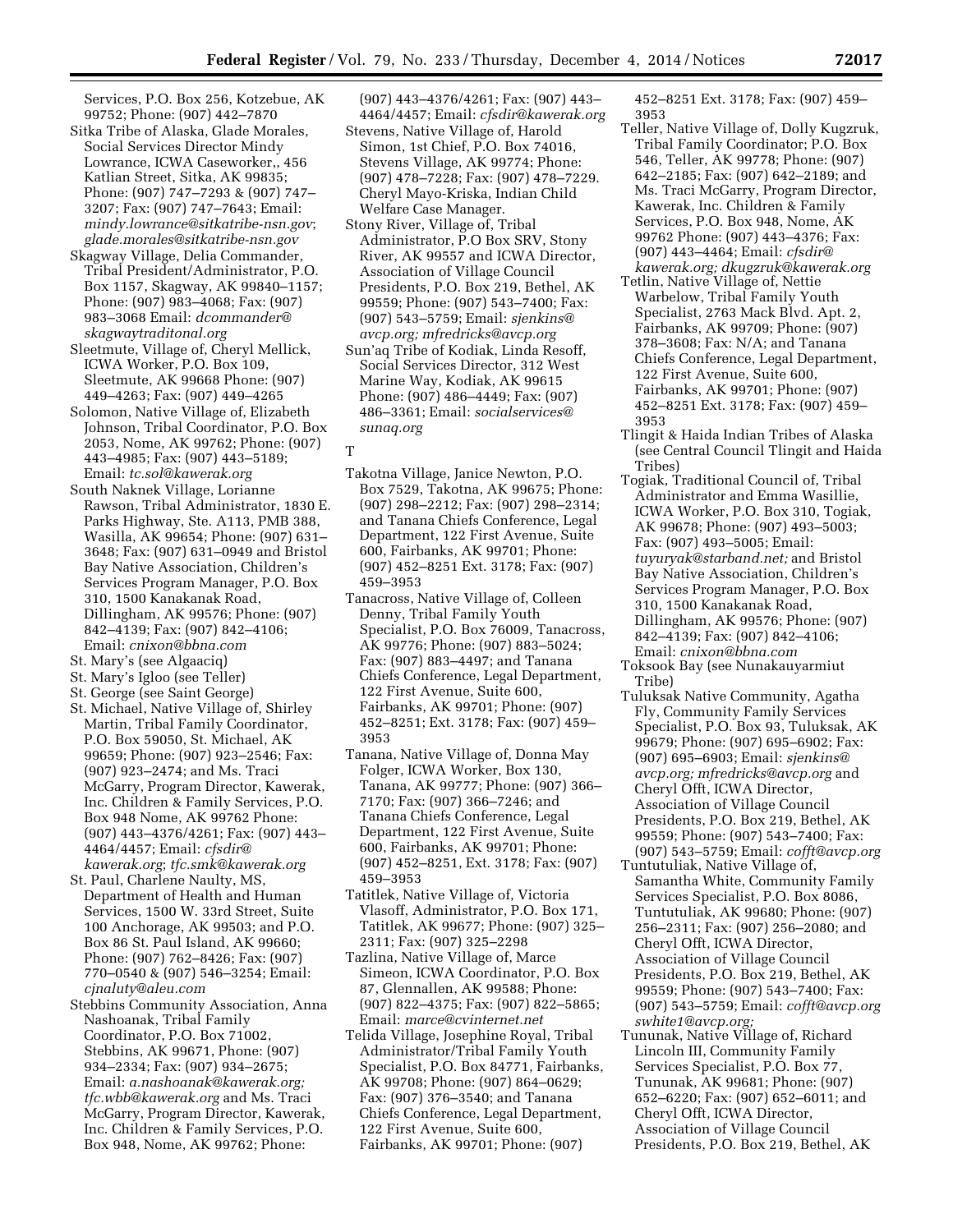99559; Phone: 907 543–7400; Fax: (907) 543–5759; Email: *[cofft@](mailto:cofft@avcp.org) [avcp.org;](mailto:cofft@avcp.org) [rlincoln@avcp.org](mailto:rlincoln@avcp.org)* 

- Twin Hills Village, John W. Sharp, President, P.O. Box TWA, Twin Hills, AK 99576; Phone: (907) 525–4821; Fax: (907) 525–4822; and Bristol Bay Native Association, Children's Services Program Manager, P.O. Box 310, 1500 Kanakanak Road, Dillingham, AK 99576; Phone: (907) 842–4139; Fax: (907) 842–4106; Email: *[cnixon@bbna.com;](mailto:cnixon@bbna.com) [william15@](mailto:william15@starband.net) [starband.net](mailto:william15@starband.net)*
- Tyonek, Native Village of, Frank Standifer, III, Tribal President and Arthur Standifer, ICWA Worker, P.O. Box 82009, Tyonek, AK 99682–0009; Phone: 907 227–3574; Fax: (907) 583– 2442; Email: *arthur*\_*[S@tyonek.net](mailto:arthur_S@tyonek.net)*

#### $U$

Ugashik Village, Irma Joyce Rhodes King, ICWA Worker, 2525 Blueberry Road, Suite 205, Anchorage, AK 99503; Phone: (907) 338–7611; Fax: (907) 338–7659; Email: *[icwa@](mailto:icwa@ugashikvillage.com) [ugashikvillage.com](mailto:icwa@ugashikvillage.com)* 

Umkumiut Native Village, Joseph Tony, Council President, P.O. Box 90062, Nightmute, AK; Phone: (907) 647– 6145; Fax: (907) 647–6146

Unalakleet, Native Village of, Marie Ivanoff, Tribal Family Coordinator, P.O. Box 270, Unalakleet, AK 99684; Phone: (907) 624–3526; Fax: (907) 624–5104; and Ms. Traci McGarry, Program Director, Kawerak, Inc. Children & Family Services, P.O. Box 948, Nome, AK 99762; Phone: (907) 443–4376/4261; Fax: (907) 443–4464/ 4457; Email: *[cfsdir@kawerak.org;](mailto:cfsdir@kawerak.org)  [tfc.unk@kawerak.org;](mailto:tfc.unk@kawerak.org)* 

Unalaska (see Qawalangin Tribe of Unalaska)

Unga, Native Village of, Tara Bourdukofsky, M.S., Human Services Director, Aleutian/Pribilof Islands Association, 1131 East International Airport Road, Anchorage, AK 99518– 1408; Phone: (907) 276–2700; Fax: (907) 279–4351, Email: *[taralb@](mailto:taralb@apiai.org) [apiai.org](mailto:taralb@apiai.org)* 

Upper Kalskag Native Village (see Kalskag),

#### $\mathbf{V}$

Village of Venetie, Larry Williams, Tribal Family Youth Specialist, P.O. Box 119, Venetie, AK 99781; Phone: (907) 849–8212; Fax: (907) 849–8149/ 8216; and Tanana Chiefs Conference, Legal Department, 122 First Avenue, Suite 600, Fairbanks, AK 99701; Phone: (907) 452–8251 Ext. 3178; Fax: (907) 459–3953

## W

- Village of Wainwright, Maude Hopson, ICWA Coordinator, Social Services Department, Arctic Slope Native Association, Ltd., P.O. Box 1232, Barrow, AK 99723; Phone: (907) 852– 9374; Fax: (907) 852–9152; Email: *[maude.hopson@arcticslope.org](mailto:maude.hopson@arcticslope.org)*
- Wales, Native Village of, Linda Divers, Tribal Family Coordinator, P.O. Box 85039, Brevig Mission, AK 99785; Phone: (907) 642–3012 Fax: (907) 642–3042; Email: *[linda@kawerak.org](mailto:linda@kawerak.org)*
- White Mountain, Native Village of, Carol Smith, Tribal Family Coordinator, P.O. Box 549, White Mountain, AK 99784; Phone: (907) 638–2008; Fax: (907) 638–2009; Email: *[tfc.wmo@kawerak.org](mailto:tfc.wmo@kawerak.org)*
- Woody Island (see Lesnoi Village) Wrangell Cooperative Association,
- Elizabeth Newman, Family Caseworker II, P.O. Box 1198, Wrangell, AK 99929; Phone: (907) 874–3482; Fax: (907) 874–2982 Email: *[bnewman@ccthita.org](mailto:bnewman@ccthita.org)*

#### Y

Yakutat Tlingit Tribe, Gloria A. Benson, ICWA Director, P.O. Box 387, Yakutat, AK 99689; Phone: (907) 784–3368; Fax: (907) 784–3664; Email: *[gbenson@](mailto:gbenson@ytttribe.org) [ytttribe.org](mailto:gbenson@ytttribe.org)* 

Yupiit of Andreafski, Geraldine Beans, ICWA Director, P.O. Box 88, St. Mary's, AK 99658; Phone: (907) 438– 2572; Fax: (907) 438–2573

#### *2. Eastern Region*

Eastern Region Director, 545 Marriott Drive, Suite 700, Nashville, TN 37214; Telephone: (615) 564–6500; Fax: (615) 564–5701

#### A

Aroostook Band of Micmac Indians, Tania M. Morey Paul, Child Welfare Director, 7 Northern Road, Presque Isle, Maine 04769; Telephone: (207) 764–1972; Fax: (207) 764–7667; Email: *[tmorey@micmac-nsn.gov](mailto:tmorey@micmac-nsn.gov)* 

#### C

- Catawba Indian Nation, Carla Hudson, ICWA Representative and Linda Love, MSW, LMSW, Social Services Director, Catawba Indian Nation, 996 Avenue of Nations, Rock Hill, South Carolina 29730; Telephone: (803) 366–4792 Ext: 245; Fax: (803) 325– 1242; Email: *[carla.hudson@](mailto:carla.hudson@catwbaindian.net) [catwbaindian.net](mailto:carla.hudson@catwbaindian.net)* and *[linda.love@](mailto:linda.love@catawbaindian.net) [catawbaindian.net](mailto:linda.love@catawbaindian.net)*
- Cayuga Nation of New York, Sharon Leroy, Assistant Administration, P.O. Box 803, Seneca Falls, NY 13148, Phone: (315) 568–0750, Fax: (315) 568–0752, Email: *[sharon.leroy@](mailto:sharon.leroy@nsncayuganation-nsn.gov) [nsncayuganation-nsn.gov](mailto:sharon.leroy@nsncayuganation-nsn.gov)*
- Chitimacha Tribe of Louisiana, Karen Matthews, MSW, LMSW, Director of Health & Human Services, P.O. Box 520, Charenton, LA 70523; Telephone: (337) 923–7000; (337) 923–9955 (Health Clinic), Fax: (337) 923–2475
- Coushatta Tribe of Louisiana, Milton Hebert, MSW, CADC, CGAC, Social Service Director, 2003 CC Bel Road, Elton, LA 70532; Telephone: (337) 584–1439; Fax: (337) 584–1473; Email: *[mhebert@coushattatribela.org](mailto:mhebert@coushattatribela.org)*

#### E

Eastern Band of Cherokee Indians, Barbara Jones, Program Manager, 134 Boys Club Loop, P.O. Box 666, Cherokee, NC 28719; Telephone: (828) 497–6092; Fax: (828) 497–3322; Email: *[barbjone@nc-cherokee.com](mailto:barbjone@nc-cherokee.com)* 

# H

Houlton Band of Maliseet Indians, Tiffany Randall, ICWA Director, 13–2 Clover Court, Houlton, ME 04730; Telephone: (207) 694–0213; Fax: (207) 532–7287; Email: *[icwa.director@](mailto:icwa.director@maliseets.com) [maliseets.com](mailto:icwa.director@maliseets.com)* 

#### J

Jena Band of Choctaw Indians, Mona Maxwell, Social Services Director, P.O. Box 14, Jena, LA 71342; Telephone: (318) 992–0136; Cell: (318) 419–8432; Fax: (318) 992–4162

# M

- Mashantucket Pequot Tribal Nation, Valerie Burgess, Director Child Protective Services, 102 Muhshee Mahchaq, P.O. Box 3313, Mashantucket, CT 06338; Telephone: (860) 396–2007; Fax: (860) 396–2144; Email: *[vburgess@mptn-nsn.gov](mailto:vburgess@mptn-nsn.gov)*
- Mashpee Wampanoag Tribe, Catherine Hendricks, Director, ICWA & Human and Social Services, 483 Great Neck Road, South Mashpee, MA 02649; Phone: (508) 419–6017 Ext: 604; Cell: (774) 255–0119–604; Fax: (508) 477– 1652; Email: *[catherinehendricks@](mailto:catherinehendricks@mwtribe.com) [mwtribe.com](mailto:catherinehendricks@mwtribe.com)*
- Miccosukee Tribe of Indians of Florida, Colley Billie, Tribal Chairman, P.O. Box 440021, Miami, FL 33144; Telephone: (305) 223–8380 Ext. 2377/ 2386; Fax: (305) 223–1011; Email: *[Patriciak@miccosukeetribe.com](mailto:Patriciak@miccosukeetribe.com)* or *[Hopel@miccosukeetribe.com](mailto:Hopel@miccosukeetribe.com)*
- Mississippi Band of Choctaw Indians, Kirsten L. Clegg, Child Welfare Supervisor, Department of Family & Community Services, Children & Family Services Program; P.O. Box 6050, Choctaw, MS 39350; Telephone: (601) 650–1741; Fax: (601) 656–8817; Email: *[kirstin.clegg@choctaw.org](mailto:kirstin.clegg@choctaw.org)*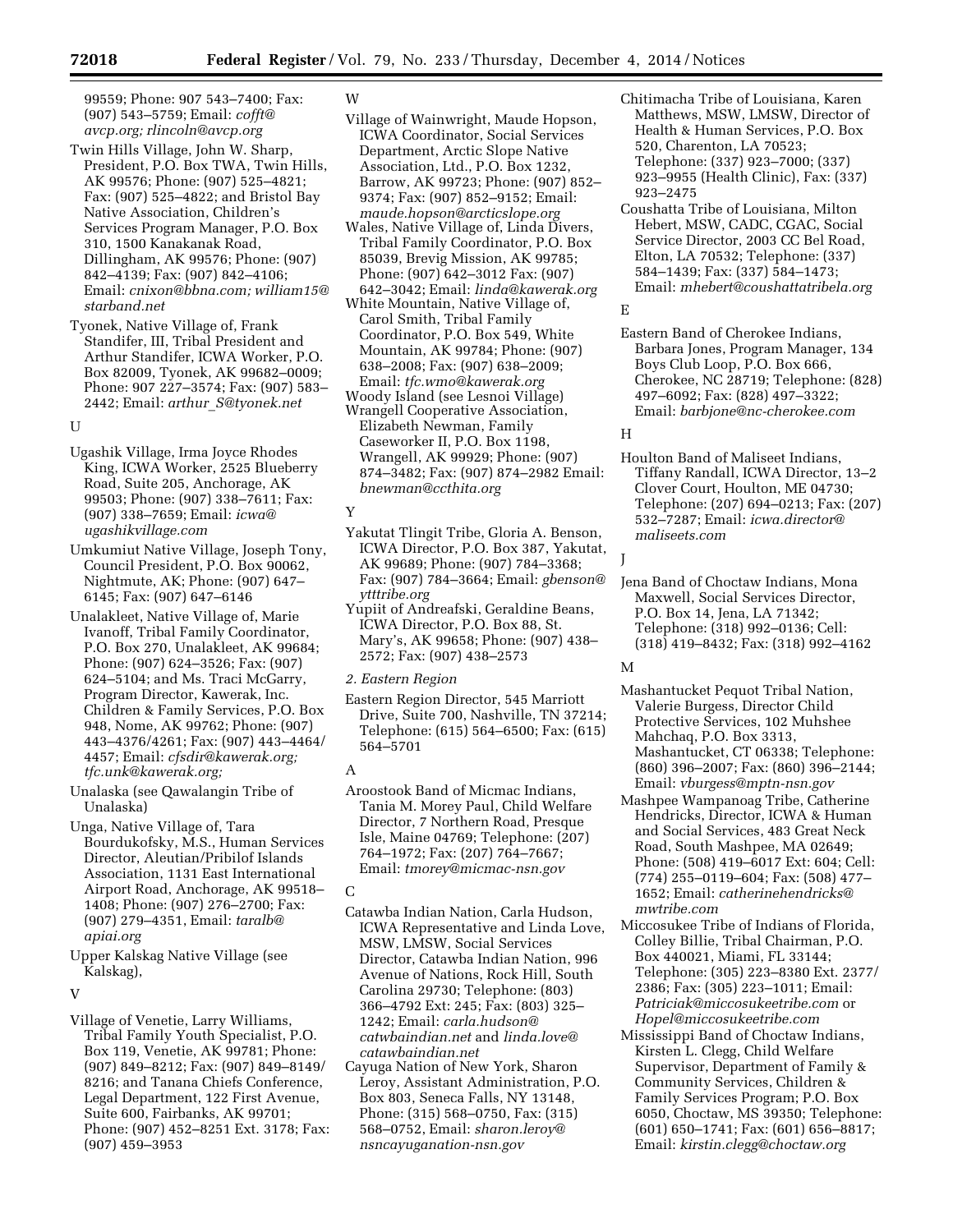Mohegan Indian Tribe, Irene Miller, APRN, Director, Family Services, 5 Crow Hill Road, Uncasville, CT 06382; Telephone: (860) 862–6236; Fax: (860) 862–6324

## N

Narragansett Indian Tribe, Wenonah Harris, Director, Tribal Child and Family Services, 4375B South County Trail or P.O. Box 268, Charlestown, RI 02813; Telephone: (401) 364–1100 Ext: 233; Cell: (401) 862–8863; Fax: (401) 364–1104: Email: *[Wenonah@](mailto:Wenonah@nithpo.com) [nithpo.com](mailto:Wenonah@nithpo.com)* 

#### $\Omega$

- Oneida Indian Nation, Kim Jacobs, Nation Clerk, Box 1 Vernon, NY 13476; Telephone: (315) 829–8337; Fax: (315) 829–8392; Email: *[kjacobs@](mailto:kjacobs@oneida.nation.org) [oneida.nation.org](mailto:kjacobs@oneida.nation.org)*
- Onondaga Nation of New York, Mr. Laverne Lyons, 104 W. Conklin Ave, Nedrow, NY 13120; Phone: (315) 469– 9196; Fax: (315) 469–3250; Email: *[lglyons@syr.edu](mailto:lglyons@syr.edu)*

#### P

- Passamaquoddy Indian Township, Dolly Barnes, LCSW, Director Child and Family Services, P.O. Box 301, Princeton, ME 04668; Telephone: (207) 796–6134; Fax: (207) 796–5606
- Passamaquoddy Tribe-Pleasant Point, Molly Newell, Sipayik, Human Services Director, P.O. Box 343 Perry, ME 04667, Telephone: (207) 853–2600 Ext: 258; Fax: (207) 853–9618; Email: *[molly@wabanaki.com](mailto:molly@wabanaki.com)*
- Penobscot Indian Nation of Maine, Sonya LaCoute-Dana, Director of Social Services, P.O. Box 446, Old Town, ME 04468; Telephone: (207) 817–3164; Fax: (207) 817–3166; Email: *[Sonya.lacoute-dana@](mailto:Sonya.lacoute-dana@penobscotnation.org) [penobscotnation.org](mailto:Sonya.lacoute-dana@penobscotnation.org)*
- Poarch Band of Creek Indians, Martha Gookin, Family Services Director, 5811 Jack Springs Rd., Atmore, AL 36502; Telephone: (251) 368–9136 Ext. 2600; Fax: (251) 368–0828; Email: *[mgookin@pci-nsn.gov](mailto:mgookin@pci-nsn.gov)*

#### S

Saint Regis Mohawk Tribe, Haley Cree, ICWA program Coordinator, 412 State, Route 37, Akwesasne, NY 13655; Telephone: (518) 358–2728; Fax: (518) 358–9258; Email: *[haley.cree@srmt-msn.gov](mailto:haley.cree@srmt-msn.gov)* 

- Seminole Tribe of Florida, Kristi Hill, Family Preservation Administrator, 3006 Josie Billie Avenue, Hollywood, FL 33024; Telephone: (954) 965–1314; Fax: (954) 965–1304; Email: *[kristihill@semtribe.com](mailto:kristihill@semtribe.com)*
- Seneca Nation of Indians, Tracy Pacini, Child and Family Services Program

Coordinator, 987 RC Hoag Drive or P.O. Box 500, Salamanca, NY 14779; Telephone: (716) 945–5894; Fax: (716) 945–7881; Email: *[tracy.pacini@](mailto:tracy.pacini@senecahealth.org) [senecahealth.org](mailto:tracy.pacini@senecahealth.org)* 

Shinnecock Indian Nation, Paula Collins, Shinnecock Health Services, P.O. Box 1268, Southhampton, NY 11969 Attn: CHWP; Telephone: (631) 287–6476; Email: *[ndnpc@](mailto:ndnpc@hotmail.com) [hotmail.com](mailto:ndnpc@hotmail.com)* 

#### T

Tonawanda Band of Seneca, Darwin Hill, Chief, Council of Chiefs, 7027 Meadville Road, Basom, NY 14013; Telephone: (716) 542–4244; Fax: (716) 542–4008 Email: *[Tonseneca@aol.com](mailto:Tonseneca@aol.com)* 

- Tunica Biloxi Indian Tribe of Louisiana, Betty Pierite Logan, Registered Social Worker, P.O. Box 493, Marksville, LA 71351 Telephone: (318) 240–6442; Fax: (318) 253–9791; Email: *[blogan@](mailto:blogan@tunica.org) [tunica.org](mailto:blogan@tunica.org)*
- Tuscarora Nation of New York, Chief Leo Henry, Clerk, 206 Mount Hope Road, Lewistown, NY 14092; Telephone: (716) 297–1148; Fax: (716)297–7355

#### W

Wampanoag Tribe of Gay Head (Aquinnah), Bonnie Chalifoux, Director Human Services, 20 Black Brook Road, Aquinnah, MA 02535; Telephone: (508) 645–9265 Ext. 133; Fax: (508) 645–2755; Email: *[bonnie@](mailto:bonnie@wampanoagtribe.net) [wampanoagtribe.net](mailto:bonnie@wampanoagtribe.net)* 

# *3. Eastern Oklahoma Region*

Eastern Oklahoma Region Director, P.O. Box 8002, Muskogee, OK 74402–8002; Telephone: (918) 781–4600; Fax (918) 781–4604

### A

Alabama-Quassarte Tribal Town, Annie Merritt, ICWA Director, P.O. Box 187, Wetumka, OK 74883; Telephone: (405) 452–3881; Fax: (405) 452–3889; Email: *[amerritt@alabama](mailto:amerritt@alabama-quassarte.org)[quassarte.org](mailto:amerritt@alabama-quassarte.org)* 

#### $\mathsf{C}$

- Cherokee Nation, Nikki Baker-Limore, Director Division of Children Youth and Family Services, P.O. Box 948, Tahlequah, OK 74465, Telephone: (918) 458–6939, Fax: (918) 458–6146, Email: *[Nikki-baker-limore@](mailto:Nikki-baker-limore@Cherokee.org) [Cherokee.org](mailto:Nikki-baker-limore@Cherokee.org)*
- The Chickasaw Nation, Angela Connor, Division of Family Support, 231 Seabrook Road, Ada, OK 74820; Telephone: (580) 272–5580, Fax: (580) 272–5590; Email: *[Angela.Connor@](mailto:Angela.Connor@chickasaw.net) [chickasaw.net](mailto:Angela.Connor@chickasaw.net)*
- Choctaw Nation of Oklahoma, Alison Wolfe, ICW Supervisor, P.O. Box

1210, Durant, OK 74702; Telephone: (580) 924–8280; Fax: (580) 920–3197; Email: *[awolfe@choctawnation.com](mailto:awolfe@choctawnation.com)* 

# D

Delaware Tribe of Indians, Allan Barnes, ICW Coordinator, 170 NE Barbara, Bartlesville, OK 74006; Telephone: (918) 336–6590; Fax: (918) 337–6591, Email: *[abarnes@delawaretribe.org](mailto:abarnes@delawaretribe.org)* 

# E

Eastern Shawnee Tribe of Oklahoma, Faye Woods, ICW Coordinator, 10100 S. Bluejacket Rd. #3, Wyandotte, OK 74370; Telephone: (918) 666–7710 ext. 1123; Fax: (918) 666–7717; Email: *[fwoods@estoo.net](mailto:fwoods@estoo.net)* 

# K

Kialegee Tribal Town, Angie Beaver, ICW Coordinator, P.O. Box 332, Wetumka, OK 74883; Telephone: (405) 452–5388; Fax: (405) 452–3413; Email: *[angie.beaver@kialegeetribe.net](mailto:angie.beaver@kialegeetribe.net)* 

## M

- Miami Tribe of Oklahoma, Callie Lankford, Social Services Director, P.O. Box 1326, Miami, OK 74355; Telephone: (918) 541–1445; Fax: (918) 540–2814; Email: *[clankford@](mailto:clankford@miamination.com) [miamination.com](mailto:clankford@miamination.com)*
- Modoc Tribe of Oklahoma, Regina Shelton, Child Protection, 625 6th SE., Miami, OK 74354; Telephone: (918) 542–7890; Fax: (918) 542–7878; Email: *[modoc.ccdf@yahoo.com](mailto:modoc.ccdf@yahoo.com)*
- Muscogee (Creek) Nation, Carmin Tecumseh-Williams, Director of Child & Family Services, P.O. Box 580, Okmulgee, OK 74447; Telephone: (918) 732–7859 and 1–800–482–1979; Fax: (918) 732–7855

#### $\Omega$

- Osage Nation, Ann Davis, Social Work Supervisor, 255 Senior Drive, Pawhuska, OK 74056; Telephone: (918) 287–5218; Fax: (918) 287–5231; Email: *[edavis@osagetribe.org](mailto:edavis@osagetribe.org)*
- Ottawa Tribe of Oklahoma, Roy A. Ross, Social Services/CPS Director, P.O. Box 110, Miami, OK 74355; Telephone: (918) 540–1536; Fax: (918) 542–3214; Email: *[rross.oto@](mailto:rross.oto@gmail.com) [gmail.com](mailto:rross.oto@gmail.com)*

P

Peoria Tribe of Indians of Oklahoma, Doug Journeycake, Indian Child Welfare Director, P.O. Box 1527, Miami, OK 74355; Telephone: (918) 540–2535; Fax: (918) 540–4370; Email: *[djourneycake@peoriatribe.com](mailto:djourneycake@peoriatribe.com)* 

#### $\Omega$

Quapaw Tribe of Oklahoma, Dee Killion, ICW Director, P.O. Box 765,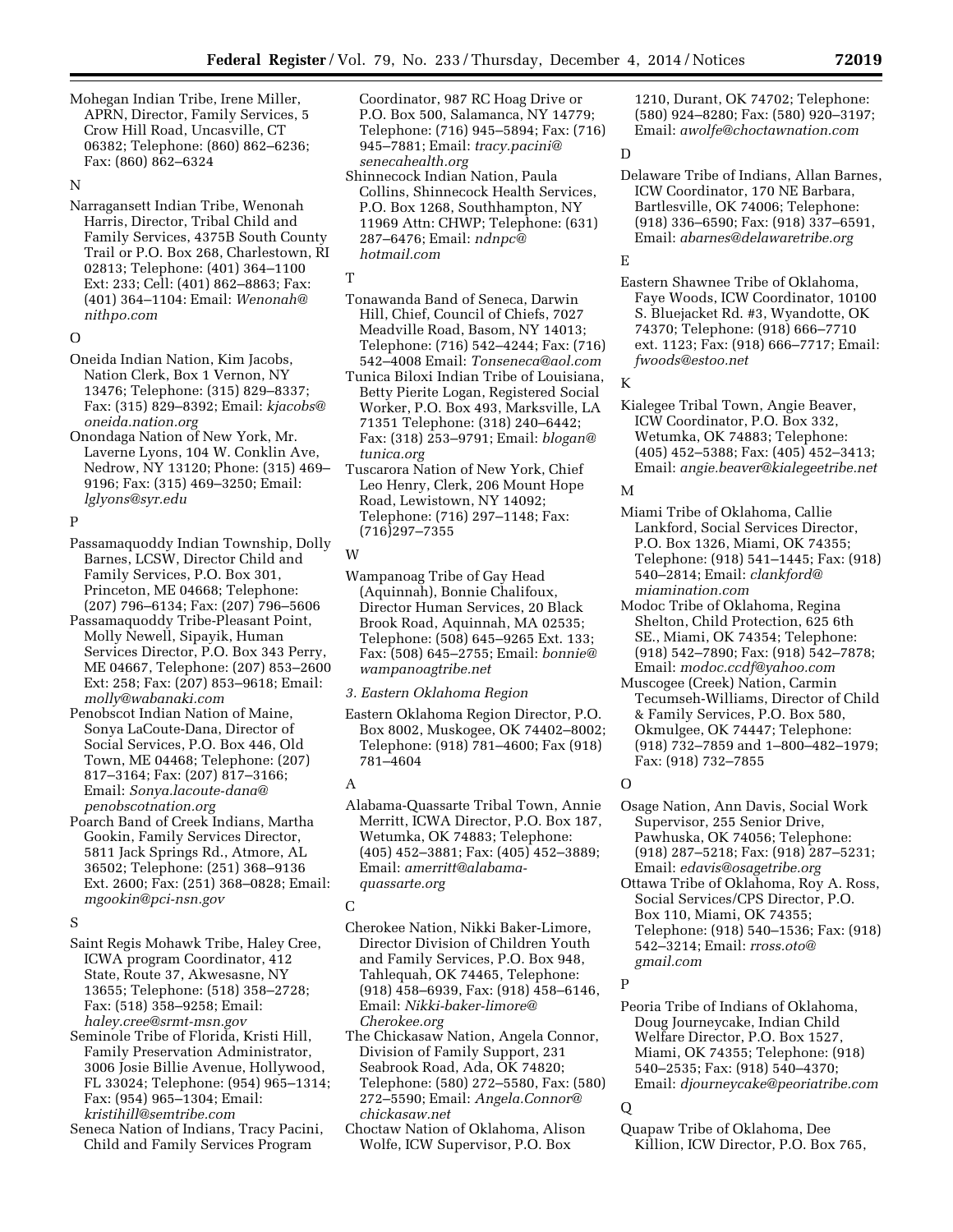Quapaw, OK 74363; Telephone: (918) 674–2522; Fax: (918) 674–2581; Email: *[dkillion@quapawtribe.com](mailto:dkillion@quapawtribe.com)* 

## S

Seminole Nation of Oklahoma, Tracy Haney, Director of Indian Child Welfare, P.O. Box 1498, Wewoka, OK 74884; Telephone: (405) 257–9038; Fax: (405) 257–9036; Email: *[haney.t@](mailto:haney.t@sno-nsn.gov) [sno-nsn.gov](mailto:haney.t@sno-nsn.gov)* 

Seneca-Cayuga Tribe of Oklahoma, Janet Grant, ICWA Director, 23701 S 655 Road, Grove, OK 74344; Telephone: (918) 786–3508; Fax: (918) 516–0248; Email: *[jgrant@sctribe.com](mailto:jgrant@sctribe.com)* 

Shawnee Tribe, Jodi Hayes, Tribal Administrator, P.O. Box 189 Miami, Oklahoma 74354; Telephone: (918) 542–2441; Fax: (918) 542–2922; Email: *[shawneetribe@](mailto:shawneetribe@shawneetribe.com) [shawneetribe.com](mailto:shawneetribe@shawneetribe.com)* 

#### T

Thlopthlocco Tribal Town, Stephanie Rogers, Program Manager, P.O. Box 188, Okemah, OK 74859; Telephone: (918) 560–6198; Fax: (918) 623–3023; Email: *[srogers@tttown.org](mailto:srogers@tttown.org)* 

#### $\mathbf{I}$

United Keetoowah Band of Cherokee Indians in Oklahoma, Joyce Hawk, Tribal Secretary, P.O. Box 746, Tahlequah, OK 74464; Telephone: (918) 453–9375; Fax: (918) 453–9345; *[jfourkiller@unitedkeetoowahband.org](mailto:jfourkiller@unitedkeetoowahband.org)* 

Wyandotte Nation, Kate Randall, Director of Family Services, 64700 E. Hwy 60, Wyandotte, OK 74370; Telephone: (918) 678–2297; Fax: (918) 678–3087; Email: *[krandall@](mailto:krandall@wyandotte-nation.org) [wyandotte-nation.org](mailto:krandall@wyandotte-nation.org)* 

#### *4. Great Plains Region*

Great Plains Region Director, 115 4th Avenue SE, Aberdeen, SD 57401; Telephone: (605) 226–7343; Fax: (605) 226–7443

#### $\mathcal{C}$

Cheyenne River Sioux Tribe, Ms. Diane Garreau, Indian Child Welfare Act Program Director, P.O. Box 590, Eagle Butte, SD 57625; Telephone: (605) 964–6460; Fax: (605) 964–6463

Crow Creek Sioux Tribe, Crow Creek Sioux Tribal Court, P.O. Box 247, Fort Thompson, SD 57339; Telephone: (605) 245–2325/2326; Fax: (605) 245– 2401

#### F

Flandreau Santee Sioux Tribe-Dakota, Celeste Honomichl, ICWA Administrator, Flandreau Santee Sioux Tribal Social Services, P.O. Box 283, Flandreau, SD 57028; Telephone: (605) 997–5055; Fax: (605) 997–3694

## $\mathbf{I}$ .

Lower Brule Sioux Tribe, L. Greg Miller, LBST Counseling Service Director, 187 Oyate Circle, Lower Brule, SD 57528; Telephone: (605) 473–5584; Fax: (605) 473–8051; Email: *[greg.miller@lbst.org](mailto:greg.miller@lbst.org)* 

#### O

- Oglala Sioux Tribe, Juanita Sherick, Director ONTRAC, P.O. Box 2080 Pine Ridge, SD 57752; Telephone: (605) 867–5805; Fax: (605) 867–1893; Email: *[ontrac@qwtc.net](mailto:ontrac@qwtc.net)*
- Omaha Tribe of Nebraska, Deanna Parker, ICWA Specialist, P.O. Box 368, Macy, NE 68039; Telephone: (402) 837–5331; Fax: (402) 837–5362

# P

Ponca Tribe of Nebraska, Jill Holt, ICWA Specialist, 2602 J Street, Omaha, NE 68107; Telephone: (402) 734–5275; Fax: (402) 734–5708

#### R

Rosebud Sioux Tribe, Shirley J. Bad Wound, ICWA Specialist, Rosebud Sioux Tribe ICWA Program, P.O. Box 609 Mission, SD 57555; Telephone: (605) 856–5270; Fax: (605) 856–5268

## S

- Santee Sioux Nation, Clarissa LaPlante, ICWA Specialist, Dakota Tiwahe Service Unit, Route 2, Box 5191, Niobrara, NE 68760; Telephone: (402) 857–2342; Fax: (402) 857–2361; Email: *[clarissa.laplante@nebraska.gov](mailto:clarissa.laplante@nebraska.gov)*
- Sisseton-Wahpeton Oyate, Evelyn Pilcher, ICWA Specialist, P.O. Box 509 Agency Village, SD 57262; Telephone: (605) 698–3992; Fax: (605) 698–3999; Email: *[evelynp@swo](mailto:evelynp@swo-nsn.gov@state.sd.us)[nsn.gov@state.sd.us](mailto:evelynp@swo-nsn.gov@state.sd.us)*
- Spirit Lake Tribe, ICWA Director, P.O. Box 356, Fort Totten, ND 58335; Telephone: (701) 766–4855; Fax: (701) 766–4273; Email: *[icwadirector@](mailto:icwadirector@spiritlakenation.com) [spiritlakenation.com](mailto:icwadirector@spiritlakenation.com)*
- Standing Rock Sioux Tribe, Terrance Yellow Fat, Director, Indian Child Welfare Program, P.O. Box 770, Fort Yates, ND 58538; Telephone: (701) 854–3095; Fax: (701) 854–5575; Email: *[tyellowfat@standingrock.org](mailto:tyellowfat@standingrock.org)*

# T

- Three Affiliated Tribes (Mandan, Arikara & Hidatsa), Katherine Felix, ICWA Specialist, 404 Frontage Road, New Town, ND 58763; Telephone: (701) 627–4781; Fax: (701) 627–5550; Email: *[kfelix@mhanation.com](mailto:kfelix@mhanation.com)*
- Turtle Mountain Band of Chippewa Indians, Marilyn Poitra, Indian Child Welfare Specialist, Child Welfare and Family Services, P.O. Box 900, Belcourt, ND 58316; Telephone: (701)

# 477–5688; Fax: (701) 477–5797; Email: *[marilynp@tmcwfs.net](mailto:marilynp@tmcwfs.net)*

#### W

Winnebago Tribe of Nebraska, Barbara Eagle, ICWA Specialist, #1 Mission Drive Box 723, Winnebago, NE 68071; Telephone: (402) 878–2378; Fax: (402) 878–2228; Email: *[baeagleW@](mailto:baeagleW@winnebagotribe.com) [winnebagotribe.com](mailto:baeagleW@winnebagotribe.com)* 

# Y

Yankton Sioux Tribe, Raymond Cournoyer, ICWA Director, P.O. Box 1153, 108 East Avenue South East, Wagner, SD 57380; Telephone: (605) 384–5712; Fax: (605) 384–5014; Email *[mmedicinebear1@gmail.com](mailto:mmedicinebear1@gmail.com)* 

# *5. Midwest Region*

Midwest Regional Director, 5600 West American Blvd., Suite 500, Norman Pointe II Building, Bloomington, MN 55437; Telephone: (612) 713–4400; Fax: (612) 713–4453

# B

- Bad River Band of Lake Superior Chippewa, Esie Leoso-Corbine, Director, Family and Social Services, P.O. Box 55, Odanah, WI 54861; Telephone: (715) 682–7135 Ext: 3; Fax: (715) 682–7883; Email: *[bricw2@](mailto:bricw2@badriver-nsn.gov) [badriver-nsn.gov](mailto:bricw2@badriver-nsn.gov)*
- Bay Mills Indian Community, Phyllis Kinney, Tribal Court Administrator, 12140 W. Lakeshore Dr., Brimley, MI 49715; Phone: (906) 248–3241, (906) 8811; Fax: (906) 248–5817; Email: *[phyllisk@baymills.org](mailto:phyllisk@baymills.org)*
- Bois Forte Reservation Business Committee, Angela Wright, Indian Child Welfare Supervisor, 13071 Nett Lake Road Suite A, Nett Lake, MN 55771; Telephone: (218) 757–3295 or (218) 757–3916; Fax: (218) 757–3335; Email: *[amwright@boisforte.nsn.gov](mailto:amwright@boisforte.nsn.gov)*

# Fond du Lac Reservation Business Committee, Karen Diver,

- Chairwoman, 1720 Big Lake Road, Cloquet, MN 55720; Telephone: (218) 879–4593; Fax: (218) 878–2189; Email: *[karendiver@fdlrez.com](mailto:karendiver@fdlrez.com)*
- Forest County Potawatomi Community of Wisconsin, Abbey Lukowski, Family Services Division Director, 5415 Everybody's Road, Crandon, WI 54520; Telephone: (715) 478–4812; Fax: (715) 478–7442; Email: *[Abbey.lukowski@fcpotawatomi](mailto:Abbey.lukowski@fcpotawatomi-nsn.gov)[nsn.gov](mailto:Abbey.lukowski@fcpotawatomi-nsn.gov)*

#### G

F

Grand Portage Reservation Business Committee, Patti Foley, Social Worker, P.O. Box 428, Grand Portage, MN 55605; Telephone: (218) 475–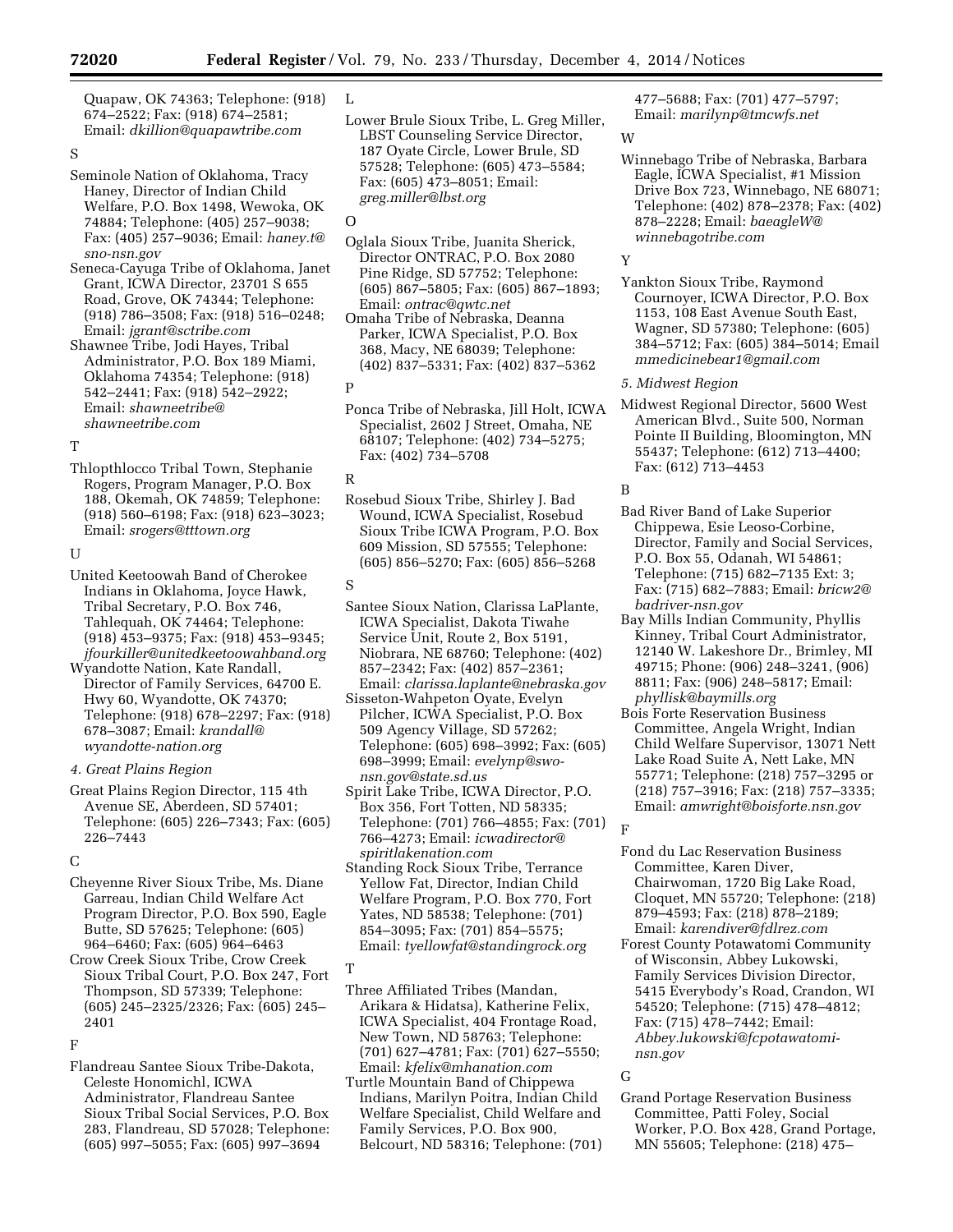2169; Fax: (218) 475–2455; Email: *[pfoley@grandportage.com](mailto:pfoley@grandportage.com)* 

Grand Traverse Band of Ottawa and Chippewa Indians, Helen Cook, Anishinaabek Family Services Supervisor, 2605 N. West Bayshore Drive, Peshawbestown, MI 49682– 9275; Telephone: (231) 534–7681; Fax: (231) 534–7706; Email: *[helen.cook@gtbindians.com](mailto:helen.cook@gtbindians.com)* 

#### H

- Hannahville Indian Community of Michigan, Jessica Brock, ICWA Worker, N15019 Hannahville B1 Road, Wilson, MI 49896; Telephone: (906) 723–2514; Fax: (906) 466–7397; Email: *[Jessica.brock@hichealth.org](mailto:Jessica.brock@hichealth.org)*
- The Ho-Chunk Nation, Stephanie Lozano, ICWA Supervisor, P.O. Box 40, Black River Falls, WI 54615; Telephone: (715) 284–2622; Fax: (715) 284–0097; Email: *[stephanie.Lozano@](mailto:stephanie.Lozano@ho-chunk.com) [ho-chunk.com](mailto:stephanie.Lozano@ho-chunk.com)*
- Nottawaseppi Huron Band of the Potawatomi, Meg Fairchild, LMSW, CAAC, Clinical Social Worker, 1474 Mno Bmadzewen Way, Fulton, MI 49052; Telephone: (269) 729–4422; Fax: (269) 729–4460; Email: *[mfairchild@nhbp.org](mailto:mfairchild@nhbp.org)*

#### K

Keweenaw Bay Indian Community, Judy Heath, Director Social Service, 16429 Beartown Road, Baraga, MI 49908; Telephone: (906) 353–4201; Fax: (906) 353–8171; Email: *[judy@kbic-nsn.gov](mailto:judy@kbic-nsn.gov)* 

## L

- Lac Courte Oreilles, LuAnn Kolumbus, Tribal Social Services Director, 13394 W. Trepania Road, Hayward, WI 54843; Telephone: (715) 634–8934 ext. 7435; Fax: (715) 634–2981 Email: *[lcoicw@nsn.gov](mailto:lcoicw@nsn.gov)*
- Lac du Flambeau, Kristin Allen, ICW Director, P.O. Box 216, Lac du Flambeau, WI 54538; Telephone: (715) 588–4275; Fax: (715) 588–3855; Email: *[ldficw@ldftribe.com](mailto:ldficw@ldftribe.com)*
- Lac Vieux Desert, Dee Dee McGeshick, Social Services Director, P.O. Box 249, Watersmeet, MI 49969; Telephone: (906) 358–4940; Fax: (906) 358–4900; Email: *[dee.mcgeshick@](mailto:dee.mcgeshick@lvdtribal.com) [lvdtribal.com](mailto:dee.mcgeshick@lvdtribal.com)*
- Leech Lake Band of Ojibwe, Victoria White, Child Welfare Director, 115 Sixth Street NW., Suite E, Cass Lake, MN 56633; P.O. Box 967, Cass Lake, MN 56633; Telephone: (218) 335– 8270; Fax: (218) 335–3768; Email: *[Vicki.white@llojibwe.com](mailto:Vicki.white@llojibwe.com)*
- Little River Band of Ottawa Indians, William Gregory, Tribal Prosecutor, 3031 Domres Road, Manistee, MI 49660; Telephone: (213) 398–2242;

Fax: (231) 398–3404; Email: *[bgregory@lrboi.com](mailto:bgregory@lrboi.com)* 

- Little Traverse Bay Bands, Denneen Smith, Human Services Director, 7500 Odawa Circle, Harbor Springs, MI 49740; Telephone: (231) 242–1620; Fax: (213) 242–1635; Email: *[dmsmith@ltbbodawa-nsn.gov](mailto:dmsmith@ltbbodawa-nsn.gov)*
- Lower Sioux, Reanna Jacobs, ICWA Advocate, Darin Prescott, Director, 39568 Reservation Highway 1, Morton, MN 56270; Telephone: (507) 697–9108; Fax: (507) 697–9111; Email: *[reanna.jacobs@lowersioux.com](mailto:reanna.jacobs@lowersioux.com)*

#### M

- Match-E-Be-Nash-She-Wish Band of Potawatomi Indians of Michigan (Gun Lake Tribe), Leslie Pigeon, Behavior Health/Human Services Coordinator, P.O. Box 306, Dorr, MI 49323; Telephone: (616) 681–0360 Ext: 316; Fax: (616) 681–0380
- Menominee Indian Tribe of Wisconsin, Mary Husby, Director of Social Services, P.O. Box 910 Keshena, WI 54135; Telephone: (715) 799–5161; Fax: (715) 799–6061; Email: *[mhusby@](mailto:mhusby@mitw.org) [mitw.org](mailto:mhusby@mitw.org)*
- Mille Lacs Band of Ojibwe, Ted Waukey, Director of Family Services, Mille Lacs Band Government Center, 43408 Oodena Drive, Onamia, MN 56359; Telephone: (320) 532–7778; Fax: (320) 532–7583; Email: *[Ted.Waukey@millelacsband.com](mailto:Ted.Waukey@millelacsband.com)*
- Minnesota Chippewa Tribe, Linda Johnston, Human Services Director, P.O. Box 217, Cass Lake, MN 56633; Telephone: (218) 335–8585; Fax: (218) 335–8080; Email: *[ljohnston@](mailto:ljohnston@mnchippewatribe.org) [mnchippewatribe.org](mailto:ljohnston@mnchippewatribe.org)*

#### O

Oneida Tribe of Indians of Wisconsin, Attn: Children and Family Services, P.O. Box 365, Oneida, WI 54155; Telephone: (920) 490–3724; Fax: (920) 490–3820; Email: *[icw@](mailto:icw@oneidanation.org) [oneidanation.org](mailto:icw@oneidanation.org)* 

#### P

- Pokagon Band of Potawatomi Indians, Mark Pompey, Social Services Director, 58620 Sink Road, Dowagiac, MI 49047; Telephone: (269) 782–8998; Fax: (269) 782–4295; Email: *[mark.pompey@pokagonband-nsn.gov](mailto:mark.pompey@pokagonband-nsn.gov)*
- Prairie Island Indian Community, Nancy Anderson, Family Service Manager, 5636 Sturgeon Lake Road, Welch, MN 55089; Telephone: (651) 385–4185; Fax: (651) 385–4183; Email: *[nanderson@piic.org](mailto:nanderson@piic.org)*

#### R

Red Cliff Band of Lake Superior Chippewa, Lorna Gamble, Indian Child Welfare Department Director, 88385 Pike Road, Highway 13, Bayfield, WI 54814; Telephone: (715) 779–3785; Fax: (715) 779–3783; Email: *[lorna.gamble@redcliff-nsn.gov](mailto:lorna.gamble@redcliff-nsn.gov)* 

Red Lake Band of Chippewa Indians, Paula Woods, Executive Director— Family & Children Services, P.O. Box 427 Red Lake, MN 56671; Telephone: (218) 679–2122; Fax: (218) 679–2929; Email: *[pwoods@redlak enation.org](mailto:pwoods@redlakenation.org)* 

# S

- Sac & Fox Tribe of the Mississippi in Iowa—Meskwaki, Mylene Wanatee, Meskwaki Family Services Director, P.O. Box 245, 349 Meskwaki Road, Tama, IA 52339; Telephone: (641) 484–4444 Fax: (641) 484–2103; Email: *[recruiter.mfs@meskwaki-nsn.gov](mailto:recruiter.mfs@meskwaki-nsn.gov)*
- Saginaw Chippewa Indians of MI, Attn: ICWA Director, 7070 East Broadway, Mt. Pleasant, MI 48858; Telephone: (989) 775–4909; Fax: (989) 775–4912
- Sault Ste. Marie Tribe of Chippewa Indians, Juanita Bye, ACFS Division Director, 2218 Shunk Rd, Sault Ste. Marie, MI 49783; Telephone: (906) 632–5250; Fax: (906) 632–5266; Email: *[jbye@saulttribe.net](mailto:jbye@saulttribe.net)*
- Shakopee Mdewakanton Sioux Community, Karen Ross—ICWA Representative, 2330 Sioux Trail NW., Prior Lake, MN 55372; Telephone: (952) 445–8900 or (952) 496–6112; Fax: (952) 445–8906
- Sokaogon Chippewa Community of Wisconsin, Angela Vanzile, Director, Family Services, 10808 Sokaogon Drive, Crandon, WI 54520; Telephone: (715) 478–3265; Fax: (715) 478–7618; Email: *[angela.vanzile@scc-nsn.gov](mailto:angela.vanzile@scc-nsn.gov)*
- St. Croix Chippewa Indians of Wisconsin, Erin Fowler, Indian Child Welfare Director, 24670 State Road 35/70, Suite 800, Siren, WI 54872; Telephone: (715) 349–2195; Fax: (715) 349–8665; Email: *[erinf@](mailto:erinf@stcroixtribalcenter.com) [stcroixtribalcenter.com](mailto:erinf@stcroixtribalcenter.com)*
- Stockbridge Munsee Community, Stephanie Bowman, ICWA Manager, Stockbridge Munsee Health and Wellness Center, W12802 County A, Bowler, WI 54416; Telephone: (715) 793–4580; Fax: (715) 793–1312; Email: *[Stephanie.bowman@](mailto:Stephanie.bowman@mohican.com) [mohican.com](mailto:Stephanie.bowman@mohican.com)*

#### U

Upper Sioux Community of Minnesota, Linette Tellinghuisen, ICWA Manager, P.O. Box 147, 5744 Hwy. 67, Granite Falls, MN 56241; Telephone: (320) 564–6315; Fax: (320) 564–2550; Email: *[linettet@](mailto:linettet@uppersiouxcommunity-nsn.gov) [uppersiouxcommunity-nsn.gov](mailto:linettet@uppersiouxcommunity-nsn.gov)* 

### W

White Earth Indian Child Welfare, Jeri Jasken, Program Director, P.O. Box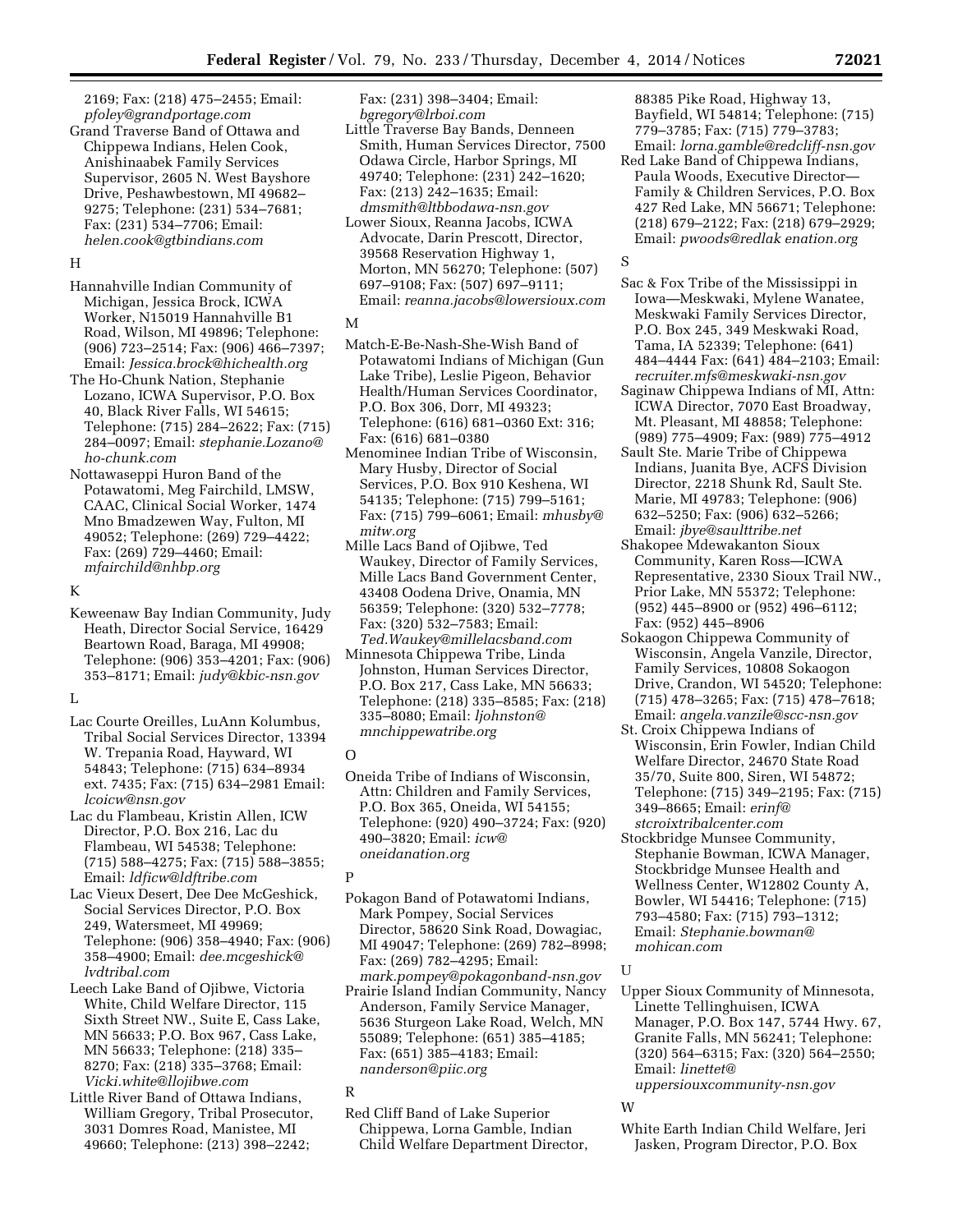358, White Earth, MN 56591; Telephone: (218) 983–4647; Fax: (218) 983–3712; Email: *[jeri.jasken@](mailto:jeri.jasken@whiteearth.com) [whiteearth.com](mailto:jeri.jasken@whiteearth.com)* 

#### *6. Navajo Region*

Navajo Region Director, Navajo Regional Office, P.O. Box 1060, Gallup, NM 87301; Telephone: (505) 863–8314; Fax: (505) 863–8324

#### N

Navajo Nation, Regina Yazzie, MSW, Director, Navajo Children and Family Services (ICWA), P.O. Box 1930, Window Rock, AZ 86515; Telephone: (928) 871–6806; Fax: (928) 871–7667; Email: *[reginayazzie@navajo-nsn.gov](mailto:reginayazzie@navajo-nsn.gov)* 

#### *7. Northwest Region*

Northwest Regional Director, 911 NE 11th Avenue, Portland, OR 97232; Telephone: (503) 231–6702; Fax (503) 231–2201

## B

Burns Paiute Tribe, Michelle Bradach, Social Service Director, 100 Pasigo Street, Burns, OR 97720; Telephone: (541) 573–7312 Ext. 230; Fax: (541) 573–4217; Email: *[bradachma@](mailto:bradachma@burnspaiute-nsn.gov) [burnspaiute-nsn.gov](mailto:bradachma@burnspaiute-nsn.gov)* 

# $\mathcal{C}$

Confederated Tribes of the Chehalis Reservation, Nancy Dufraine, Director of Social Services, P.O. Box 536, Oakville, WA 98568; Telephone: (360) 709–1768; Fax: (360) 273–5207; Email: *[ndufraine@chehalistribe.org](mailto:ndufraine@chehalistribe.org)* 

- Confederated Tribe of the Coville Reservation, Michael Humiston, Office of the Reservation Attorney, P.O. Box 150, Nespelem, WA 99155– 011; Telephone: (509) 634–2382; Fax: (509) 634–2387
- Coeur d'Alene Tribal Council Social Worker Lead, P.O. Box 408, Plummer, ID 83851; Telephone: (208) 686–8106; Fax: (208) 686–4410
- Confederated Salish & Kootenai Tribes of the Flathead Reservation, Charlene Petet, Contract Specialist, P.O. Box 278, Pablo, MT 59855; Telephone: (406) 675–2700 Ext. 1120, Fax: (406) 275–2898; Email: *[charlenep@cskt.org](mailto:charlenep@cskt.org)*
- Confederated Tribes of Coos, Lower Umpqua, & Siuslaw Indians, Dottie Garcia, Family Service Coordinator, P.O. Box 3279, Coos Bay, OR 97420; Telephone: (541) 888–3012; Cell: (541) 297–0370; Fax: (541) 888–1027; Email: *[dgarcia@ctclusi.org](mailto:dgarcia@ctclusi.org)*
- Confederated Tribes of the Grande Ronde Community of Oregon, Dana Ainam, ICWA Contact, 9615 Grand Ronde Road, Grand Ronde, OR 97347–0038; Telephone: (503) 879– 2034; Fax: (503) 879–2142
- Confederated Tribes of the Umatilla Indian Reservation, M. Brent Leonhard, Deputy Attorney General, 46411 Timine Way, Pendleton, OR 97801; Telephone/Fax: (541) 429– 7406; Email: *[brentleonhard@ctuir.org](mailto:brentleonhard@ctuir.org)*
- Coquille Indian Tribe, Bridgett Wheeler, ICWA Worker, 3050 Tremont St., North Bend, OR 97459; Telephone: (541) 888–9494; Fax: (541) 888–6701; Email: *[bridgett@uci.net](mailto:bridgett@uci.net)*
- Cow Creek Band of Umpqua Tribe of Indians, Andrea Davis, Human Services Director, 2371 NE Stephens Street, Roseburg, OR 97470; Telephone: (541) 677–5575 Ext: 5513; Fax: (541) 677–5574
- Cowlitz Indian Tribe, Jim Sherrill, Health and Human Services, P.O. Box 2429, Longview, WA 98632–8594; Telephone: (360) 577–3307; Fax: (360) 577–1948

Hoh Indian Tribe, Annette Penn, ICW, P.O. Box 2196, Forks, WA 98331; Telephone: (360) 374–5022; Fax: (360) 374–5039; Email: *[milab@hohtribe](mailto:milab@hohtribe-nsn.org)[nsn.org](mailto:milab@hohtribe-nsn.org)* 

J

Jamestown Skallam Tribal Council, ICWA Specialist, 1033 Old Blyn Hwy, Sequim, WA 98382; Telephone: (360) 681–4639; Fax: (360) 681–3402

#### K

- Kalispel Tribe of Indians, Wendy L. Thomas, MSW, Support Services Director, 934 S Gargeld Road, Airway Heights, WA 99001; Telephone: (509) 789–7634/Cell (509) 671–6972; Fax: (509) 789–7659; Email: *[wthomas@](mailto:wthomas@camashealth.com) [camashealth.com](mailto:wthomas@camashealth.com)*
- The Klamath Tribes, Misty Barney, Child Welfare Program Manager; Candi Crume, Child Protective Specialist; Jim Collins, ICW Specialist; Lisa Ruiz, Child Welfare Caseworker; P.O. Box 436, Chiloquin, OR 97624; Telephone: (541) 783– 2219; Fax: (541) 783–7783; Email: *[misty.barney@klamathtribes.com;](mailto:misty.barney@klamathtribes.com)  [Candi.kirk@klamathtribes.com;](mailto:Candi.kirk@klamathtribes.com) [jim.collins@klamathtribes.com;](mailto:jim.collins@klamathtribes.com)  [Lisa.ruiz@klamathtribes.com.](mailto:Lisa.ruiz@klamathtribes.com)*
- Kootenai Tribe of Idaho, Jennifer Porter, Vice-Chairwoman, P.O. Box 1269, Bonners Ferry, ID 83805–1269; Telephone: (208) 267–3519; Fax: 208– 267–2960

 $\mathbf{L}$ 

Lower Elwha Tribal Community Council, Becca Weed, ICWA Contact, 3080 Lower Elwha Road, Port Angeles, WA 98363–9518; Telephone: (360) 565–7257, ext. 7456; Fax: (360) 457–8429

Lummi Nation, Amy Finkbonner, Lummi Children's Services Manager, P.O. Box 1024 Ferndale, WA 98248; Telephone: (360) 384–2324; Fax: (360) 380–2157; Email: *[amyf@lummi](mailto:amyf@lummi-nsn.gov)[nsn.gov](mailto:amyf@lummi-nsn.gov)* 

#### M

- Makah Indian Tribal Council, Robin Denney, Social Service Manager, P.O. Box 115, Neah Bay, WA 98357; Telephone: (360) 645–3251/3257; Fax: (360) 645–2806
- Metlakatla Indian Community, Metlakatla Indian Community (Northwest Region), Marge Edais-Yeltatzie, Director, Social Services Children's Mental Health & ICW, P.O. Box 85, Metlakatla, AK 99926; Telephone: (907) 886–6911; Fax: (907) 886–6913; Email: *[marge@msscmh.org](mailto:marge@msscmh.org)*
- Muckleshoot Indian Tribe, Human Services Division Director, 39015 172nd Avenue SE., Auburn, WA 98092; Telephone: (253) 939–3311; Fax: (253) 876–2855

#### N

- Nez Perce Tribe, Jeanette Pinkham, ICWA Supervisor, P.O. Box 365, Lapwai, ID 83540; Telephone: (208) 843–7302; Fax: (208) 843–9401; Email: *[Jeanettep@nezperce.org](mailto:Jeanettep@nezperce.org)*
- Nisqually Indian Community, Cynthia Orie, ICWA Contact, 4820 She- Nah-Num Drive SE., Olympia, WA 98513; Telephone: (360) 456–5221; Fax: (360) 486–9555
- Nooksack Indian Tribe of Washington, ICW Program Manager, P.O. Box 157, Deming, WA 98244; Telephone: (360) 306–5090; Fax: (360) 592–0167
- Northwestern Band of Shoshoni Nation, Jason S. Walker, Chairman, 505 Pershing Ave. Suite 200, Pocatello, ID 83201; Telephone: (208) 478–5712; Fax: (208) 478–5713

## P

- Port Gamble S'Klallam, David Delmendo, ICWA Program Manager, 31912 Little Boston Road NE., Kingston, WA 98346; Telephone: (360) 297–9672; Fax: (360) 297–9666; Email: *[davidd@pgst.nsn.us](mailto:davidd@pgst.nsn.us)*
- Puyallup Tribe, Sandra Cooper, ICWA Liaison, 3009 E. Portland Avenue, Tacoma, WA 98404; Telephone: (253) 405–7544; Fax: (253) 680–5998

#### Q

- Quileute Tribal Council, Jessica Smith, ICWA Program Manager, P.O. Box 279, LaPush, WA 98331; Telephone: (360) 374–4340; Fax: (360) 374–7796; Email: *[jessica.smith@](mailto:jessica.smith@quileutenation.org) [quileutenation.org](mailto:jessica.smith@quileutenation.org)*
- Quinault Indian Nation Business
- Committee, William (Bill) Lay,

H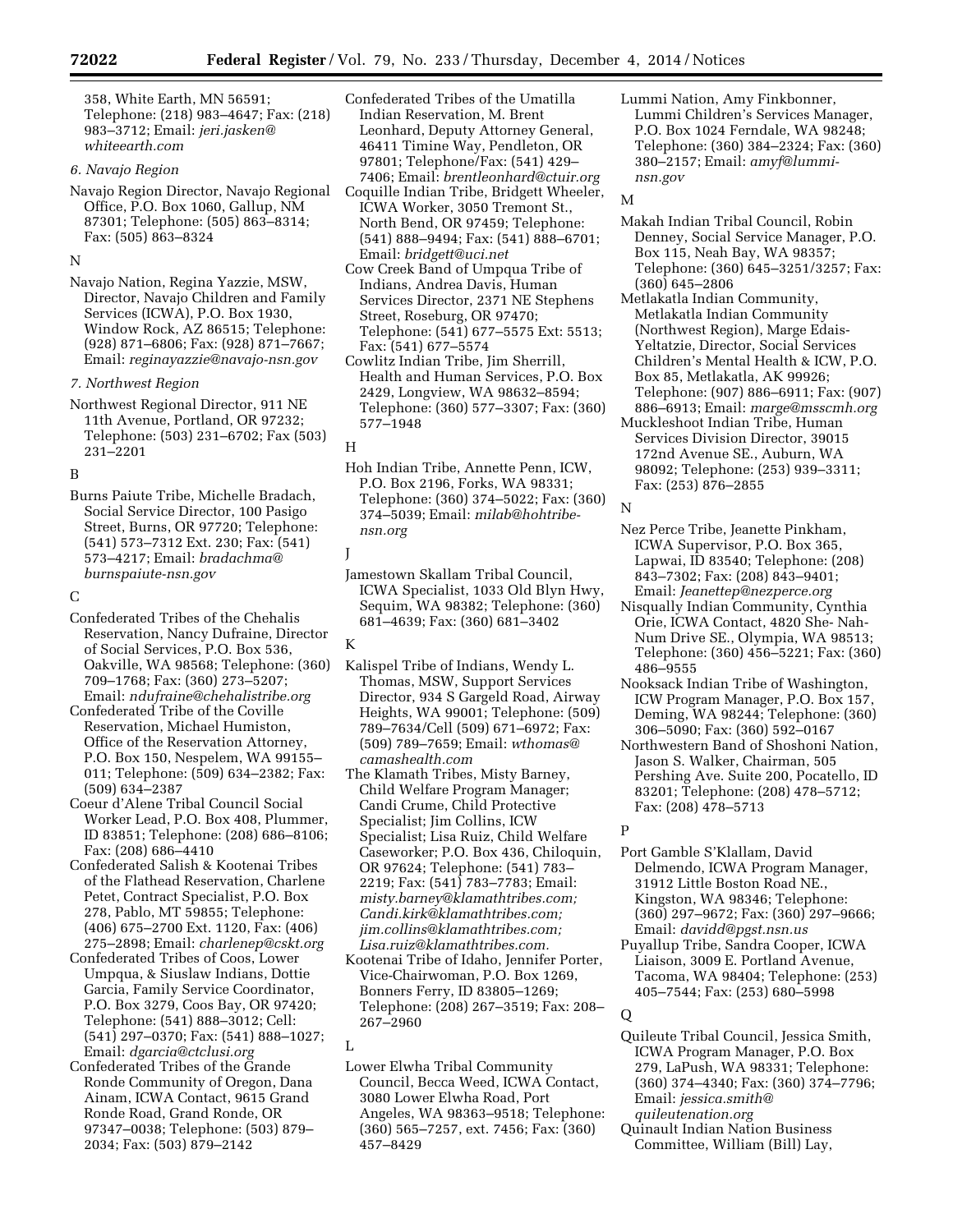Quinault Family Services Supervisor, P.O. Box 189, Taholah, WA 98587; Telephone: (360) 276–8215 Ext. 355; Fax: (360) 267–4152; Email: *[wlay@](mailto:wlay@quinault.org) [quinault.org](mailto:wlay@quinault.org)* 

# S

- Samish Indian Nation, Michelle Johnson, Family Services Specialist, P.O. Box 217, Anacortes, WA 98221; Telephone: (360) 899–5282; Fax: (360) 299–4357; Email: *[mjohnson@](mailto:mjohnson@samishtribe.nsn.us) [samishtribe.nsn.us](mailto:mjohnson@samishtribe.nsn.us)*
- Sauk-Suiattle Indian Tribe, Raju A.T. Dahlstrom, MSW, Program Administrator Indian Child Welfare, 5318 Chief Brown Lane, Darrington, WA 98241; Telephone: (425) 760– 0306; Fax: (360) 436–0242; Email: *[rdahlstrom@sauk-suiattle.com.](mailto:rdahlstrom@sauk-suiattle.com)*
- Shoalwater Bay Tribal Council, Katherine Horne, ICWA Contact, P.O. Box 130, Tokeland, WA 98590; Telephone: (360) 267–6766 Ext. 3100; Fax: (360) 267–0247
- Shoshone Bannock Tribe, Brandelle Whitworth, Tribal Attorney, P.O. Box 306, Ft. Hall, ID 83203; Telephone: (208) 478–3923; Fax: (208) 237–9736; Email: *[bwitworth@sbtribes.com](mailto:bwitworth@sbtribes.com)*
- Confederated Tribes of Siletz Indians, Cathern Tufts, Staff Attorney, P.O. Box 549, Siletz, OR 97380; Telephone: (541) 444–8211; Fax: (541) 444–2307; Email: *[cathernt@ctsi.nsn.us](mailto:cathernt@ctsi.nsn.us)*
- Skokomish Tribal Council, Laura Munn or Ralph Pulsiser, ICWA Contact, N. 80 Tribal Center Road, Shelton, WA 98584–9748; Telephone: (360) 426– 7788; Fax: (360) 877–2151
- Snoqualmie Tribe, Marie Ramirez, MSW, ICWA Contact, P.O. Box 280, Carnation, WA 98014; Telephone: (425) 333–5425; Fax: (425) 333–5428
- Spokane Tribe of Indians, Tawhnee Colvin, Program Manager/Case Manager, P.O. Box 540, Wellpinit, WA 99040; Telephone: (509) 258– 7502; Fax: (509) 258–7029; Email: *[tawhneec@spokanetribe.com.](mailto:tawhneec@spokanetribe.com)*
- Squaxin Island Tribe, Donald Whitener, Tribal Administrator, 10 SE Squaxin Lane, Shelton, WA 98584–9200; Telephone: (360) 432–3900; Fax: (360) 426–6577; Email: *[dwhitener@](mailto:dwhitener@squaxin.us) [squaxin.us.](mailto:dwhitener@squaxin.us)*
- Stillaguamish Tribe of Indians, Gloria Green, ICW Director, P.O. Box 3782 or 17014 59th Ave NE., Arlington, WA 98223; Telephone: (360) 435–3985 Ext. 21; Fax: (360) 435–2867
- Suquamish Indian Tribe of the Port Madison Reservation, Dennis Deaton, ICWA Contact, P.O. Box 498, Suquamish, WA 98392; Telephone: (360) 394–8478; Fax: (360) 697–6774
- Swinomish Indian Tribal Community, Tracey Parker, Swinomish Family Services Coordinator, 17337

Reservation Rd, LaConner, WA 98257; Telephone: (360) 466–7222; Email: *[tparker@swinomish.nsn.us](mailto:tparker@swinomish.nsn.us)* 

# T

Tulalip Tribe, beda?chelh Manager, 2828 Mission Hill Road, Tulalip, WA 98271; Telephone: (360) 716–3284

### U

Upper Skagit Indian Tribe, Felice Keegahn, Indian Child Welfare Coordinator, 25959 Community Plaza Way, Sedro Woolley, WA 98284; Telephone: (360) 854–7077; Fax: (360) 854–7125; Email: *[felicek@](mailto:felicek@upperskagit.com) [upperskagit.com.](mailto:felicek@upperskagit.com)* 

#### W

Warm Springs Tribal Court, Confederated Tribes of Warm Springs Reservation, Chief Judge Lola Sohappy, ICWA Contact, P.O. Box 850, Warm Springs, OR 97761; Telephone: (541) 553–3454; Fax: (541) 553–3281

## Y

Confederated Tribes and Bands of the Yakama Nation, David Lees, Esq, Chief Prosecutor, P.O. Box 1119, Toppenish, WA 98948; Telephone: (509) 865–5121 Ext: 4558; Fax: (509) 865–7078; Email: *[lees@yakama.com.](mailto:lees@yakama.com)* 

#### *8. Pacific Region*

Pacific Region Director, BIA, Federal Building, 2800 Cottage Way, Sacramento, CA 95825; Telephone: (916) 978–6000; Fax: (916) 978–6099

#### A

- Agua Caliente Band of Cahuilla Indians, Attn: Tribal Legal Department, 5401 Dinah Shore Drive, Palm Springs, CA 92264; Telephone: (760) 699–6952; Fax: (760) 699–6865
- Alturas Rancheria, Chairman, P.O. Box 340, Alturas, CA 96101; Telephone: (530) 233–5571; Fax: 223–4165
- Augustine Band of Cahuilla Indians, Mary Ann Green, Chairperson, P.O. Box 846, Coachella, CA 92236; Telephone: (760) 398–4722

#### B

- Barona Band of Mission Indians, Charity White-Voth, Kumeyaay Family Services Director, Southern Indian Health Council, Inc., 4058 Willow Rd., Alpine, CA 91903; Telephone: (619) 445–1188; Fax: (619) 445–0765
- Bear River Band of Rohnerville Rancheria, Vevila Hussey, Social Services Director, 27 Bear River Drive, Loleta, CA 95551; Telephone: (707) 773–1900 Ext: 290; Fax: (888) 733– 1900; Email: *[vevilahussey.brb@](mailto:vevilahussey.brb@nsn.gov) [nsn.gov](mailto:vevilahussey.brb@nsn.gov)*
- Berry Creek Rancheria (See Tyme Maidu Tribe) Big Lagoon Rancheria, Chairperson, P.O. Box 3060, Trinidad, CA 95570; Telephone: (707) 826– 2079; Fax: (707) 826–0495
- Big Pine Paiute Tribe, Rita Mendoza, Tribal Court Clerk/ICWA Representative, P.O. Box 700 or 825 S. Main Street, Big Pine, CA 93513; Telephone: (760) 938–2003; Fax: (760) 938–2942; Email: *[r.mendoza@](mailto:r.mendoza@bigpinepaiute.org) [bigpinepaiute.org](mailto:r.mendoza@bigpinepaiute.org)*
- Big Sandy Rancheria Band of Western Mono Indians, Dorothy Barton, MSW, ICWA/Social Services Coordinator, P.O. Box 337, Auberry, CA 93602; Telephone: (559) 374–0049; Fax: (559) 855–4129; Email: *[dbarton@](mailto:dbarton@bsrnation.com) [bsrnation.com](mailto:dbarton@bsrnation.com)*
- Big Valley Rancheria, ICWA, 2726 Mission Rancheria Road, Lakeport, CA 95453; Telephone: (707) 263– 3924; Fax: (707) 263–3977; Email: *[resparza@big-valley.net](mailto:resparza@big-valley.net)*
- Bishop Paiute Tribe, Margaret L. Romero, ICWA Specialist; 50 TuSu Lane, Bishop, CA 93514; Telephone: (760) 873–4414; Fax: (760) 873–4143; Email: *[margaret.romero@](mailto:margaret.romero@bishoppaiute.org) [bishoppaiute.org](mailto:margaret.romero@bishoppaiute.org)*
- Blue Lake Rancheria, Bonnie Mobbs, Exec Assistant, P.O. Box 428, Blue Lake, CA 95525; Telephone: (707) 668–5101; Fax: (707) 668–4272; Email: *[bmobbs@bluelakerancheria](mailto:bmobbs@bluelakerancheria-nsn.gov)[nsn.gov](mailto:bmobbs@bluelakerancheria-nsn.gov)*
- Bridgeport Indian Colony, Michael Lumsden, Tribal Administrator, P.O. Box 37 or 355 Sage Brush Drive, Bridgeport, CA 93517; Telephone: (760) 932–7083; Fax: (760) 932–7846; Email: *[admin@](mailto:admin@bridgeportindiancolony.com)*
- *[bridgeportindiancolony.com](mailto:admin@bridgeportindiancolony.com)*  Buena Vista Rancheria of Me-Wuk Indians, Penny Arciniaga, Tribal Member Services, 1418 20th Street, Suite 200, Sacramento, CA 95811; Telephone: (916) 491–0011; Fax: (916) 491–0012; Email: *[penny@](mailto:penny@buenavistatribe.com) [buenavistatribe.com](mailto:penny@buenavistatribe.com)*

# $\Gamma$

- Cabazon Band of Mission Indians, Chairman, 84–245 Indio Springs Drive, Indio, CA 92201; Telephone: (760) 342–2593; Fax: (760) 347–7880
- California Valley Miwok Tribe, Rashel Reznor, ICWA Coordinator, 10601 N. Escondido Pl., Stockton, Calif. 95212; Telephone: (209) 931–4567; Fax: (209) 931–4333; Email: *[icwa@](mailto:icwa@californiavalleymiwoktribe-nsn.gov)*
- *[californiavalleymiwoktribe-nsn.gov](mailto:icwa@californiavalleymiwoktribe-nsn.gov)*  Cahuilla Band of Indians, Executive Director, 52701 Hwy 371, Anza, CA
- 92539; Telephone: (951) 763–5549; Fax: (951) 763–2808; Email:
- *[tribalcouncil@cahuilla.net](mailto:tribalcouncil@cahuilla.net)*  Campo Band of Mission Indians, Charity
- White-Voth, Kumeyaay, Family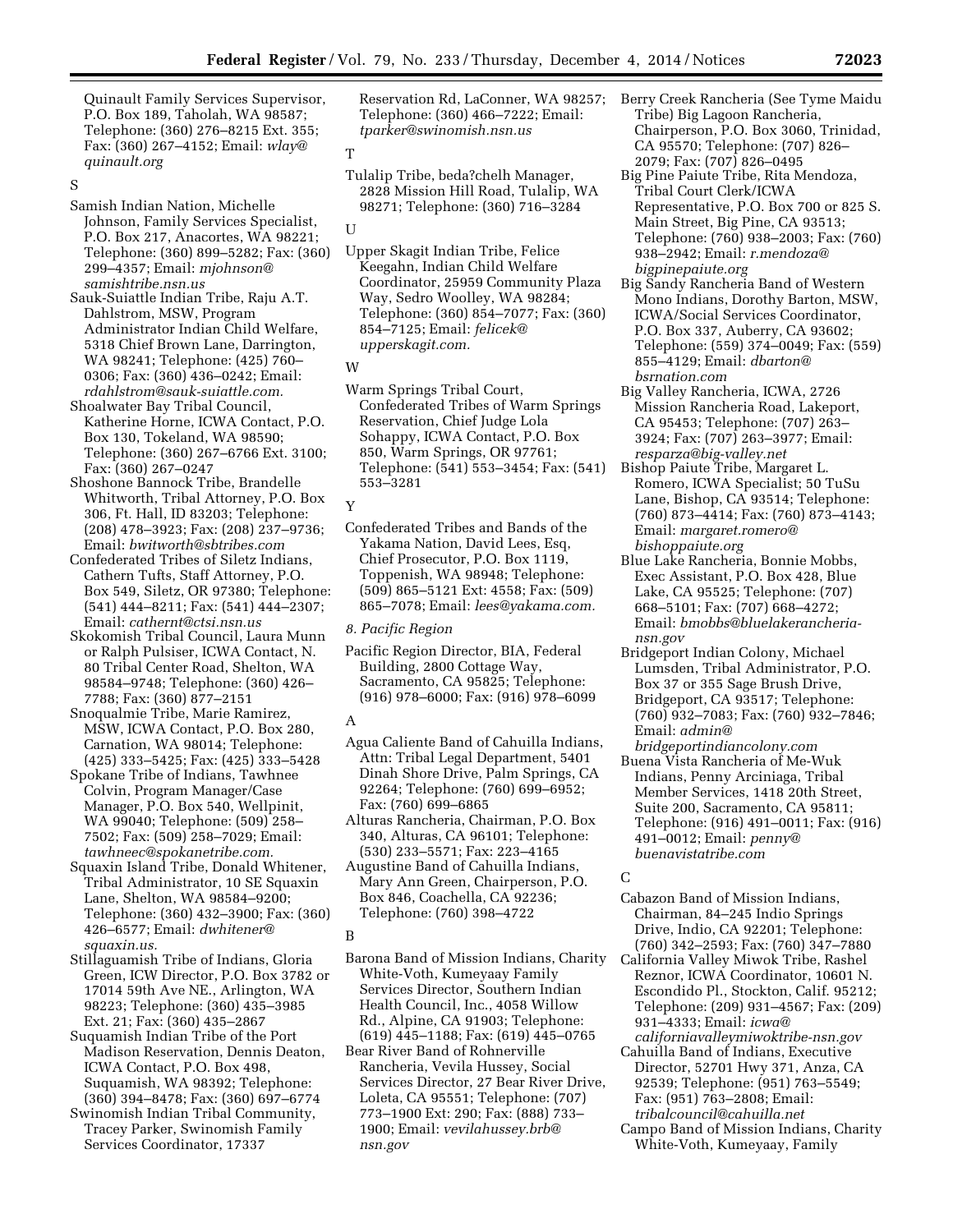Services Director, Southern Indian Health Council, Inc., 4058 Willow Rd., Alpine, CA 91903; Telephone: (619) 445–1188; Fax: (619) 445–0765

- Cedarville Rancheria, Melissa Davis, Administrative Assistant, 300 West First Street, Alturas, CA 96101; Telephone: (530) 233–3969; Fax: (530) 233–4776; Email: *[phyrra@](mailto:phyrra@rocketmail.com) [rocketmail.com](mailto:phyrra@rocketmail.com)*
- Cher-Ae Heights Indian Community of the Trinidad Rancheria, Amy Atkins, Executive Manager, P.O. Box 630, Trinidad, CA 95570; Telephone: (707) 677–0211; Fax: (707) 677–3921; Email: *[aatkins@](mailto:aatkins@trinidadrancheria.com) [trinidadrancheria.com](mailto:aatkins@trinidadrancheria.com)*
- Chicken Ranch Rancheria, Jan Costa, Tribal Administrator, P.O. Box 1159, Jamestown, CA 95327; Telephone: (209) 984–4806; Fax: (209) 984–5606; Email: *[chixrnch@mlode.com](mailto:chixrnch@mlode.com)*
- Cloverdale Rancheria of Pomo Indians, Christina Hermosillo, ICWA Advocate, 555 S. Cloverdale Blvd., Cloverdale, CA 95425; Telephone: (707) 894–5775; Fax: (707) 894–5727
- Cold Springs Rancheria, Terri Works, ICWA Director, P.O. Box 209, Tollhouse, CA 93667; Telephone: (559) 855–5043/(559) 855–8360; Fax: (559) 855–4445; Email: *[csrancheriaterri@netptc.net](mailto:csrancheriaterri@netptc.net)*
- Colusa Indian Community Council, Daniel Gomez Sr., Chairman, 3730 Highway 45, Colusa, CA 95932; Telephone: (530) 458–8231; Fax: (530) 458–4186; Email: *[dgomez@](mailto:dgomez@colusansn.gov) [colusansn.gov](mailto:dgomez@colusansn.gov)*
- Cortina Band of Wintun Indians (Cortina Indian Rancheria), Charlie Wright, Tribal Chairman, P.O. Box 1630, Williams, CA 95987; Telephone: (530) 473–3274, Fax: (530) 473–3301
- Coyote Valley Band of Pomo Indians, c/o Lorraine Laiwa, Indian Child And Family Preservation Program, 684 South Orchard Avenue, Ukiah, CA 95482; Telephone: (707) 463–2644; Fax: (707) 463–8956; Email: *lorainnel*\_*[1@comcast.net](mailto:lorainnel_1@comcast.net)*
- Cuyapaipe Ewiiaapaayp Band of Kumeyaay Indians (See Ewiiaapaayp Band of Kumeyaay Indians

# D

Dry Creek Rancheria Band of Pomo Indians, Percy Tejada, ICWA Advocate, P.O. Box 607 Geyserville, CA 95441; Telephone: (707) 522– 4248; Fax: (707) 522–4291; Email: *[percyt@drycreekrancheria.com](mailto:percyt@drycreekrancheria.com)* 

## E

Elem Indian Colony Pomo Tribe, Nathan M. Brown II, Chairman, P.O. Box 757 Lower Lake, CA 95457; Telephone:

(707) 994–3400; Fax: (707) 994–3408; Email: *[nbrown@elemindiancolony.org](mailto:nbrown@elemindiancolony.org)* 

- Elk Valley Rancheria, LaWanda Quinnell, Council Secretary, 2332 Howland Hill Rd, Crescent City, CA 95531; Telephone: (707) 464–4680; Fax: (707) 464–4519; Email: *[lquinnell@elk-valley.com](mailto:lquinnell@elk-valley.com)*
- Enterprise Rancheria Estom Yumeka Maidu Tribe, Shari Ghalayini, ICWA Director, 2133 Monte Vista Ave, Oroville, CA 95966; Telephone: (530) 532–9214; Fax: (530) 532–1768; Email: *[sharig@enterpriserancheria.org](mailto:sharig@enterpriserancheria.org)*
- Ewiiaapaayp Band of Kumeyaay Indians, Will Micklin, CEO, 4050 Willow Road. Alpine, CA 91901; Telephone: (619) 445–6315; Fax: (619) 445–9126
- F
- Federated Indians of Graton Rancheria, Lara Walker, Wellness and Justice Director, 6400 Redwood Drive, Suite 300, Rohnert Park, CA 94928; Telephone: (707) 586–6110; Fax: (707) 566–2291; Email: *[lwalker@](mailto:lwalker@gratonrancheria.com) [gratonrancheria.com](mailto:lwalker@gratonrancheria.com)*
- Fort Bidwell Reservation, Bernold Pollard, Chairperson, P.O. Box 129, Fort Bidwell, CA 96112; Telephone: (530) 279–6310; Fax: (530) 279–2233
- Fort Independence Indian Reservation, Israel Naylor, Tribal Chairman, P.O. Box 67 or 131 North Hwy 395, Independence, CA 93526; Telephone: (760) 878–5160: Fax: (760) 878–2311; Email: *[Israel@fortindependence.com](mailto:Israel@fortindependence.com)*

# G

- Greenville Rancheria, Dr. Gonzalo Gonzalez, ICWA Representative, P.O. Box 279, Greenville, CA 95947; Telephone: (530) 284–7990; Fax: (530) L 284–6612 ; Email: *[ggonzalez@](mailto:ggonzalez@greenvillerancheria.com) [greenvillerancheria.com](mailto:ggonzalez@greenvillerancheria.com)*
- Grindstone Indian Rancheria, Aaston Bill, ICWA, P.O. Box 63, Elk Creek, CA 95939; Telephone: (530) 968– 5365; Fax: (530) 968–5366
- Guidiville Band of Pomo Indians, Merlene Sanchez, Tribal Chairperson, P.O. Box 339, Talmage, CA 95481; Telephone: (707) 462–3682; Fax: (707) 462–9183; Email: *[admin@](mailto:admin@guidiville.net) [guidiville.net](mailto:admin@guidiville.net)*

# H

- Habematolel Pomo of Upper Lake, Angelina Arroyo, ICWA Advocate, 375 E. Hwy 20, Suite ''I'', Upper Lake, CA 95485–0516; Telephone: (707) 275–0737; Cell: (707) 275–2947; Fax: (707) 275–0757; Email: *[tribaladmin@](mailto:tribaladmin@upperlepomo.com) [upperlepomo.com](mailto:tribaladmin@upperlepomo.com)* or *[executive.secretary@](mailto:executive.secretary@upperlakepomo.com) [upperlakepomo.com](mailto:executive.secretary@upperlakepomo.com)*
- Hoopa Valley Tribe, Director, Human Services, P.O. Box 1348, Hoopa, CA

95546; Telephone: (530) 625–4211; Fax: (530) 625–4594

Hopland Band of Pomo Indians, Tania Mota, ICWA Social Case Management Worker, 3000 Shanel Rd., Hopland, CA 95449; Telephone: (707) 472–2100 Ext: 1114; Fax: (707) 472–2109; Email: *[tmota@hoplandtribe.com](mailto:tmota@hoplandtribe.com)* 

# I

- Inaja & Cosmit Band of Mission Indians, Tribal Family Services, Manager Indian Health Council, Inc., P.O. Box 406, Pauma Valley, CA 92061; Telephone: (760) 749–1410; Fax: (760) 749–5518
- Ione Band of Miwok Indians, Pamela Baumgartner, Tribal Administrator, P.O. Box 699, Plymouth, CA 95669; Telephone: (209) 245–5800 Ext: 5801; Email: *[pam@ionemiwok.org](mailto:pam@ionemiwok.org)*

J

- Jackson Rancheria Band of Miwuk Indians, Marshawn Morla, Tribal Secretary, P.O. Box 1090, Jackson, CA 95642; Telephone: (209) 223–1935; Fax: (209) 223–5366; Email: *[mmorla@](mailto:mmorla@jacksoncasino.com) [jacksoncasino.com](mailto:mmorla@jacksoncasino.com)*
- Jamul Indian Village, Charity White-Voth, Kumeyaay Family Services Director, Southern Indian Health Council, Inc., 4058 Willow Rd., Alpine, CA 91903; Telephone: (619) 445–1188; Fax: (619) 445–0765

# K

Karuk Tribe of California, April Attebury, Administrator, Child Welfare Services Program/ICWA Unit, 1519 S. Oregon Street, Yreka, CA 96097; Telephone: (530) 841–3141; Fax: (530) 842–6283

- La Jolla Band of Luiseno Indians, Tribal Family Services, Manager, Indian Health Council, Inc., P.O. Box 406, Pauma Valley, CA 92061; Telephone: (760) 749–1410; Fax: (760) 749–5518
- La Posta Band of Mission Indians, Charity White-Voth, Kumeyaay Family Services Director, Southern Indian Health Council, Inc., 4058 Willow Rd., Alpine, CA 91903; Telephone: (619) 445–1188; Fax: (619) 445–0765
- Laytonville Rancheria, Cherie Smith-Gibson, Tribal Administrator, P.O. Box 1239, Laytonville, CA 95454; Telephone: (707) 984–6197 Ext: 104; Fax: (707) 984–6201; Email: *[ta@](mailto:ta@cahto.org) [cahto.org](mailto:ta@cahto.org)*
- Lone Pine Reservation, Kathy Brancroft, Enrollment Committee Chairperson, P.O. Box 747, Lone Pine, CA 93545; Telephone: (760) 876–1034; Fax: (760) 876–8302
- Los Coyotes Band of Cahuilla & Cupeno Indians, Tribal Family Services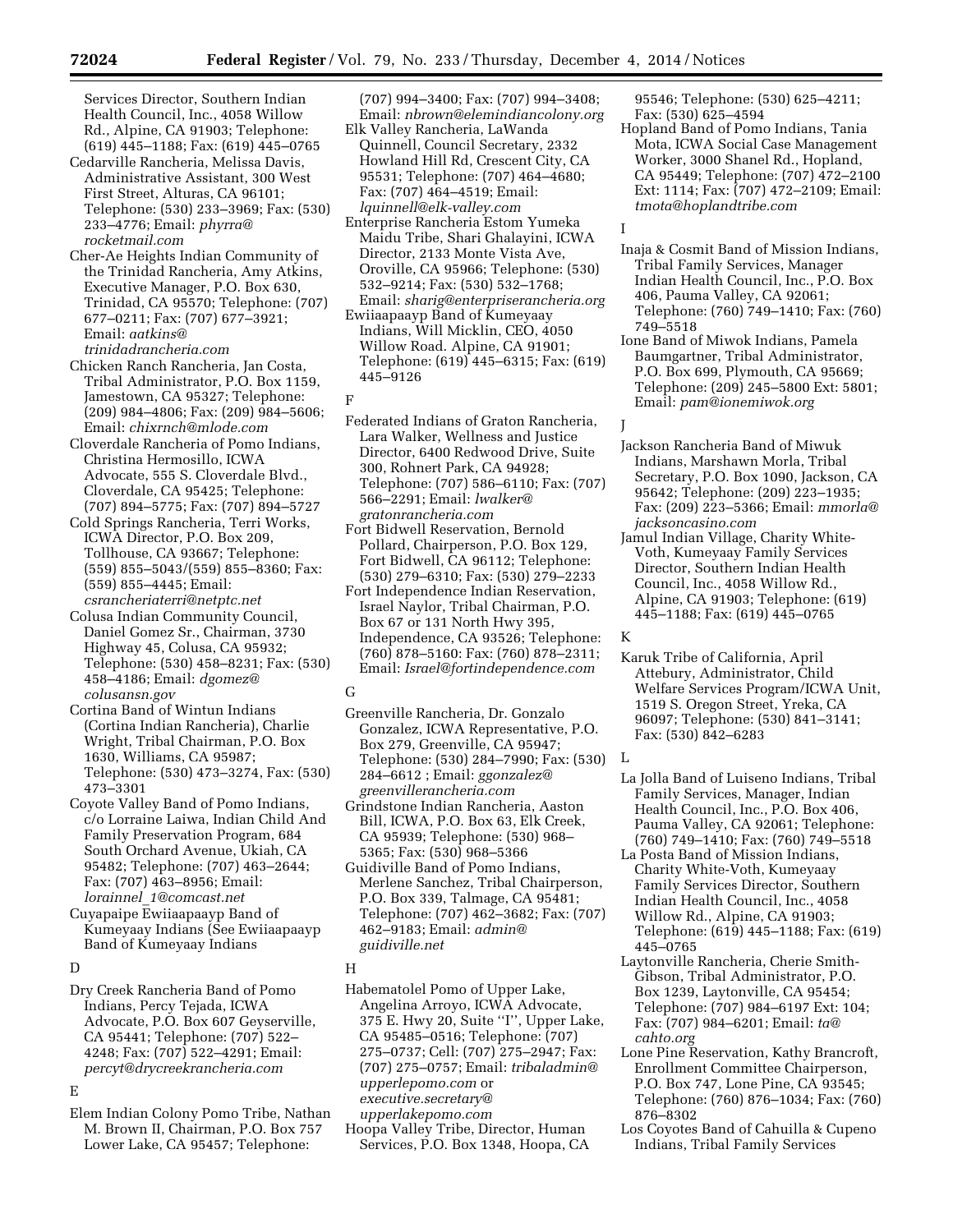Manager, Indian Health Council, Inc., P.O. Box 406, Pauma Valley, California 92061; Telephone: (760) 749–1410; Fax: (760) 749–5518

- Koi Nation of Northern California, Chairperson, P.O. Box 3162, Santa Rosa, CA 95402; Telephone: (707) 575–5586; Fax: (707) 575–5506
- Lytton Rancheria c/o Indian Child and Family Preservation Program, Liz DeRouen, 2525 Cleveland Ave, Suite H, Santa Rosa, CA 95403; Telephone: (707) 544–8509; Fax: (707) 544–8729; email: *[lizderouen@sbcglobal.net](mailto:lizderouen@sbcglobal.net)*

#### M

- Manchester-Point Arena Band of Pomo Indians, Lorraine Laiwa, Executive Director, Indian Child and Family Preservation Program, 684 South Orchard Avenue, Ukiah, CA 95482; Telephone: (707) 463–2644; Fax: (707) 463–8956; Email: *[lorrainel](mailto:lorrainel_1@comcast.net)*\_*1@ [comcast.net](mailto:lorrainel_1@comcast.net)*
- Manzanita Band of Mission Indians, Chairperson, P.O. Box 1302, Boulevard, CA 91905; Telephone: (619) 766–4930; Fax: (619) 766–4957
- Mechoopda Indian Tribe of Chico Rancheria, Arlene Ward, Office Manager, 125 Mission Ranch Boulevard, Chico, CA 95926; Telephone: (530) 899–8922; Fax: (530) 899–8517; Email: *[baward@](mailto:baward@mechoopda-nsn.gov) [mechoopda-nsn.gov](mailto:baward@mechoopda-nsn.gov)*
- Mesa Grande Band of Mission Indians, Tribal Family Services, Manager, Indian Health Council, Inc., P.O. Box 406, Pauma Valley, CA 92061; Telephone: (760) 749–1410; Fax: (760) 749–5518
- Middletown Rancheria, ICWA Director, Mary Comito, P.O. Box 1829; Middletown, CA 95461; Telephone: (707) 987–8288; Fax: (707) 987–8205; Cell: (707) 326–6876; Email: *[mcomito@middletownrancheria.com](mailto:mcomito@middletownrancheria.com)*
- Mooretown Rancheria, Francine McKinley, ICWA Director, 1 Alverda Drive, Oroville, CA 95966; Telephone: (530) 533–3625; Fax: (530) 533–0664; Email: *[icwa@mooretown.org;](mailto:icwa@mooretown.org)*

Morongo Band of Cahuilla Mission Indians, Paula Tobler, Social Worker, 11581 Potrero Road, Banning, CA 92220; Telephone: (951) 849–4697; Fax: (951) 922–0338

#### N

North Fork Rancheria of Mono Indians, Elaine Fink, Tribal Chairwoman, P.O. Box 929, North Fork, CA 93643; Telephone: (559) 877–2484; Fax: (559) 877–2467; Email: *[efink@](mailto:efink@northforkrancheria-nsn.gov) [northforkrancheria-nsn.gov](mailto:efink@northforkrancheria-nsn.gov)* 

## P

Pala Band of Mission Indians, Season Lattin, ICWA Manager, Department of Social Services, 35008 Pala-Temecula Road, PMB 50, Pala, CA 92059. Telephone: (760) 891–3542; Fax: (760) 742–1293

- Paskenta Band of Nomlaki Indians, Ines Crosby, Tribal Administrator, 1012 South Street, Orland, CA 95963; Telephone: (530) 865–2010; Fax: (530) 865–1870; Email: *[office@paskenta.org](mailto:office@paskenta.org)*
- Pauma & Yuima Band of Mission Indians, Tribal Family Services, Manager, Indian Health Council, Inc., P.O. Box 406, Pauma Valley, CA 92061; Telephone: (760) 749–1410; Fax: (760) 749–5518
- Pechanga Band of Mission Indians, Mark Macarro, Spokesman, P.O. Box 1477, Temecula, CA 92593; Telephone: (951) 676–2768; Fax: (951) 695–1778
- Picayune Rancheria of the Chukchansi Indians, Orianna C. Walker, ICWA Coordinator, 46575 Road 417, Coarsegold, CA 93614; Telephone: (559) 683–6633 Ext: 212; Fax: (559) 692–8792; Email: *[owalker@](mailto:owalker@picayunerancheria-nsn.gov) [picayunerancheria-nsn.gov](mailto:owalker@picayunerancheria-nsn.gov)*
- Pinoleville Pomo Nation, Lenora Steele, Self-Governance Director, 500 B Pinoleville Drive, Ukiah, CA 95482; Telephone: (707) 463–1454; Fax: (707) 463–6601; Email: *[lenora@](mailto:lenora@pinolevillensn.us) [pinolevillensn.us](mailto:lenora@pinolevillensn.us)*
- Pit River Tribe, Veronon Ward, Jr., Coordinator, Social Services, 36970 Park Avenue, Burney, CA 96013; Telephone: (530) 335–5530; Fax: (530) 335–3140
- Potter Valley Tribe, Salvador Rosales, Tribal Chairman, 2251 South State Street, Ukiah, CA 95482; Telephone: (707) 462–1213; Fax: (707) 462–1240; Email: *[pottervalleytribe@](mailto:pottervalleytribe@pottervalleytribe.com) [pottervalleytribe.com](mailto:pottervalleytribe@pottervalleytribe.com)*

### $\Omega$

Quartz Valley Indian Reservation, Frieda Bennett, Education Director/ Social Services, 13601 Quartz Valley Rd., Fort Jones, CA 96032; Telephone: (530) 468–5907; Fax: (530) 468–5908

## R

Ramona Band or Village of Cahuilla, Susan Reckker, Tribal Administrator, P.O. Box 391670 Anza, CA 92539; Phone: (951)763–4105; Fax: (951) 763–4325; Email: *[sreckker@](mailto:sreckker@ramonatribe.com) [ramonatribe.com](mailto:sreckker@ramonatribe.com)* 

Redding Rancheria, Director, Social Services, 2000 Rancheria Road, Redding, CA 96001–5528; Telephone: (530) 225–8979

Redwood Valley Rancheria-Band of Pomo, Janie Navarez, ICWA Coordinator, 3250 Road I, ''A'' Building, Redwood Valley, CA 95470; Telephone: (707) 485–0361; Fax: (707) 485–5726

- Resighini Rancheria, Keshan Dowd, Social Services Director, P.O. Box 529, Klamath, CA 95548; Telephone: (707) 482–2431; Fax: (707) 482–3425
- Rincon Band of Mission Indians, Tribal Family Services, Manager, Indian Health Council, P.O. Box 406, Pauma Valley, CA 92061; Telephone: (760) 749–1410; Fax: (760) 749–8901
- Robinson Rancheria, ICWA Coordinator, P.O. Box 4015, Nice, CA 95464; Telephone: (707) 275–0527; Fax: (707) 275–0235; Email: *[mvasquez@](mailto:mvasquez@robinsonrancheria.com) [robinsonrancheria.com](mailto:mvasquez@robinsonrancheria.com)*
- Round Valley Indian Tribes, Lois Whipple, Tribal President, 77826 Covelo Road, Covelo, CA 95428; Telephone: (707) 983–6126; Fax: (707) 983–6128; Email: *[administrator@](mailto:administrator@rvit.org) [rvit.org](mailto:administrator@rvit.org)*
- Yocha Dehe Wintun Nation, James Kinter, Tribal Council Secretary, P.O. Box 18, Brooks, CA 95606; Telephone: (530) 796–3400; Fax: (530) 796–2143; Email: *[djones@yochadehe-nsn.gov](mailto:djones@yochadehe-nsn.gov)*

#### S

- San Manuel Band of Mission Indians, Tribal Secretary, 26569 Community Center Drive, Highland, CA 92346; Telephone: (909) 864–8933; Fax: (909) 864–3370
- San Pasqual Band of Diegueno Indians, Tribal Family Services, Manager, Indian Health Council, Inc., P.O. Box 406, Pauma Valley, CA 92061; Telephone: (760) 749–1410; Fax: (760) 749–5518
- Santa Rosa Band of Cahuilla Indians, John Marcus, Chairman, P.O. Box 391820, Anza, CA 92539; Telephone: (951) 659–2700; Fax: (951) 689–2228.
- Santa Rosa Rancheria Tachi-Yokut Tribe, Janice Cuara, Tribal Administrator, 16835 Alkali Drive; P.O. Box 8, Lemoore, CA 93245; Telephone: (559) 924–1278 Ext: 4051; Cell: (559) 381–4928; Fax: (559) 925– 2931; Email: *[jcuara@tachi-yokut.com](mailto:jcuara@tachi-yokut.com)*
- Santa Ynez Band of Chumash Indians, Caren Romero, ICWA Representative, P.O. Box 539, Santa Ynez, CA 93460; Telephone: (805) 694–2671; Fax: (805) 686–2060; Email: *[cromero@sythc.com](mailto:cromero@sythc.com)*
- Santa Ysabel Band of Mission Indians-Iipay Nation, Linda Ruis, Director, Santa Ysabel Social Services Dept., P.O. Box 701, Santa Ysabel, CA 92070; Telephone: (760) 765–1106; Fax: (760) 765–0312
- Scotts Valley Band of Pomo Indians, Tribal ICWA Worker, 1005 Parallel Drive, Lakeport, CA 95453; Telephone: (707) 263–4220; Fax: (707)
- 263–4345; Email: *[cmiller@svpomo.org](mailto:cmiller@svpomo.org)*
- Sherwood Valley Band of Pomo Indians, Stefan Hood, ICWA Advocate, 190 Sherwood Hill Drive, Willits, CA 95490; Telephone: (707) 459–9690;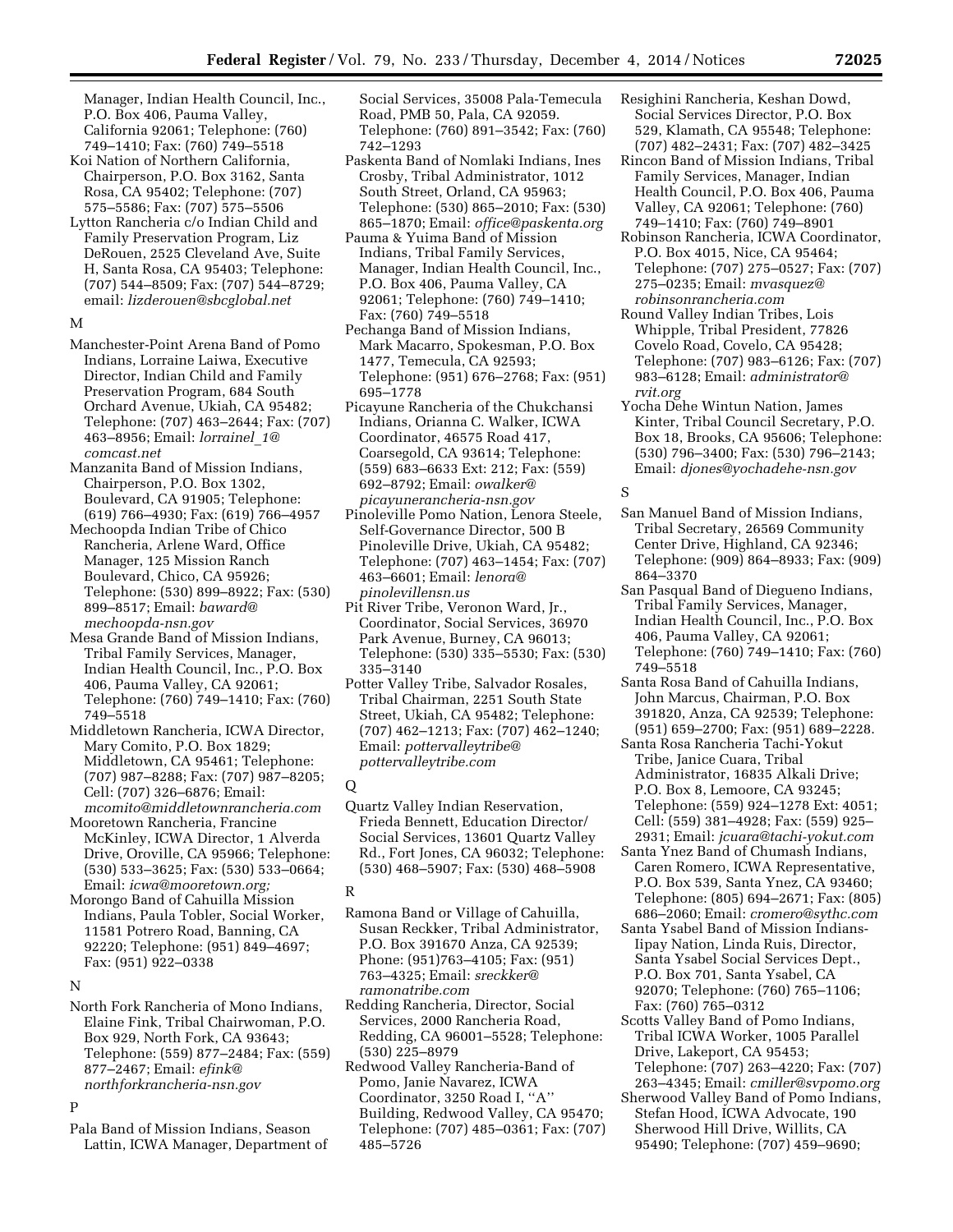Fax: (707) 459–6936; Email: *[svrchair@](mailto:svrchair@gmail.com) [gmail.com](mailto:svrchair@gmail.com)* 

- Shingle Springs Band of Miwok Indians (Shingle Springs Rancheria), Malissa Tayaba, Social Services Director, P.O. Box 1340; Shingle Springs, CA 95682; Telephone: (530) 698–1436 or (530) 698–1400; Fax: (530) 387–8041; Email: *[mtayaba@ssband.org](mailto:mtayaba@ssband.org)*
- Smith River Rancheria, Dorothy Perry, Director, 140 Rowdy Creek Road, Smith River, CA 95567–9446; Telephone: (707) 487–9255; Fax: (707) 487–0930
- Soboba Band of Luiseno Indians, Nancy Currie, Tribal Social Worker, Soboba Tribal Family Services Department; P.O. Box 487, San Jacinto, CA 92581; Telephone: (951) 487–0283; Fax: (951) 487–1738
- Kashia Band of Pomo Indians of the Stewarts Point Rancheria, Reno K. Franklin, Tribal Chairman, 1420 Guerneville Rd, Suite 1, Santa Rosa, CA 95403; Telephone: (707) 591– 0580; Fax: (707) 591–0583; Email: *[Reno@stewartspoint.org](mailto:Reno@stewartspoint.org)*
- Susanville Indian Rancheria, Deborah A. Olstad, Tribal Office Manager, 745 Joaquin St., Susanville, CA 96130; Telephone: (530)251–5153; Fax: (530) 257–7986; Email: *[dolstad@citilink.net](mailto:dolstad@citilink.net)*
- Sycuan Band of Mission Indians, Charity White-Voth, Kumeyaay Family Services Director, Southern Indian Health Council, Inc., 4058 Willow Rd., Alpine, CA 91903; Telephone: (619) 445–1188; Fax: (619) 445–0765
- T
- Table Mountain Rancheria, Frank Marquez Jr., Tribal Chief of Police, 23736 Sky Harbour Rd., Friant, CA 93626; Telephone: (559) 822–6336; Fax: (559) 822–6340; Email: *[fmarquezjr@tmr.org](mailto:fmarquezjr@tmr.org)*
- Tejon Indian Tribe, Kathryn Montes Morgan, Tribal Chair, 1731 Hasti-Acres Drive #108, Bakersfield, CA 93309; Telephone: (661) 834–8566; Email: *[kmorgan@tejontribe.net](mailto:kmorgan@tejontribe.net)*
- Timbi-sha Shoshone Tribe, Attention: Wally Eddy, 621 West Line Street, Suite 109, Bishop, CA 93514; Telephone: (760) 872–3614; Fax: (760) 872–3670; Email: *[icwa@timbisha.com](mailto:icwa@timbisha.com)*
- Torres Martinez Desert Cahuilla Indians, Annette Chihuahua, ICWA Case Assistant/Tribal Delegate TMDCI, 66– 725 Martinez Rd., Thermal, CA 92274; Telephone: (760) 578–8334 or (760) 397–0455 Ext: 1101; Fax: (760) 397– 3925; Email: *[achihuahua@tmdci.org](mailto:achihuahua@tmdci.org)*
- Tule River Reservation, Lolita Garfield, MSW, Director Family Social Services, 340 North Reservation Road, Porterville, CA 93258; Telephone: (559) 781–4271 ext: 1013; Fax: (559)

791–2122; Email: *[icwadir@](mailto:icwadir@tulerivertribe-nsn.gov) [tulerivertribe-nsn.gov](mailto:icwadir@tulerivertribe-nsn.gov)* 

- Tuolumne Band of Me-Wuk Indians, Kevin Day, Tribal Chair, P.O. Box 699, Tuolumne, CA 95379; Telephone: (209) 928–5300; Fax: (209) 928–1677; Email: *[kday@mewuk.com](mailto:kday@mewuk.com)*
- Twenty-Nine Palms Band of Mission Indians, Executive Director, Indian Child & Family Services, P.O. Box 2269, Temecula, CA 92590; Telephone: (951) 676–8832; Fax: (951) 676–3950
- Tyme Maidu Tribe (Berry Creek Rancheria), Terilynn Steel, ICWA Supervisor, 5 Tyme Way, Oroville, CA 95966; Telephone: (530) 534–3859, Fax: (530) 534–1151; Email: *[jessebrown@berrycreekrancheria.com](mailto:jessebrown@berrycreekrancheria.com)*
- U
- United Auburn Indian Community, Melanie Connors, MSW, ICWA Case Manager, 945 Indian Rancheria Rd., Auburn, CA 95603; Telephone: (530) 251–1510; Fax: (530) 878–5470, Email: *[MConnors@](mailto:MConnors@auburnrancheria.com) [auburnrancheria.com](mailto:MConnors@auburnrancheria.com)*
- Utu Utu Gwaitu Paiute Tribe, Billie Saulque, Chairman, 25669 Hwy 6, PMB I, Benton, CA 93512; Telephone: (760) 933–2321; Fax: (760) 933–2412; Email: *[bentonpaiutetribe@hughes.net](mailto:bentonpaiutetribe@hughes.net)*
- V
- Viejas (Baron Long) Band of Mission Indians, Charity White-Voth, Kumeyaay Family Services Director, Southern Indian Health Council, Inc., 4058 Willow Rd., Alpine, CA 91903; Telephone: (619) 445–1188; Fax: (619) 445–0765

# W

- Wilton Rancheria, Anastasia Tran, ICWA Advocate, 9300 West Stockton Blvd., Ste. 200 Elk Grove, CA 95758; Telephone: (916) 683–6000; Fax: (916) 683–6015
- Wiyot Tribe, Sarah Vevoda, Director of Social Services, 1000 Wiyot Drive, Loleta, CA 95551; Telephone: (707) 733–5055; Fax: (707) 482–1377

# Y

- Yurok Tribe, Stephanie Weldon, Director Social Services, P.O. Box 1027, Klamath, CA 95548; Telephone: (707) 482–1350; Fax: (707) 482–1377; Email: *[sweldon@yuroktribe.nsn.us](mailto:sweldon@yuroktribe.nsn.us)*
- *9. Rocky Mountain Region*
- Rocky Mountain Regional Director, 2021 4th Avenue North, Billings, MT 59101; Telephone: (406) 247–7943; Fax: (406) 247–7976

Blackfeet Tribe of Montana, Kathy Calf Boss Ribs, ICWA Coordinator; Darlene H. Peterson, ICWA Inquiry Technician, P.O. Box 588 Browning, MT 59417; Telephone: (406) 338– 7806; Fax: (406) 338–7726; Email: *[kathybossribs@yahoo.com](mailto:kathybossribs@yahoo.com)* 

# $\Gamma$

- Chippewa-Cree Tribe, Rocky Boy's Agency, Montana, Christina Trottier, ICWA Case Manager, 31 Agency Square, Box Elder, MT 59521; Telephone: (406) 395–4735; Fax: (406) 395–5184; Email: *[christina.trottier@](mailto:christina.trottier@yahoo.com) [yahoo.com](mailto:christina.trottier@yahoo.com)*
- Crow Tribe of the Crow Reservation of Montana, Melveen Paula Fisher, ICWA Coordinator, P.O. Box 340, Crow Agency, MT 59022; Telephone: (406) 638–7429; Fax: (406) 638–7413; Email: *[MelveenPaula.Fisher@crow](mailto:MelveenPaula.Fisher@crow-nsn-gov)[nsn-gov](mailto:MelveenPaula.Fisher@crow-nsn-gov)*

# E

Eastern Shoshone Tribe of the Wind River Reservation, Arnella Oldman, ICWA Coordinator, P.O. Box 1796, Fort Washakie, WY 82514; Telephone: (307) 332–2669; Fax: (307) 332–6593

F

- Fort Belknap Indian Community, Myron L. Trottier, ICWA Case Manager, Fort Belknap Social Services, 656 Agency Main Street, Harlem, MT 59526; Telephone: (406) 353–8328; Fax: (406) 353–4634; Email: *[mtrottier@](mailto:mtrottier@ftbelknap.org) [ftbelknap.org](mailto:mtrottier@ftbelknap.org)*
- Fort Peck Assiniboine and Sioux Tribes, Ms. Lois Weeks, ICWA Case Manager, P.O. Box 1027, Poplar, MT 59255; Telephone: (406) 768–2402; Fax: (406) 768–3710; Email: *[lweeks@fptc.org](mailto:lweeks@fptc.org)*

# N

- Northern Arapaho Tribe of the Wind River Reservation, ICWA Coordinator, P.O. Box 396, Fort Washakie, WY 82514; Telephone: (307) 332–6120 ext. 130; Fax: (307) 332–7543
- Northern Cheyenne, Michelle Little Wolf Sandcrane, ICWA Coordinator, P.O. Box 128, Lame Deer, Montana 59043; Telephone: (406) 477–4830; Fax: (406) 477–8333; Email: *[michelle.littlewolf@](mailto:michelle.littlewolf@cheyennenation.com) [cheyennenation.com](mailto:michelle.littlewolf@cheyennenation.com)*

# *10. Southern Plains Region*

Southern Region Director, 1 Mile North, Hwy 281, Anadarko, OK 73005; Telephone: (405) 247–6673; Fax: (405) 247–5611

# A

Absentee-Shawnee Tribe of Oklahoma Indians, Ronelle Baker, ICWA Director, 2025 S. Gordon Cooper Drive, Shawnee, OK 74801; Telephone: (405) 874–4702 Ext. 133;

B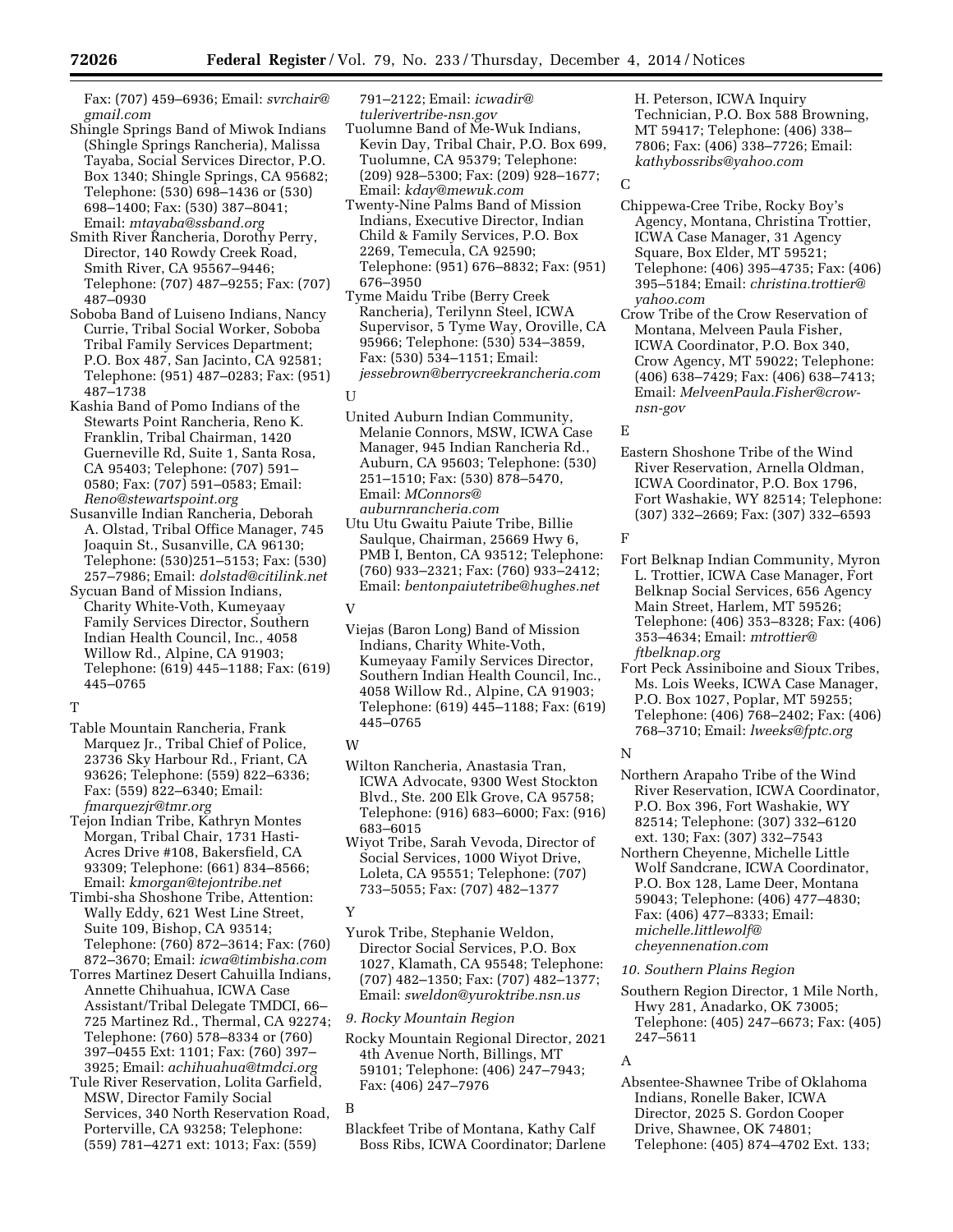Fax: (405) 878–4540; Email: *[rbaker@](mailto:rbaker@astribe.com) [astribe.com](mailto:rbaker@astribe.com)* 

- Alabama-Coushatta Tribe of Texas, Samantha Battiest (936) 563–1252; Fax: (936) 563–1254; Email: *[battiest.samantha@actribe.org](mailto:battiest.samantha@actribe.org)*
- Apache Tribe of Oklahoma, Anadarko Agency, Community Services, P.O. Box 309, Anadarko Oklahoma, 73005, Sallie Allen, Supervisory Social Worker, (405) 247–8515, Fax (405) 247–2252; Email: *[sallie.allen@bia.gov](mailto:sallie.allen@bia.gov)*
- Caddo Nation of Oklahoma, Mary Prentiss, ICW Caseworker, P.O. Box 309, Binger, OK 73009; Telephone: (405) 656–9231; Fax: (405) 656–9237; Email: *[mprentiss@caddonation.org](mailto:mprentiss@caddonation.org)*
- Cheyenne and Arapaho Tribes of Oklahoma, Yolanda Woods, ICW Coordinator, P.O. Box 27, Concho, OK 73022; Telephone: (405) 422–7471; Fax: (405) 422–8249; Email: *[ywoods@](mailto:ywoods@c-a-tribes.org) [c-a-tribes.org](mailto:ywoods@c-a-tribes.org)*
- Citizen Potawatomi Nation, Janet Draper, ICW Director, 1601 S. Gordon Cooper Drive, Shawnee, OK 74801; Telephone: (405) 878–4831; Fax: (405) 878–4659; Email: *[jdraper@](mailto:jdraper@potawatomi.org) [potawatomi.org](mailto:jdraper@potawatomi.org)*
- Comanche Nation-Oklahoma, Carol Gooday-Mithlo, ICW Director, P.O. Box 908, Lawton, OK 73502; Telephone: (580) 492–3352; Fax: (580) 354–0808; Email: *[carolm@](mailto:carolm@comanchenation.com) [comanchenation.com](mailto:carolm@comanchenation.com)*

# $\Gamma$

The Delaware Nation, Carlos Juan Feliciano, ICW Director, P.O. Box 825, Anadarko, OK 73005; Telephone: (405) 247–2448 Ext: 1152; Fax (405) 247–5942; Email: *[jfeliciano@](mailto:jfeliciano@delawarenation.com) [delawarenation.com](mailto:jfeliciano@delawarenation.com)* 

### F

Fort Sill Apache Tribe of Oklahoma, Ramona Austin, ICWA Director, 43187 US Highway 281, Apache, OK 73006; Telephone: (580) 588–2298; Fax: (580) 588–2106; Email: *[fsaicw08@yahoo.com](mailto:fsaicw08@yahoo.com)* 

# I

Iowa Tribe of Kansas, Chairperson, 3345 B. Thrasher Rd., White Cloud, KS 66094; Telephone: (785) 595–3258

Iowa Tribe of Oklahoma, Mary Davenport, ICW Director, 335588 E. 750 Road, Perkins, OK 74059; Telephone: (405) 547–4234; Fax: (405) 547–1060; Email: *[mdavenport@](mailto:mdavenport@iowanation.org) [iowanation.org](mailto:mdavenport@iowanation.org)* 

#### K

- Kaw Nation, Roger Sober, ICW Director, P.O. Box 5, Kaw City, Oklahoma 74641;Telephone: (580) 269–2003; Email: *[rsober@kawnation.com](mailto:rsober@kawnation.com)*
- Kickapoo Traditional Tribe of Texas, Director Indian Child Welfare, 286

Falcon Blvd., Eagle Pass, TX 78852; Telephone: (830) 766–5601; Work Cell: (830) 513–2937; Fax: (830) 776– 5605

- Kickapoo Tribe of Indians of The Kickapoo Reservation in Kansas, Chairperson, P.O. Box 271, Horton, KS 66439; Telephone: (785) 486–2131
- Kickapoo Tribe of Oklahoma, Jodi Owings, ICW and Family Violence Director, P.O. Box 46, McLoud, OK 74851; Telephone: (405) 964–5426; Fax: (405) 964–5431; Email: *[jwarrior@](mailto:jwarrior@kickapootribeofoklahoma.com) [kickapootribeofoklahoma.com](mailto:jwarrior@kickapootribeofoklahoma.com)*
- Kiowa Tribe of Oklahoma, Shannon Ahtone, ICWA Director, P.O. Box 9, Carnegie, Oklahoma 73015; Telephone: (580) 654–2300; Fax: (580) 654–2363
- $\cap$
- Otoe-Missouria Indian Tribe of Oklahoma, Ada Mehojah, Social Services Director, 8151 Highway 177 Red Rock, OK 74651; Telephone: (580) 723–4466 Ext: 256; Cell Phone: (580) 307–7303; Fax: (580) 723–1016; Email: *[amehojah@omtribe.org](mailto:amehojah@omtribe.org)*

# P

- Pawnee Nation of Oklahoma, Joanna (Jodi) Flanders, BSW, MSW, ICW Coordinator, P.O. Box 470, Pawnee, OK 74058; Telephone: (918) 762– 4045; Fax: (918) 762–6449; Email: *[jflanders@pawneenation.org](mailto:jflanders@pawneenation.org)*
- Ponca Tribe of Oklahoma, Amy Oldfield, ICW Director, 20 White Eagle Drive, Ponca City, OK 74601; Telephone: (580) 763–0133; Fax: (580) 763–0134; Email: *[amyo.ponka@](mailto:amyo.ponka@gmail.com) [gmail.com](mailto:amyo.ponka@gmail.com)*
- Prairie Band of Potawatomi Nation, Chairperson, 16281 Q. Road, Mayetta, KS 66509; Telephone: (785) 966–2255

#### S

- Sac and Fox Nation in Kansas and Nebraska, Michael Dougherty, Tribal Chairperson, 305 N. Main Street, Reserve, KS 66434; Telephone: (785) 742–0053 Ext: 23; Fax: (785) 742– 7146
- Sac and Fox Nation, Principal Chief, Route 2, Box 246, Stroud, OK 74079; Telephone: (918) 968–3526

# T

Tonkawa Tribe of Oklahoma, Christi Gonzalez, ICWA Director, P.O. Box 70, 1 Rush Buffalo Road, Tonkawa, OK 74653; Telephone: (580) 628– 7025; Fax: (580) 628–3336; Email: *[cgonzalez@tonkawatribe.com](mailto:cgonzalez@tonkawatribe.com)* 

#### W

Wichita & Affiliated Tribes, Joan Williams, Family & Children Services Director, P.O. Box 729, Anadarko, OK 73005; Telephone: (405) 247–8627; Fax: (405) 247–8873; Email: *[joan.williams@wichitatribe.com](mailto:joan.williams@wichitatribe.com)* 

### *11. Southwest Region*

Southwest Region Director, 1001 Indian School Road, NW., Albuquerque, NM 87104; Phone: (505) 563–3103; Fax: (505) 563–3101

## A

Pueblo of Acoma, Marsha Vallo, Child Welfare Coordinator, P.O. Box 354, Acoma, NM 87034; Phone: (505) 552– 5162; Fax: (505) 552–0903; Email: *[Mlvallo@puebloofacoma.org](mailto:Mlvallo@puebloofacoma.org)* 

## $\mathcal{C}$

Pueblo de Cochiti, Richard Pecos, Tribal Administrator, 255 Cochiti Street, P.O. Box 70, Cochiti Pueblo, NM 87072; Phone: (505) 465–3104; Fax: (505) 465–1135; Email: *[richard](mailto:richard_pecos@pueblodeconchiti.org)*\_ *[pecos@pueblodeconchiti.org](mailto:richard_pecos@pueblodeconchiti.org)* 

# I

Pueblo of Isleta, New Mexico, Jacqueline Yalch, ICWA Coordinator, P.O. Box 1270, Isleta, NM 87022; Phone: (505) 869–2772; Fax (505) 869–7575; Email: *[Poi05009@](mailto:Poi05009@isletapueblo.com) [isletapueblo.com](mailto:Poi05009@isletapueblo.com)* 

J

- Pueblo of Jemez, Annette Chinana, Jemez Social Service Program-Child Advocate, P.O. Box 340, Jemez Pueblo, NM 87024; Phone: (575) 834– 7117; Fax: (575) 834–7103; Email:
- *[Annette.chinana@jemezpueblo.us](mailto:Annette.chinana@jemezpueblo.us)*  Jicarilla Apache Nation, Olivia Nelson-Lucero, Acting Program Manager, Jicarilla Behavioral Health, P.O. Box 546, Dulce, NM 87528; Phone: (575) 759–1712; Fax: (575) 759–3757; Email: *[onelson@jbhd.org](mailto:onelson@jbhd.org)*

# L

Pueblo of Laguna, Marie A. Alarid, Program Manager and Rebecca Quam, Social Services Specialist II (back-up), P.O. Box 194, Laguna, NM 87026; Phone: (505) 552–9712 Fax: (505) 552–6484; Email: *[malarid@](mailto:malarid@lagunapueblo-nsn.gov) [lagunapueblo-nsn.gov;](mailto:malarid@lagunapueblo-nsn.gov)* or *[rquam@](mailto:rquam@lagunapueblo-nsn.gov) [lagunapueblo-nsn.gov](mailto:rquam@lagunapueblo-nsn.gov)* 

#### M

Mescalero Apache Tribe, Crystal Lester, Tribal Census Clerk, P.O. Box 227, Mescalero, NM 88340; Phone (575) 464–4494; Fax: (575) 464–9191; Email: *[clester@matisp.net](mailto:clester@matisp.net)* 

#### N

Pueblo of Nambe, Venus Montoya-Felter, Coordinator, 15A NP102 West, Santa Fe, NM 87506; Phone (505) 455–4412; Fax (505) 455–4455; Email: *[vmontoya-felter@nambepueblo.org](mailto:vmontoya-felter@nambepueblo.org)*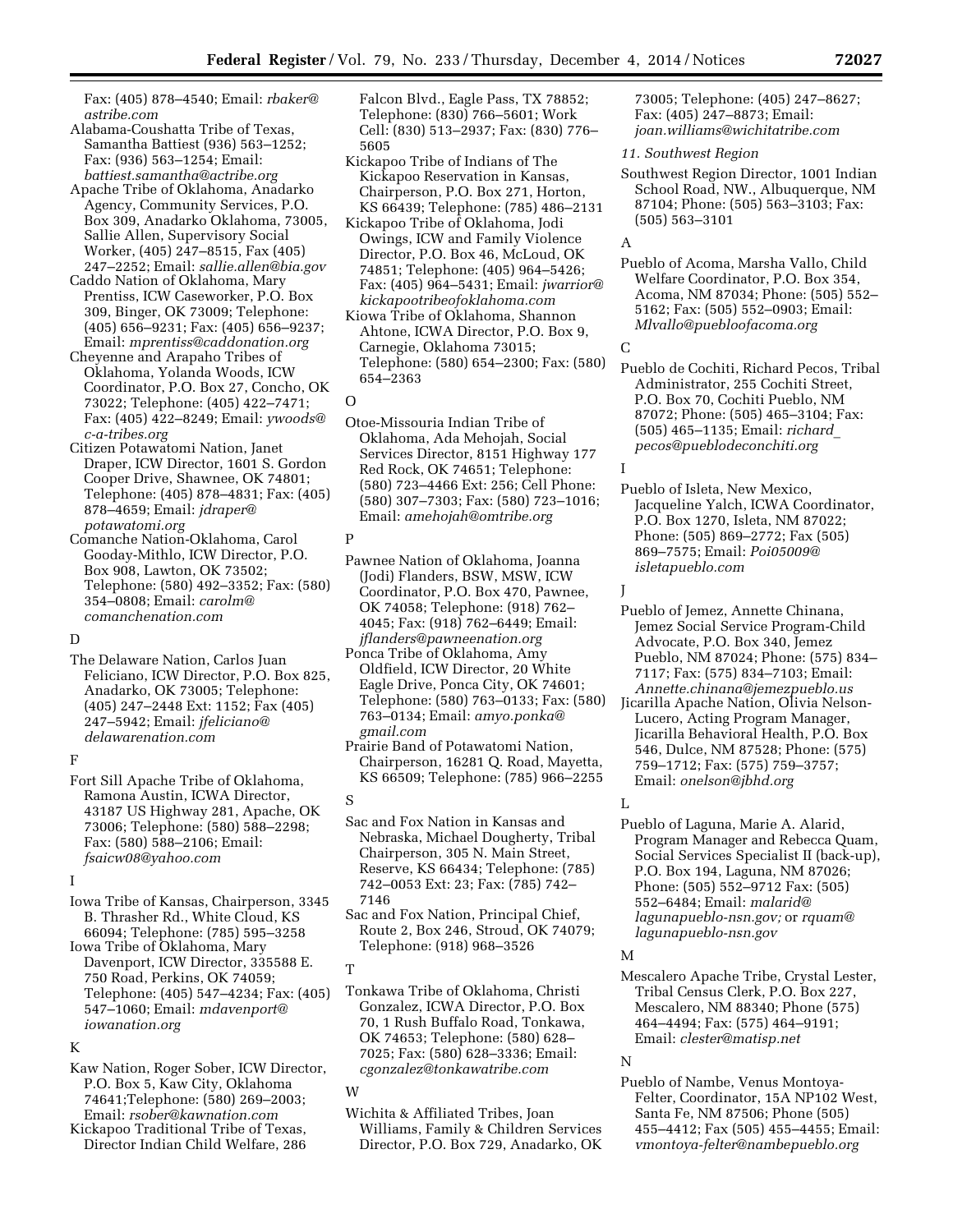# $\Omega$

Ohkay Owingeh, Rochelle Thompson, ICWA Director, P.O. Box 1187, Ohkay Owingeh, NM 87566; Phone (575) 770–0033; Fax: (505) 852–1372; Email: *[Rochelle.thompson@](mailto:Rochelle.thompson@ohkayowingehnsn.gov) [ohkayowingehnsn.gov](mailto:Rochelle.thompson@ohkayowingehnsn.gov)* 

# P

Pueblo of Picuris, Jose Albert Valdez, P.O. Box 127, Penasco, NM 87553; Phone (575) 587–1003; Cell: (575) 779–2146; Fax (575) 587–1003; Email: *[javicwa@aol.com](mailto:javicwa@aol.com)* 

Pueblo of Pojoaque, Elizabeth Duran MSW, MPH, Social Services Director, 58 Cities of Gold Road, Suite 4, Santa Fe, NM 87506; Phone: (505) 455– 0238; Fax: (505) 455–2363; Email: *[eduran@puebloofpojoaque.org](mailto:eduran@puebloofpojoaque.org)* 

# R

Ramah Navajo School Board, Inc., Marlene Martinez, Administrative Services Director, P.O. Box 10, Pine Hill, NM 87357; Phone (505) 775– 3256; Fax: (505) 775–3240; Email: *[marlene@rnsb.k12.nm.us](mailto:marlene@rnsb.k12.nm.us)* 

# S

Pueblo of San Felipe, Darlene Valencia, MSW, Family Services Department Director, P.O. Box 4339, San Felipe Pueblo, NM 87004; Phone (505) 771– 9900; Fax: (505) 867–6166; Email: *[dvalencia@sfpueblo.com](mailto:dvalencia@sfpueblo.com)* 

- Pueblo of San Ildelfonso, Julie Sanchez, ICWA Manager/Family Advocate, 02 Tunyo Po, Santa Fe, NM 87506; Phone (505) 455–4164; Fax: (505) 455–7942; Email: *[jjsanchez@](mailto:jjsanchez@sanipueblo.org) [sanipueblo.org](mailto:jjsanchez@sanipueblo.org)*
- Pueblo of Sandia, Randall Berner, Behavioral Health Manager, 481 Sandia Loop, Bernalillo, NM 87004; Phone: (505) 867–5131; Fax: (505) 867–7099; Email: *[rberner@](mailto:rberner@sandiapueblo.nsn.us) [sandiapueblo.nsn.us](mailto:rberner@sandiapueblo.nsn.us)*
- Pueblo of Santa Ana, George M. Montoya, Governor, Santa Ana Pueblo, 02 Dove Road, Santa Ana Pueblo, NM 87004; Phone: (505) 771– 6702; Fax:(505) 771–6575; Email: *[governor@santaana-nsn.gov](mailto:governor@santaana-nsn.gov)*
- Pueblo of Santa Clara, Cheryl Tafoya, ICWA Worker, P.O. Box 580, Espanola, NM 87532; Phone: (505) 753–0419 or (505) 692–6250; Fax: (505) 753–0420; Email: *[ectafoya@](mailto:ectafoya@santaclarapueblo.org) [santaclarapueblo.org](mailto:ectafoya@santaclarapueblo.org)*
- Santo Domingo, Doris Bailon, Program Director, P.O. Box 129, Santo Domingo, NM 87052; Phone: (505) 465–0630; Fax: (505) 465–2554; Email: *[dbailon@kewa-nsn.us](mailto:dbailon@kewa-nsn.us)*
- Southern Ute Indian Tribe, Jerri Sindelar, ICWA Caseworker, MS 40, P.O. Box 737, Ignacio, CO 81137; Phone (970) 769–2920; Fax (970) 563–

0334; Email: *[jsindelar@](mailto:jsindelar@southernute.nsn.us) [southernute.nsn.us](mailto:jsindelar@southernute.nsn.us)* 

#### T

- Pueblo of Taos, Ezra Bayles, Taos Pueblo Health and Community Services, P.O. Box 1846, Taos, NM 87571; Phone: (575) 758–7824; Fax: (575) 758–3346; Email: *[EBayles@](mailto:EBayles@taospueblo.com) [taospueblo.com](mailto:EBayles@taospueblo.com)*
- Pueblo of Tesuque, Jeanette Jagles, Director Social Services, Route 42, Box 360–T, Santa Fe, NM 87506; Phone: (505) 955–7713; Fax: (505) 982–2331; Email: *[jjagles@](mailto:jjagles@pueblooftesuque.org) [pueblooftesuque.org](mailto:jjagles@pueblooftesuque.org)*

# U

Ute Mountain Ute Tribe, Constance Lehi, Director, P.O. Box 300, Towaoc, CO 81334; Phone: (970) 564–5302; Fax: (970) 564–5300; Email: *[Clehi@](mailto:Clehi@utemoutain.org) [utemoutain.org](mailto:Clehi@utemoutain.org)* 

## Y

Ysleta del Sur Pueblo, Jesus Donacio, ICW Specialist, 9314 Juanchido Ln., El Paso, TX 79907; Phone: (915) 860– 6119, Ext. 6174; Fax: (915) 858–2367; Email: *[JDonacio@ydsp-nsn.gov](mailto:JDonacio@ydsp-nsn.gov)* 

# Z

- Pueblo of Zia, Victoria Herrera, ICWA Coordinator, 135 Capital Square Drive, Zia Pueblo, NM 87053; Phone: (505) 867–3304; Fax: (505) 867–3308; Email: *[vherrera@ziapueblo.org](mailto:vherrera@ziapueblo.org)*
- Pueblo of Zuni, Betty Nez, Program Manager, P.O. Box 339, Zuni, NM 87327; Phone: (505) 782–7166; Fax: (505) 782–7221; Email: *[betnez@](mailto:betnez@ashiwi.org) [ashiwi.org](mailto:betnez@ashiwi.org)*

# *12. Western Region*

Western Region Director, 2600 North Central Avenue, Phoenix, AZ 85004; Telephone: (602) 379–6600; Fax: (602) 379–4413; Marjorie Eagleman, MSW, Regional Social Worker, 2600 North Central Avenue, Phoenix, AZ 85004; Telephone: (602) 379–6785; Fax: (602) 379–3010; Email: *[Marjorie.eagleman@](mailto:Marjorie.eagleman@bia.gov) [bia.gov](mailto:Marjorie.eagleman@bia.gov)* 

# A

Ak-Chin Indian Community, Carole Lopez, Enrollment Specialist, 42507 West Peters & Nall Road, Maricopa, AZ 85138; Telephone: (520) 568– 1006; Fax: (520) 568–1001; Email: *[clopez@AK-chin.nsn.us](mailto:clopez@AK-chin.nsn.us)* 

# B

Battle Mountain Band Council, Monica Price, Social Worker III/ICWA Coordinator, 37 Mountain View Drive, Battle Mountain, NV 89820; Telephone: (775) 635–2004; Fax: (775) 635–8528

# C

- Chemehuevi Indian Tribe, Ronald Escobar, Secretary/Treasurer, P.O. Box 1976, Havasu Lake, CA 92363; Telephone: (760) 858–4219; Fax: (760) 858–5400
- Cocopah Indian Tribe, Tomas Romero, CTS–ICWA Specialist, 14515 South Veterans Drive, Somerton, AZ 85350; Telephone: (928) 627–3729; Fax: (928) 627–3316; Email: *[cocopahicwa@](mailto:cocopahicwa@cocopah.com) [cocopah.com](mailto:cocopahicwa@cocopah.com)*
- Colorado River Indian Tribes, Ray Barnett Social Services Manager, 12302 Kennedy Drive, Parker, AZ 85344; Telephone: (928) 669–8187; Fax: (928) 669–8881; Email: *[ray.barnett@CRIT–DHS.org](mailto:ray.barnett@CRIT-DHS.org)*
- Confederated Tribes of the Goshute Reservation, Stefany Sellick, ICWA, P.O. Box HC61 Box 6104,, Ibapah, UT 84034; Telephone: (435) 234–1178; Fax: (435) 234–1219; Email: *[stefanysellick@goshutetribe.com](mailto:stefanysellick@goshutetribe.com)*

# D

Duckwater Shoshone Tribe, Iskandar Alexandar, MSW, Social Worker ; P.O. Box 140087, Duckwater, NV 89314; Telephone: (775) 863–0222; Fax: (775) 863–0142

# E

- Elko Band Council of Te- Moak Tribe, Chesarae Christean, Social Worker 1745 Silver Eagle Drive, Elko, NV 89801; Telephone: (775) 738–8889; Fax: (775) 778–3397; Email: *[elkobandsocial@frontiernet.net](mailto:elkobandsocial@frontiernet.net)*
- Ely Shoshone Tribe, RaeJean Morrill, Social Worker II, 16 Shoshone Circle, Ely, NV 89301; Telephone: (775) 289– 4133; Fax: (775) 289–3237

# F

- Fallon Paiute-Shoshone Tribe, ICWA Representative, 1007 Rio Vista, Fallon, NV 89406; Telephone: (775) 423–1215; Fax: (775) 423–8960; Email: *[ssdirector@fpst.org](mailto:ssdirector@fpst.org)*
- Fort McDermitt Paiute-Shoshone Tribe, Dee Crutcher, ICWA Advocate, P.O. Box 68, McDermitt, NV 89421; Telephone: (775) 532–8263, Ext. 111; Fax: (775) 532–8060; Email: *[dee.crutcher@fmpst.org](mailto:dee.crutcher@fmpst.org)*
- Fort McDowell Yavapai Nation, James Esquirell, ICWA Coordinator/CPS Worker, P.O. Box 17779, Fountain Hills, AZ 85269; Telephone: (480) 789–7990; Fax: (480) 837–4809; Email: *[jesquirell@ftmcdowell.org](mailto:jesquirell@ftmcdowell.org)*
- Fort Mojave Indian Tribe, Melvin Lewis Sr., Director, Social Services, 500 Merriman Avenue, Needles, CA 92363; Telephone: (928) 346–1550 or Toll Free Number: (866) 346–6010; Fax: (928) 346–1552; Email: *[ssdir@](mailto:ssdir@ftmojave.com) [ftmojave.com](mailto:ssdir@ftmojave.com)*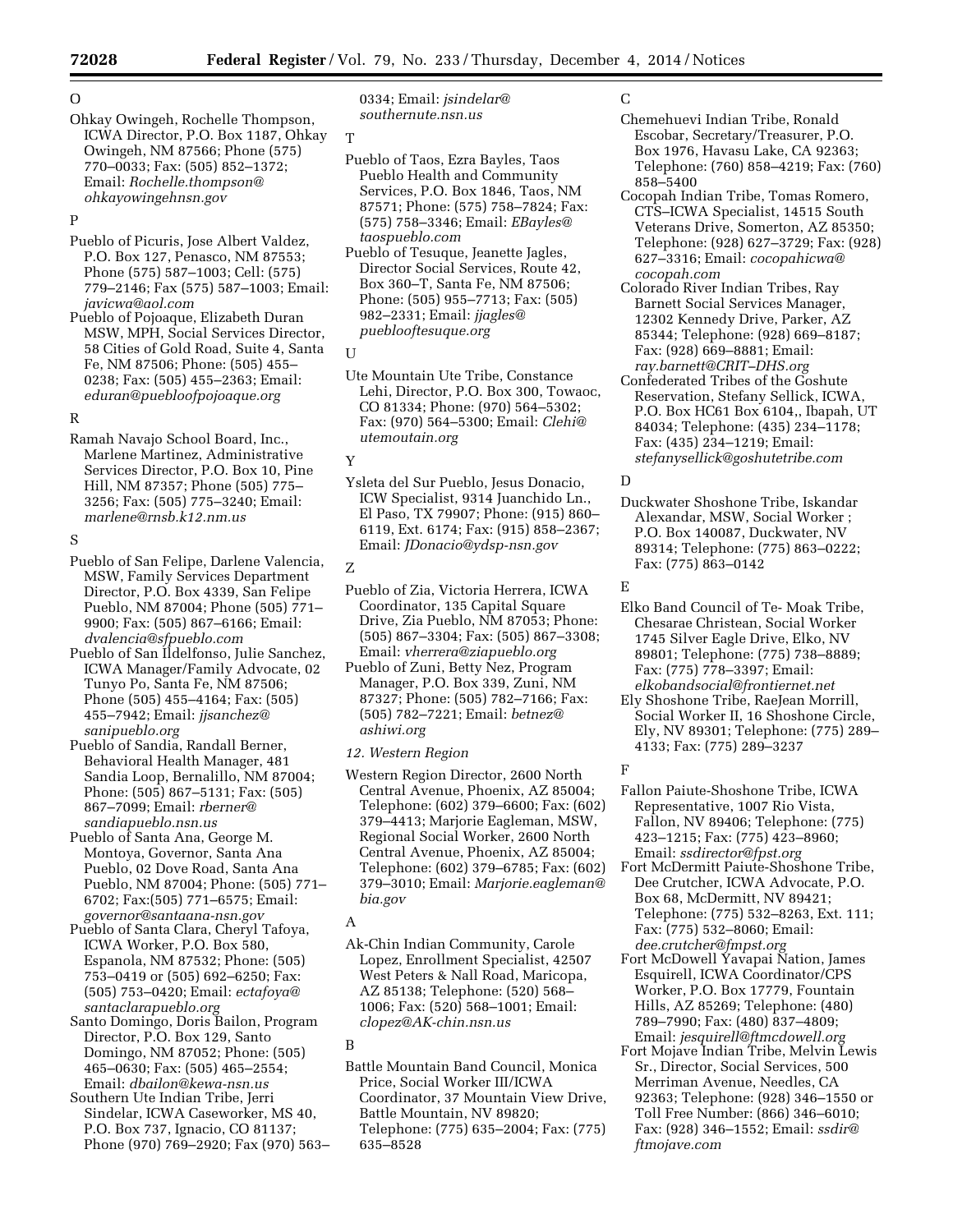# G

Gila River Indian Community, Antoinette Enos, MSW, ICWA Case Manager, Tribal Social Services, P.O. Box 427, Sacaton, AZ 85147; Telephone: (520) 562–3396; Fax: (520) 562–3633; Email: *[Antoinette.Enos@](mailto:Antoinette.Enos@gric.nsn.us) [gric.nsn.us](mailto:Antoinette.Enos@gric.nsn.us)* 

## H

Havasupai Tribe, Tanya Watahomigie, ICWA Coordinator, P.O. Box 10, Supai, AZ 86435; Telephone: (928) 448–2661; Fax: (928) 448–2662; *[hticwa0@havasupai-nsn.gov](mailto:hticwa0@havasupai-nsn.gov)* 

The Hopi Tribe, Hopi Guidance Center, ICWA Coordinator, P.O. Box 68, Second Mesa, AZ 86043; Telephone: (928) 737–1800; Fax: (928) 737–2697

Hualapai Tribe, Vonda R. Beecher, ICWA Worker, P.O. Box 480, Peach Springs, AZ 86434; Telephone: (928) 769–2269/2383/2384/2397; Fax: (928) 769–2659

# K

Kaibab Band of Paiute Indians, Ronica L. Spute, Tribal Administrator; HC 65 Box 2, Fredonia, AZ 86022; Telephone: (928) 643–7245; Fax: (888) 822–3734; Email: *[rspute@](mailto:rspute@kaibabpaiute-nsn.gov) [kaibabpaiute-nsn.gov](mailto:rspute@kaibabpaiute-nsn.gov)* 

L

Las Vegas Paiute Tribe, Ruth Fitz-Patrick, Social Services Caseworker, 1257 Paiute Circle, Las Vegas, NV 89106; Telephone: (702) 382–0784, #410; Fax: (702) 384–5272; Email: *[rfitzpatrick@lvpaiute.com](mailto:rfitzpatrick@lvpaiute.com)* 

Lovelock Paiute Tribe, Fran Machado, Director Social Services Director, 201 Bowean Street, Lovelock, NV 89419; Telephone: (775) 273–5081; Fax: (775) 273–5151; *[fmachado@](mailto:fmachado@lovelockpaiutetribe.com) [lovelockpaiutetribe.com](mailto:fmachado@lovelockpaiutetribe.com)* 

#### M

Moapa Band of Paiutes, Dawn M. Bruce, Social Services Director, P.O. Box 308, Moapa, NV 89025; Telephone: (702) 865–2708; Fax: (702) 864–0408; Email: *[mbopsocialservices@](mailto:mbopsocialservices@mvdsl.com) [mvdsl.com](mailto:mbopsocialservices@mvdsl.com)* 

## P

- Paiute Indian Tribe of Utah, Tyler Goddard, Behavioral Health Director, 440 North Paiute Drive, Cedar City, UT 84721; Telephone: (435) 586– 1112; Fax: (435) 867–2659; Email: *[tyler.goddard@ihs.gov](mailto:tyler.goddard@ihs.gov)*
- Pascua Yaqui Tribe, Office of the Attorney General, Attn: Tamara Walters, Assistant Attorney General, 7777 S. Camino Huivisim, Bldg. C, Tucson, AZ 85757; Telephone: (520) 883–5108; Fax: (520) 883–5084;

Email: *[tamara.walters@pascuayaqui](mailto:tamara.walters@pascuayaqui-nsn.gov)[nsn.gov](mailto:tamara.walters@pascuayaqui-nsn.gov)* 

Pyramid Lake Paiute Tribe, Rose Mary Joe-Kinale, Social Services Director, P.O. Box 256, Nixon, NV 89424; Telephone: (775) 574–1047; Fax: (775) 574–1052; Email: *[rkinale@plpt.nsn.us](mailto:rkinale@plpt.nsn.us)* 

## $\Omega$

Quechan Tribe, Ft. Yuma, Rod Nelson, Quechan Social Services, Director, P.O. Box 1890, Yuma, AZ 85366– 1899; Telephone: (760) 572–0201; Fax: (760) 572–2099; Email: *[socialservicedirector@](mailto:socialservicedirector@quechantribe.com) [quechantribe.com](mailto:socialservicedirector@quechantribe.com)* 

R

Reno-Sparks Indian Colony, Cheryl Douglas, Human Services Manager, 405 Golden Lane, Reno, NV 89502; Telephone: (775) 329–5071; Fax: (775) 785–8758; Email: *[cdouglas@rsic.org](mailto:cdouglas@rsic.org)* 

#### S

- Salt River Pima-Maricopa Indian Community, Allison Miller, ICWA Coordinator, SRPMIC Social Services Division, 10005 East Osborn Road, Scottsdale, AZ 85256; Telephone: (480) 362–5645, Direct: (480) 362– 7533; Fax: (480) 362–5574; Email: *[Allison.Miller@srpmic-nsn.gov](mailto:Allison.Miller@srpmic-nsn.gov)*
- San Carlos Apache Tribe, Aaron Begay, ICWA Coordinator, P.O. Box 0, San Carlos, AZ 85550; Telephone: (928) 475–2313; Fax: (928) 475–2342; Email: *[abegay09@tss.scat-nsn.gov](mailto:abegay09@tss.scat-nsn.gov)*
- San Juan Southern Paiute Tribe, Savania Tsosie, Social Worker, 180 North 200 East, Suite 111, St. George, UT 84770; Telephone: (435) 674–9720; Fax: (435) 674–9714; Email: *[savania.tsosie@](mailto:savania.tsosie@bia.gov) [bia.gov](mailto:savania.tsosie@bia.gov)*
- Shoshone-Paiute Tribes, Zannetta Hanks, LSW, Social Worker, P.O. Box 219, Owyhee, NV 89832; Telephone: (775) 757–2921, Ext. 26; Fax: (775) 757–2253; Email: *[hanks.zannetta@](mailto:hanks.zannetta@shopai.org) [shopai.org](mailto:hanks.zannetta@shopai.org)*
- Skull Valley Band of Goshute Indians, Lori Bear, Chairwoman, P.O. Box 448, Grantsville, UT 84029; Telephone: (435) 882–4532; Fax: (435) 882–4889; Email: *[ibear@svgoshutes.com](mailto:ibear@svgoshutes.com)*
- South Fork Band Council, Debbie Honeyestewa, Social Services Director, 21 Lee, B–13, Spring Creek, NV 89815; Telephone: (775) 744– 4273; Fax: (775) 744–4523
- Summit Lake Paiute Tribe, Elizabeth Delaluz, Council Member ICWA Liaison, 1708 H Street, Sparks, NV 89431; Telephone: (775) 827–9670; Fax: (775) 827–9678; Email: *[elizabeth.delaluz@](mailto:elizabeth.delaluz@summitlaketribe.org) [summitlaketribe.org](mailto:elizabeth.delaluz@summitlaketribe.org)*

# T

- Te-Moak Tribe of Western Shoshone Indians (See Elko Band Council)
- Tohono O'odham Nation, Jonathan L. Jantzen, Attorney General, P.O. Box 830, Sells, AZ 85634; Telephone: (520) 383–3410; Fax: (520) 383–2689; Email: *[jonathan.jantzen@tonation](mailto:jonathan.jantzen@tonation-nsn.gov)[nsn.gov](mailto:jonathan.jantzen@tonation-nsn.gov)*
- Tonto Apache Tribe, Brian Echols, Social Services Director, T.A.R. #30, Payson, AZ 85541; Telephone: (928) 474–5000, Ext. 8120, Fax: (928) 474– 4159; Email: *[bechols@](mailto:bechols@TontoApache.org) [TontoApache.org](mailto:bechols@TontoApache.org)*

U

Ute Indian Tribe, Floyd M. Wyasket, Social Services Director, Box 190, Fort Duchesne, UT 84026; Telephone: (435) 725–4026 or (435) 823–0141; Fax: (435) 722–5030; Email: *[floydw@](mailto:floydw@utetribe.com) [utetribe.com](mailto:floydw@utetribe.com)* 

# W

- Walker River Paiute Tribe, Elliott Aguilar, ICWA Specialist, P.O. Box 146 or 1029 Hospital Road, Schurz, NV 89427; Telephone: (775) 773–2058 Ext: 11; Fax: (775) 773–2096;Email: *[eaguilar@wrpt.us](mailto:eaguilar@wrpt.us)*
- Washoe Tribe of Nevada and California, Office of the Chairperson, 919 U.S. Highway. 395 South, Gardnerville, NV 89410; Telephone: (775) 265– 8600; Fax: (775) 265–6240
- Wells Band Te-Moak Shoshone, Sarai Harney, Social Services/ICWA, P.O. Box 809, Wells, NV 89835; Telephone: (775) 345–3079; Fax: (775) 752–2474
- White Mountain Apache Tribe, Cora Hinton, ICWA Representative/CPS Supervisor, P.O. Box 1870, Whiteriver, AZ 85941; Telephone: (928) 338–4164, Fax: (928) 338–1469; Email: *[chinton@wmat.us](mailto:chinton@wmat.us)*
- Winnemucca Tribe, Chairman, P.O. Box 1370, Winnemucca, NV 89446

## Y

- Yavapai Apache Nation, Linda Fry, Director, Department of Social Services, 2400 West Datsi Street, Camp Verde, AZ 86322; Telephone: (928) 649–7106; Fax: (928) 567–6832; Email: *[lfry@yan-tribe.org](mailto:lfry@yan-tribe.org)*
- Yavapai-Prescott Indian Tribe, Elsie Watchman, Family Support Supervisor, 530 East Merritt, Prescott, AZ 86301; Telephone: (928) 515– 7351; Fax: (928) 541–7945; Email: *[ewatchman@ypit.com](mailto:ewatchman@ypit.com)*
- Yerington Paiute Tribe, Vonnie Snooks, Human Services Assistant, 171 Campbell Lane, Yerington, NV 89447; Telephone: (775) 463–7705; Fax: (775) 463–5929; Email: *[vsnooks@ypt](mailto:vsnooks@ypt-nsn.gov)[nsn.gov](mailto:vsnooks@ypt-nsn.gov)*